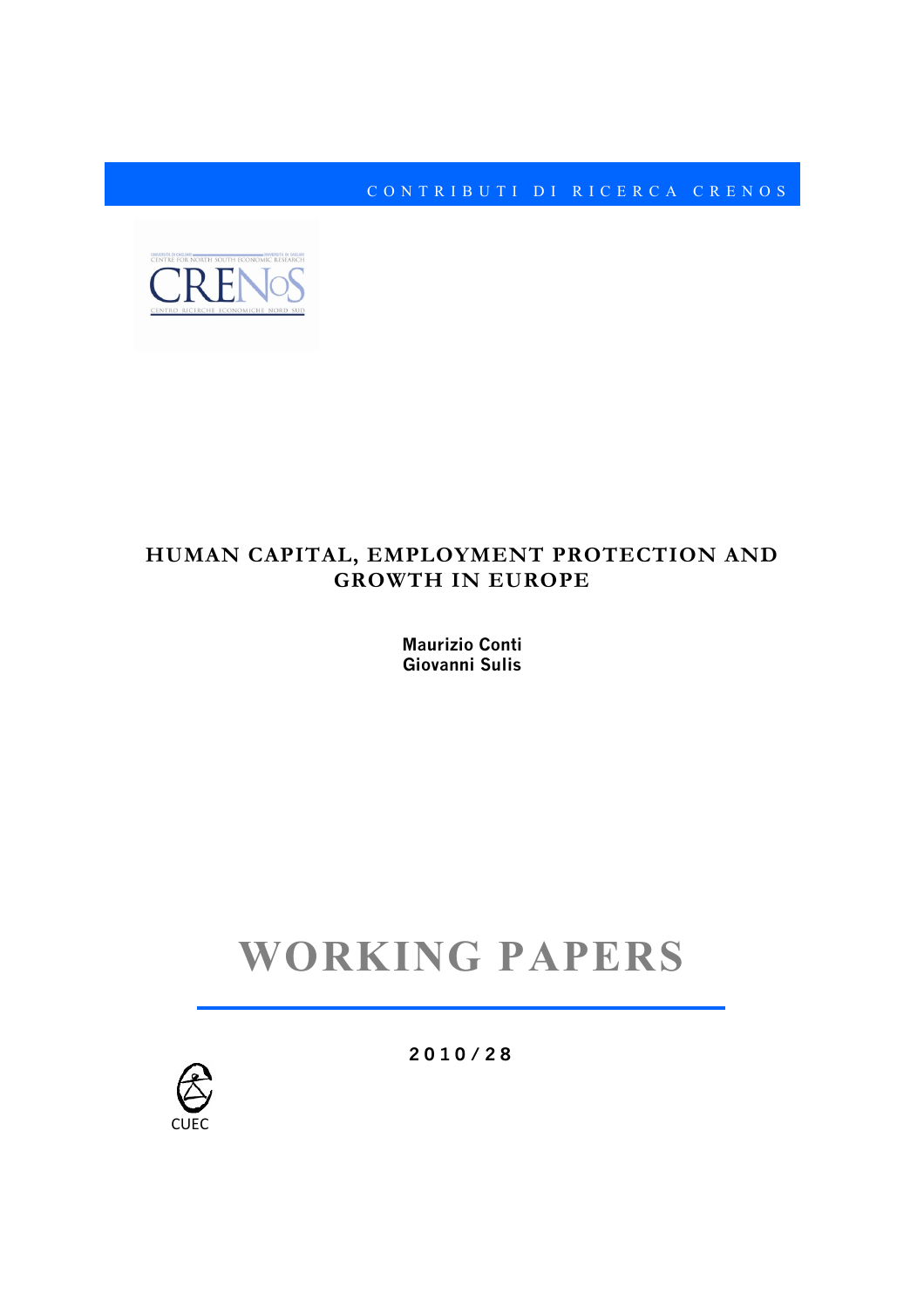#### **C ENTRO R ICERCHE E CONOMICHE N ORD S U D (CREN O S ) U NIVERSITÀ DI C AGLIARI U NIVERSITÀ DI S ASSARI**

Il CRENoS è un centro di ricerca istituito nel 1993 che fa capo alle Università di Cagliari e Sassari ed è attualmente diretto da Stefano Usai . Il CRENoS si propone di contribuire a migliorare le conoscenze sul divario economico tra aree integrate e di fornire utili indicazioni di intervento. Particolare attenzione è dedicata al ruolo svolto dalle istituzioni, dal progresso tecnologico e dalla diffusione dell'innovazione nel processo di convergenza o divergenza tra aree economiche. Il CRENoS si propone inoltre di studiare la compatibilità fra tali processi e la salvaguardia delle risorse ambientali, sia globali sia locali. Per svolgere la sua attività di ricerca, il CRENoS collabora con centri di ricerca e università nazionali ed internazionali; è attivo nell'organizzare conferenze ad alto contenuto scientifico, seminari e altre attività di natura formativa; tiene aggiornate una serie di banche dati e ha una sua collana di pubblicazioni.

**www.crenos.it info@crenos.it**

> CREN O S – C AGLIARI VIA SAN GIORGIO 12, I-09100 CAGLIARI, ITALIA TEL . +39 - 070 - 6756406; FAX +39 - 070 - 6756402

CRENOS - SASSARI VIA TORRE TONDA 34, I-07100 SASSARI, ITALIA TEL . +39 - 079 - 2017301; FAX +39 - 079 - 2017312

Titolo: HUMAN CAPITAL, EMPLOYMENT PROTECTION AND GROWTH IN EUROPE

ISBN: 978 88 84 67 634 4

Prima Edizione: Dicembre 2010 Seconda Edizione: Ottobre 2011

© CUEC 2010 Via Is Mirrionis 1 09123 C a g l i a r i T e l . / F a x 070 291201 w w w . c u e c . i t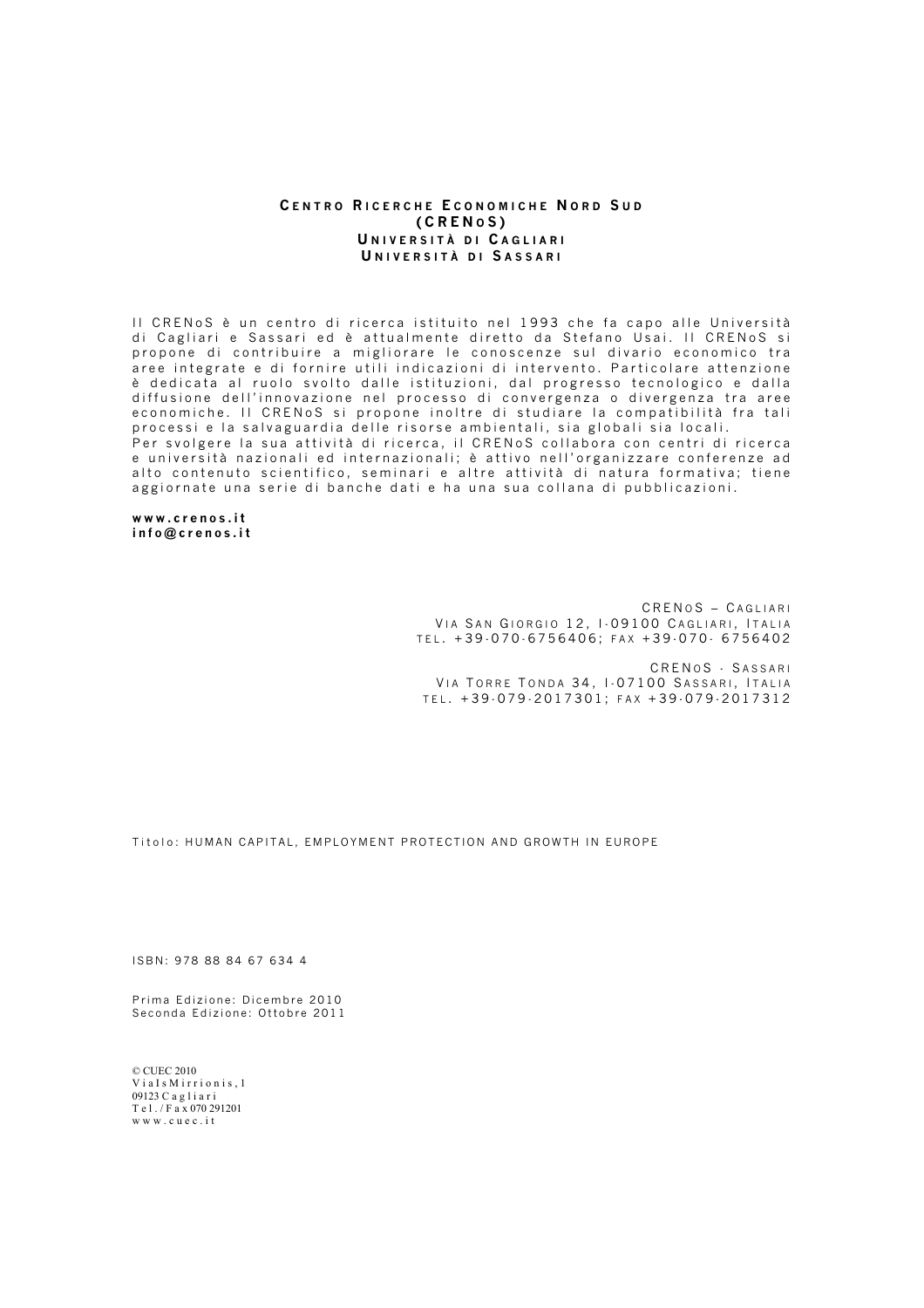## Human Capital, Employment Protection and Growth in Europe

Maurizio Conti University of Genova

Giovanni Sulis University of Cagliari and CRENoS

5th of October 2011

#### Abstract

Using data for 51 manufacturing and service sectors for the period 1970-2005 in 14 EU countries, this paper shows that employment protection legislation has a negative and significant effect on growth of value added and hours of work in more human capital intensive sectors. We interpret these findings in a generalised theoretical framework with technology adoption, skill biased technical change and labour market institutions. We claim that technology adoption depends both on the skill level of the workforce and on the capacity of Örms to optimally adjust their employment levels as technology changes. As a consequence, firing costs have a relatively stronger impact in sectors in which technical change is more skill-biased and thus technology adoption is more important. Our empirical results are robust to various sensitivity checks such as interactions of human capital intensity with other country level variables, of employment protection with other sector level variables and endogeneity of firing restrictions. We also show that the negative effect of EPL is stronger the smaller the distance from the technology frontier and after the 1990s.

Keywords: Growth, Human Capital, Technology Adoption, Employment Protection Legislation, Sectors.

**JEL Classification: J24, J65, O47, O52.** 

Addresses for correspondence: Conti, Department of Economics and Quantitative Methods, University of Genova, mconti@economia.unige.it; Sulis, Department of Economic and Social Research, University of Cagliari, gsulis@unica.it. We thank Giovanni Bella, Gabriele Cardullo, Fabio Cerina, Adriana Di Liberto, Sergio Lodde, Vincenzo Merella, Alessio Moro, Francesco Pigliaru and especially Anna Bottasso and Fabiano Schivardi for comments and suggestions. We also thank conference and seminar participants at the Royal Economic Society 2011 in London and at the University of Pavia. Part of this work was done while Sulis was visiting Georgetown University. The usual disclaimer applies.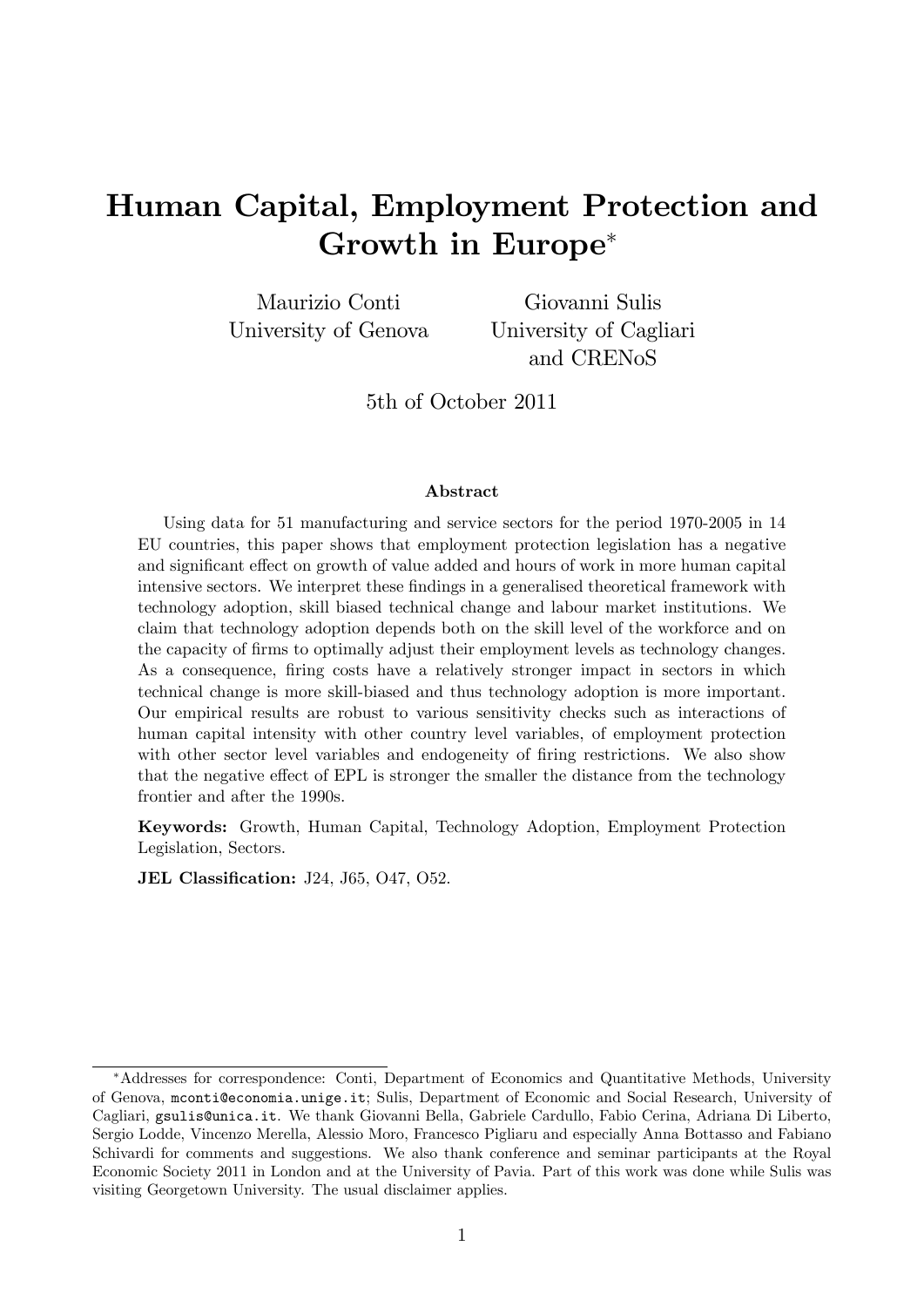### 1 Introduction

Do labour market institutions affect economic growth? If that is the case, which are the channels through which labour regulation affects growth? How important are labour market institutions for the adoption of new technologies? Are these effects differentiated across industries? In this paper we try to answer the above questions by looking at the quantitative effect of employment protection legislation (EPL) on growth of value added and hours of work across sectors in Europe during the period 1970-2005. We do this by investigating the heterogeneous effects on industry growth of the interaction between a country's level of EPL and a sectoral measure of technology adoption intensity.<sup>1</sup>

In a recent paper, Ciccone and Papaioannou (2009) introduce skill biased technical change into a two sector version of the Nelson and Phelps's (1966) model of technology adoption: convincingly, they show that countries with higher levels of schooling tend to specialise in sectors with higher human capital intensity. In fact, skill biased technical change  $-\text{associated}$ with the ICT revolution that has been taking place since the beginning of the  $1980s -$ should result in relatively faster productivity growth in skill intensive sectors (Caselli, 1999). Hence, countries with higher human capital levels should be able to adopt the new technologies  $\overline{\phantom{a}}$ such as automated machinery and information and communication technologies – faster and therefore experience faster value added and employment growth in human capital intensive industries during the transition to the new steady state.<sup>2</sup>

However, the technology adoption process depends not only on the skill level of the workforce in a particular sector, but also upon the capacity of firms active in that sector to optimally adjust their employment levels as technology changes (Samaniego, 2006). If sectors experience different rates of technical change, firms operating in different sectors have heterogenous paths of adjustment of employment: in particular, the faster the rate of technical change, the higher the requirements for cutting or upgrading the workforce.<sup>3</sup> Hence, firing costs and labour market institutions as employment protection legislation may have a relatively stronger impact in those sectors in which technical change is faster as they reduce the expected returns on adopting new technologies. In fact, for skill biased technical change at the world frontier to foster the specialisation in skill intensive sectors of countries with higher capacity of technology adoption, it is necessary that resources can be freely moved from low skill sectors to high skill ones. The existence of stringent employment protection legislation might slow down or even reduce this reallocation process, as recently noted, in the contest of a trade reform, by Kambourov (2009). Moreover, Acemoglu (2003) shows that regulations in the labour market, by compressing the wage distribution, might induce firms to invest more heavily in

 $3$ Michelacci and Lopez-Salido (2007) find that technological advances increase job destruction and job reallocation while Antelius and Lundberg (2003) offer some evidence that the rate of job turnover is higher in industries with higher shares of skilled workers; in turn, Givord and Maurin (2004) find that the job loss rate is higher in sectors with a higher share of R&D and high skilled workers.

 $1By$  technology adoption we mean the capacity to fully exploit the potential of recently developed technologies, and not simply imitate well established ones. Leading examples are automated machineries, information and communication technologies, flexible manufacturing systems, computer controlled machines whose productivity potential is fully exploited by highly skilled workers (Caselli, 1999).

<sup>&</sup>lt;sup>2</sup>Such mechanism is also confirmed by abundant empirical evidence on the positive correlation between human capital and technology adoption: see Doms et al. (1997), Berman et al. (1994), Autor et al. (2003), Machin and Van Reenen (1998) and Caselli and Coleman (2001) among others. More recently, Lewis (2011) shows that the skill composition of employed workers is positively associated to the adoption of automated machinery in manufacturing, while Bartel et al. (2007) find that the presence of information technologies enhancing equipment is positively associated with skill requirements of the workforce. Finally, Bresnahan et al. (2002) identify a positive correlation between IT, decentralised workplace organisation and human capital.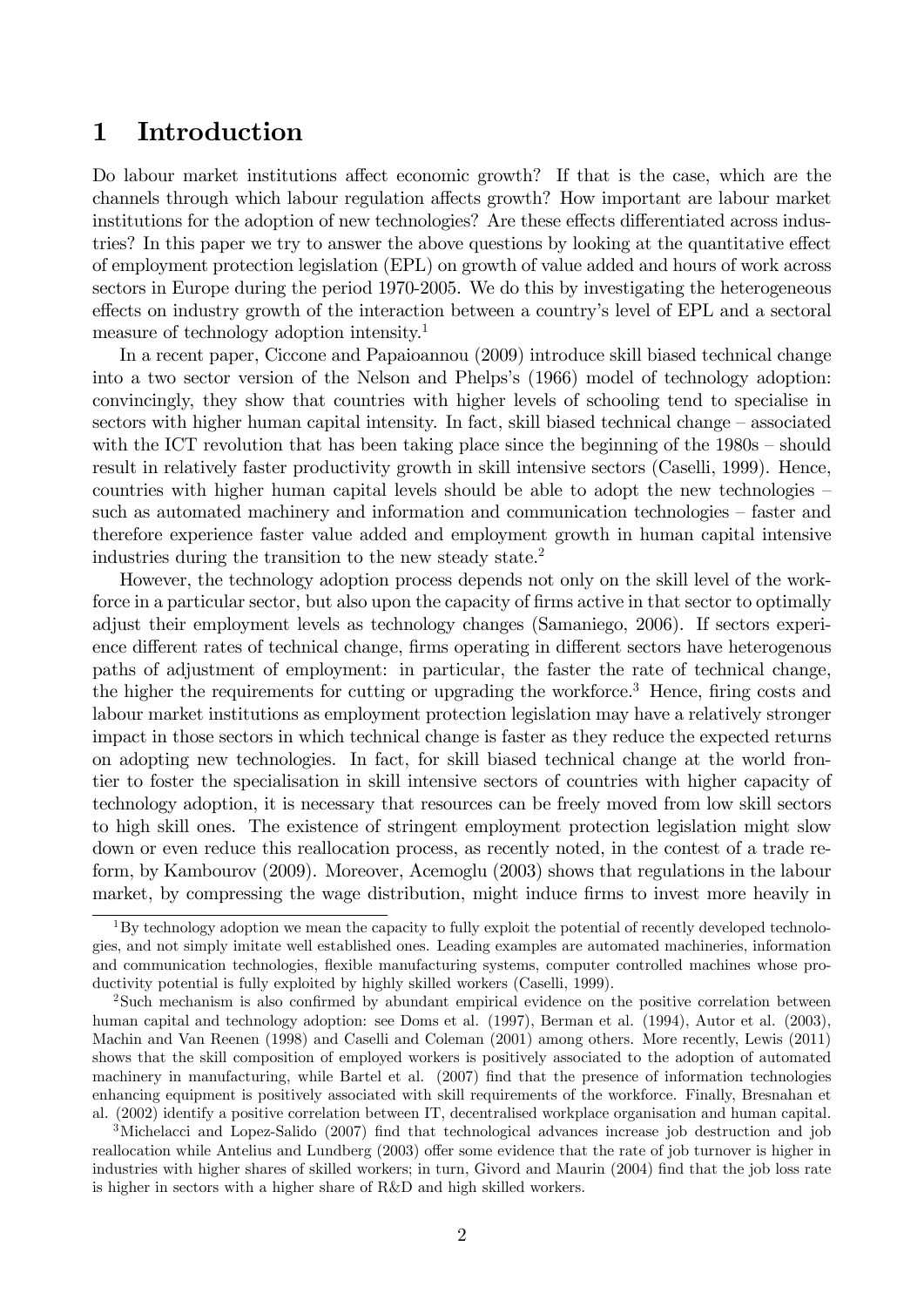

Figure 1: The Relation Between Technology Adoption and EPL

technologies that are complementary to low skilled workers. The increased productivity of low skilled labour could therefore reduce the relative importance of skill biased technical change for countries with heavily regulated labour markets, and this might again cause slower growth in human capital intensive sectors in countries with such labour markets (see also Koeniger and Leonardi, 2007).<sup>4</sup>

During a period of strong skill biased technical change, employment protection legislation, by slowing down the adoption of the new technologies, might be more harmful in skill intensive sectors. This is because, as noted by Caselli (1999), these are the industries that "might plausibly be expected to be at the forefront of the technology revolution". Of course, an important assumption behind this result is that employment protection legislation tends to reduce the adoption of ICT technologies. Some favourable empirical evidence in this respect is o§ered in Figure 1 for a panel of 15 countries (the EU15 but Luxembourg plus the US) observed in the period 1990-2000. The Figure, as in Samaniego (2006), shows that personal computers adoption rates (proxied by the log of pc per capita) tend to be higher in countries that, in the preceding five years, were characterised by lower degrees of employment protection.<sup>5</sup> Further empirical evidence on the negative correlation between employment protection legislation and adoption of ICT is also provided, for a panel of thirteen countries observed over the period 1992-99, by Gust and Marquez (2004) and by Pierre and Scarpetta (2006), who find that more innovative Örms tend to report labour market regulations as more harmful.

 $4B$ erdugo and Hadad (2008) offer another channel through which employment protection legislation might drive a country specialisation pattern away from human capital intensive industries. Their paper emphasises the burden imposed by firing costs on the firm's screening process, which is relatively more important for high tech firms that tend to employ more high skilled workers.

<sup>&</sup>lt;sup>5</sup>It should be noted that the negative and significant correlation between personal computer adoption rates and employtment protection legislation is based on a regression where we have controlled for the log of per capita GDP, the log of the average number of schooling years in the population aged between 25 and 64, a time trend and a full set of country fixed effects. The coefficient of employment protection legislation in the regression is -0.35, with a p value of 0.07 and standard errors robust to arbitrary serial correlation within countries. The technology adoption data are taken from Comin and Hobijn (2010).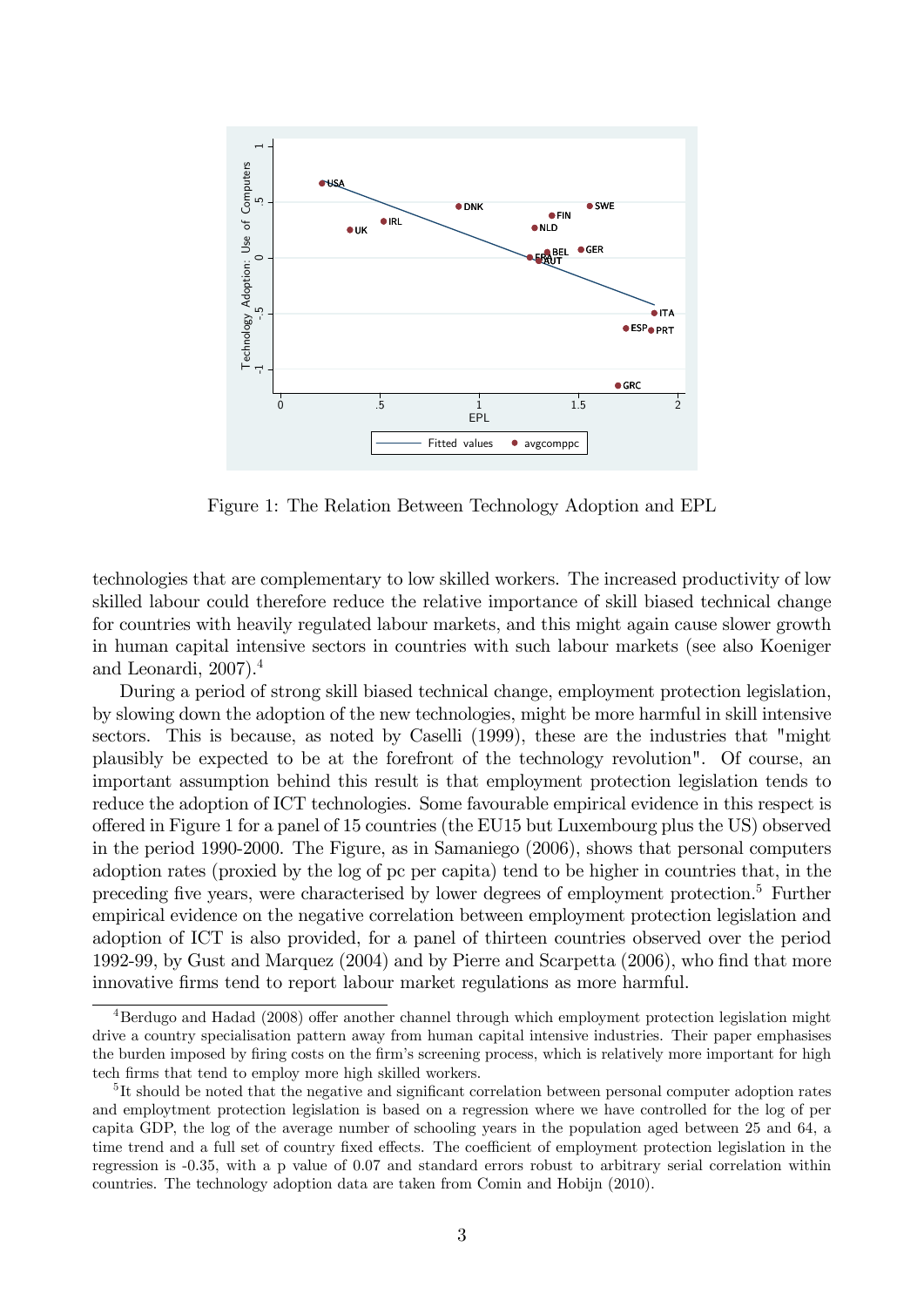As we discuss in the theoretical section of this paper, by simply allowing technology adoption to also depend on employment protection legislation in a model with skill biased technical change as the one proposed by Ciccone and Papaioannou (2009), we show how EPL could negatively affect the specialisation pattern of countries by slowing down growth particularly in sectors with rapid technical change, such as human capital intensive sectors. This channel is strictly related to the mechanism identified by Saint-Paul (1997) to understand the effects of EPL on the pattern of international specialisation: in his theoretical framework, countries with higher levels of EPL tend to specialise in less innovative sectors to avoid additional firing costs that are more likely to arise in sectors characterised by more drastic innovation. The link between labour market institutions, technology choice and economic performance has also been theoretically investigated in a recent paper by Poschke (2010) where the author presents a dynamic stochastic model of heterogeneous firms with technology adoption and entry costs. The calibration exercise presented in the paper shows both that small entry costs reduce the attractiveness for Örms to adopt advanced technologies (thereby reducing aggregate output and productivity) and that the latter effect is reinforced by the presence of a not competitive labour market.

In order to study the relations discussed above, in this paper, we analyse the effect of employment protection legislation on growth of value added and hours of work in Europe using EUKLEMS data for 51 manufacturing and service sectors for 14 countries during the period 1970-2005. In particular, we interact an indicator of EPL at the country level with a sectoral measure of human capital intensity which is invariant across countries (i.e., years of schooling in the workforce at the industry level) and is derived from US census data (as in Ciccone and Papaioannou, 2009). This methodology, first proposed by Rajan and Zingales (1998), has been proving popular among applied economists because it allows to overcome standard econometric problems of omitted variable bias and reverse causality through a difference-indifference approach.

Our results clearly suggest that EPL has a negative effect on value added growth in more human capital intensive sectors. Our preferred estimates indicate that the growth rate differential between a sector at the 75th percentile of the human capital intensity distribution (production of other transport equipment) and a sector at the 25th percentile (tobacco) is in the range -0.5%/-0.9% in a country at the 75th percentile of the EPL distribution (Greece) with respect to a country at the 25th percentile (Austria). A similar, but slightly smaller, effect is estimated for growth of hours of work. Finally, a significant negative effect on TFP growth is also found.

We check the robustness of this result considering various different specifications. First, we examine whether our interaction between EPL and human capital intensity partly captures other interactions of EPL with industry features that might be correlated with human capital intensity, such as R&D or physical capital intensity and sectoral riskiness. Second, we consider the role of alternative determinants of industry growth by including the relevant interactions between industry and country characteristics, such as the average years of schooling at the country level and the sectoral human capital intensity, the country capital output ratio and the industry physical capital intensity, the sectoral R&D intensity and the country R&D stock. Third, we include interactions between human capital intensity and country level variables potentially correlated with EPL such as union density, strike activity, wage bargaining coordination, the level of financial development and the presence of entry barriers. Furthermore, we also consider different indicators of EPL which take into account the increasing extensive use of fixed term positions in some European economies. Fourth, we consider the potential endogeneity of EPL by instrumenting it with political economy variables: to do this, we use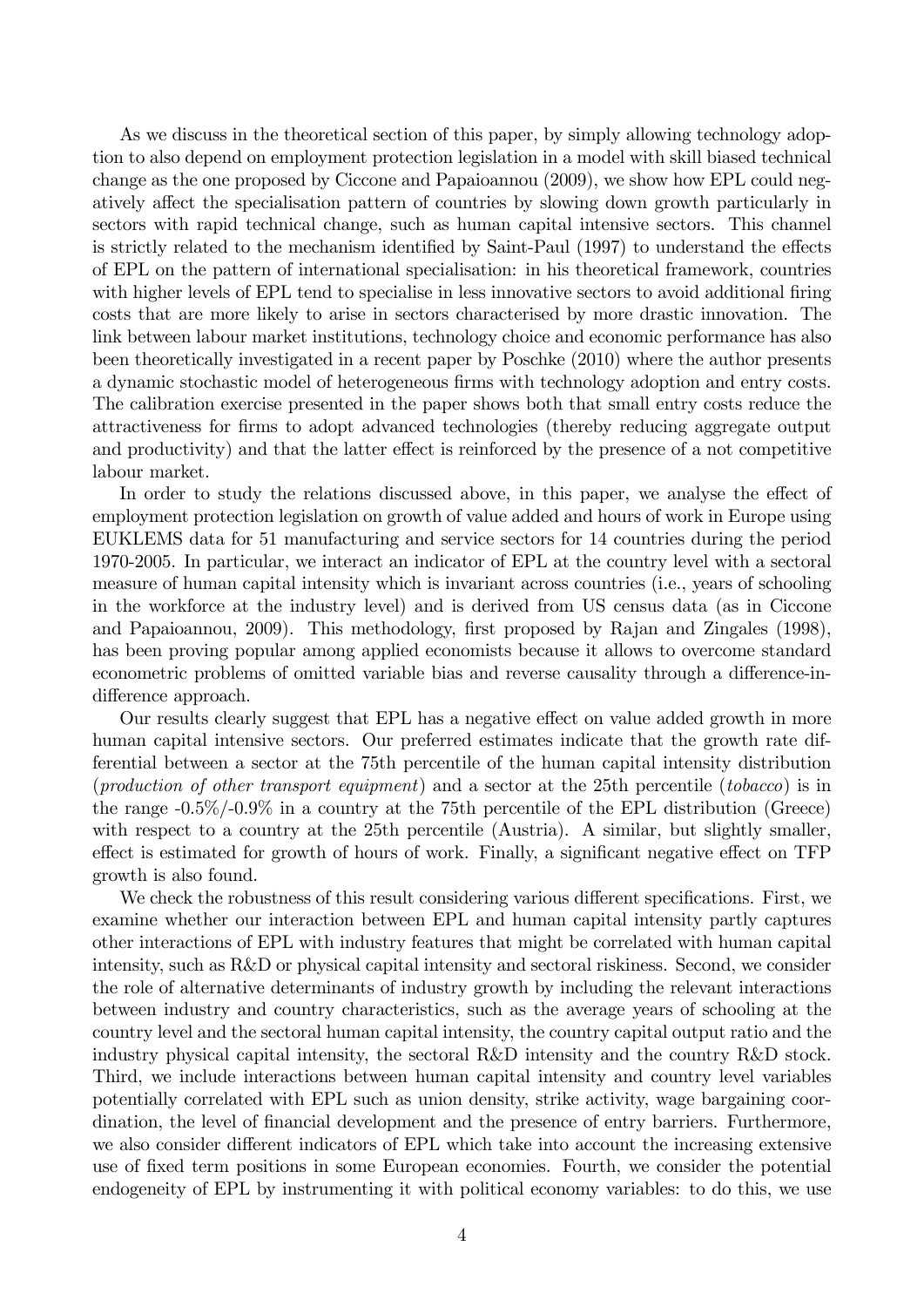the percentage of years of left-wing government over the sample period (Botero et al., 2004), the presence of a dictatorship spell before 1970 (Bassanini et al., 2009) and the attitude taken by governments towards the development of labour unions in the early  $20^{th}$  century (Mueller and Philippon, 2011). Fifth, we consider the possibility that EPL may have a differential impact on growth depending on the countryís distance from the technological frontier. We finally check that our main results are not driven by benchmarking bias using a two-step instrumental variable estimator recently proposed by Ciccone and Papaioannou  $(2010).<sup>6</sup>$  We conclude that our robustness checks confirm the baseline results.

We add to the previous literature in various directions. First, we explore the role of labour market regulations in shaping the relation between technology adoption and growth, an aspect substantially neglected so far. Moreover, by considering whether EPL disproportionately affects growth in human capital intensive industries, we offer empirical evidence on the role played by labour market institutions in driving the pattern of specialisation.<sup>7</sup> We argue that human capital intensity is a simple and general measure of the sectoral technology adoption propensity. The average schooling level of the workforce is in fact strictly correlated to R&D or ICT intensity, which are other natural measures of technological advances. We claim that our measure correctly captures the ability to successfully introduce recently developed technologies, as for example ICT and related technical advances, and to fully exploit their potential. Moreover, the technology adoption stage may be conceptually kept distinct from other aspects of technological change, as the production of innovation which is perhaps best captured by R&D activities: in this regard, our result that EPL slows down growth particularly in human capital intensive industries survives even after controlling for an interaction between R&D intensity and EPL. Second, by using a long period of time, we are able to capture long run effects of labour market regulation, whereas previous papers focused on short run dynamics mostly considering only the manufacturing sector during the 90s. Finally, we show that our empirical findings are robust to other possible channels through which EPL can influence growth. In this respect, on the one hand, we consider the possibility that EPL interacts with the industry natural layoff propensity, as in Bassanini et al. (2009), or the degree of riskiness, as in Bartelsman et al. (2010); while, on the other hand, we experiment with other variables that may be correlated with technology adoption such as R&D or ICT intensity.

The rest of the paper is organised as follows. In Section 2 we review the relevant literature; in Section 3 we present the theoretical framework; in Section 4 we describe the data; Section 5 contains our empirical methodology, while results are discussed in Section 6; we conclude in Section 7.

### 2 Related Literature

Our starting point is the literature on human capital and growth: in particular, we consider the role of human capital for technology adoption and growth in the spirit of Nelson and Phelps (1966).<sup>8</sup> Within that framework, we follow Ciccone and Papaioannou (2009) who

 ${}^{6}$ In fact, Ciccone and Papaioannou (2010) show that using industry data of a benchmark country as a proxy for the relevant industry characteristics (human capital intensity in our case) might lead to a significant bias in parameter estimates whose direction is not clear a priori.

<sup>&</sup>lt;sup>7</sup>In this respect, our paper is strictly related to recent work by Bartelsman et al. (2010), who provide evidence of a negative effect of high firing costs on employment especially in high-risk sectors.

<sup>&</sup>lt;sup>8</sup>Reviewing such literature is beyond the scope of this paper; see Krueger and Lindhal (2001) for a survey on human capital and growth. See Benhabib and Spiegel (1994) for the Örst empirical application of the technology adoption model.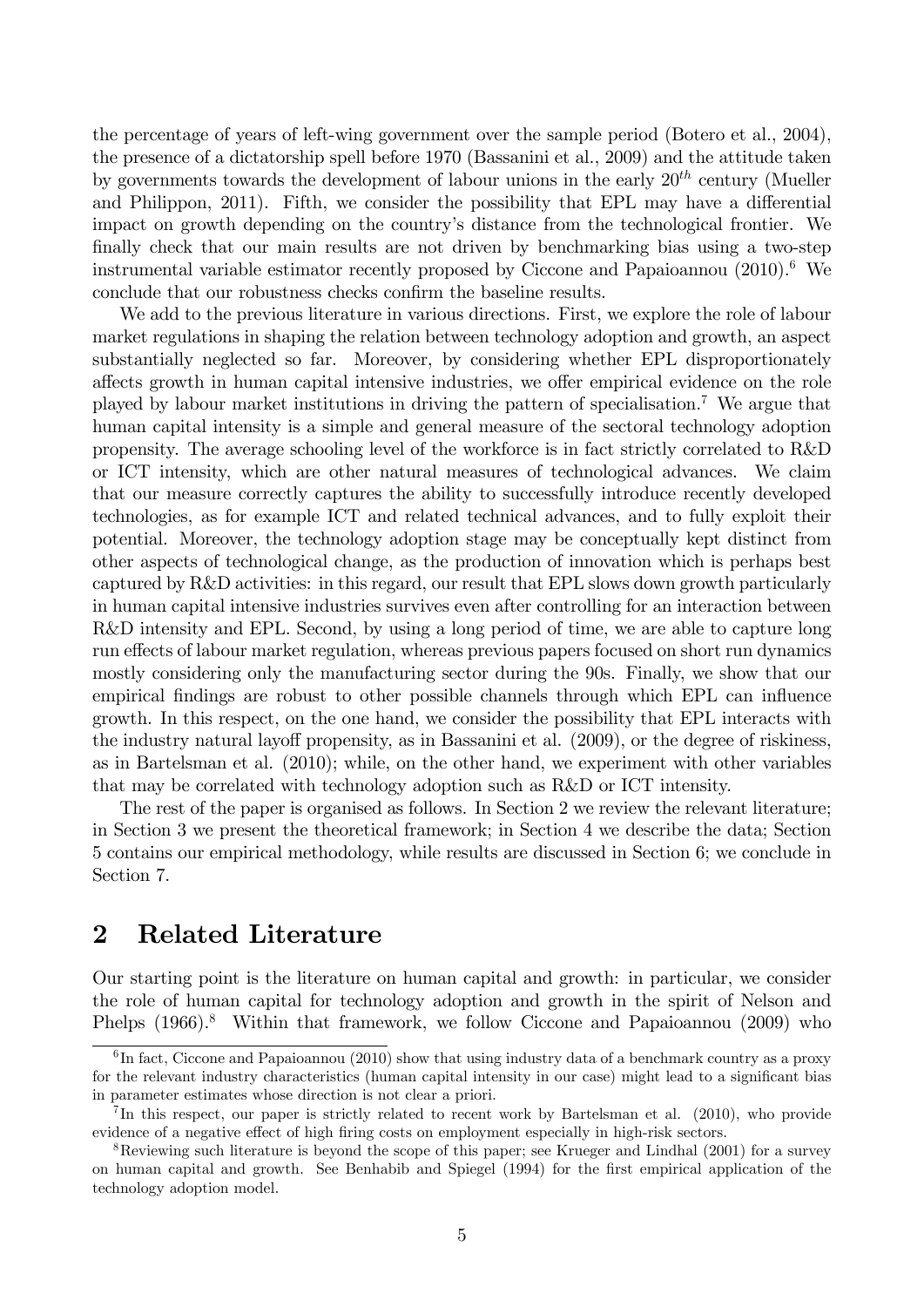introduce skill biased technical change into the technology adoption model and provide robust evidence of strong human capital level and accumulation effects on growth in more human capital intensive sectors.

One implicit assumption in this literature is that technology adoption is not costly and that firms can adjust their workforce accordingly. However, in countries where labour markets are strictly regulated and employment protection legislation is pervasive, firms' adjustment costs can be particularly high: thus EPL may reduce turnover of workers and consequently ináuence firm performance and the expansion of skill intensive sectors.<sup>9</sup> As we discuss in the theoretical part of the paper, this intuition can be easily incorporated in a growth model of technology adoption with skill biased technical change, as the one recently proposed by Ciccone and Papaioannou (2009), by simply allowing the technology adoption process to depend on EPL. Before discussing that simple extension, in what follows we briefly review the other relevant contributions.

One strand of literature in particular analyses how EPL affects growth through changes in the specialisation pattern of countries. Saint-Paul (1997) presents a model where EPL drives the comparative advantage of a country towards low-risk sectors in which innovation is more directed towards later stages in a product life cycle: as a result, countries with higher EPL tend to specialise in secondary innovation, while others tend to specialise in primary innovation (see also, Saint-Paul, 2002b).<sup>10</sup> Similarly, Samaniego (2006) argues that industry composition is a channel of primary importance to study the effect of EPL on growth: in sectors in which technological progress is very fast, Örms have to continuously cut employment; as a result, countries with high firing costs specialise in sectors in which technical progress is slow.<sup>11</sup>

Along these lines, Bartelsman et al. (2010) develop a search-matching model with two sectors and different productivity shocks in which EPL reduces the share of the highly innovative sector in the economy as it makes exit more costly. By relatively reducing the attractiveness of the ICT sector, firing restrictions disproportionately increase employment in low risk sectors. Related results are obtained by Poschke (2009) in an endogenous growth model in which the effect of firing costs on aggregate productivity growth is analysed through selection, reallocation and imitation. In that context, EPL is more stringent in the service sector, which uses information technologies more intensively and where firms face higher variance of productivity shocks.<sup>12</sup> Similarly, industry differences in volatility and labour market institutions at the country level can determine the pattern of comparative advantage; as a result, countries with more flexible labour markets tend to specialise in high volatility industries (Cun $\tilde{n}$ at and Melitz, 2011).

While most of the above contributions concentrate on the effects of EPL on the specialisation pattern of countries, a related literature highlights the direct link between EPL and productivity. In this spirit, Scarpetta and Tressel  $(2004)$  offer evidence that strict EPL can

<sup>&</sup>lt;sup>9</sup>Nickell et al. (2005) study the effects of EPL on labour market outcomes. See Bertola (1994) and Hopenhayn and Rogerson (1993) for the aggregate effects of labour legislation on growth.

 $10$ Griffith and Macartney (2010) offer empirical evidence consistent with these theoretical predictions. Using a sample of multinational firms with establishments in different countries, they show that EPL can have different effects on innovation: while higher levels of EPL reduce radical innovations, incremental innovations are positively related to stricter labour regulations.

<sup>11</sup>Samaniego (2008) develops a model with technology adoption in which labour market rigidities interact with the rate of embodied technical progress resulting in differences in aggregate outcomes across countries with different labour market regulations.

 $12$ Samaniego (2010) uses European data at firm level to study the relation between different measures of firm turnover at the country level and investment-specific technical change at the industry level, finding a positive long run relationship between them.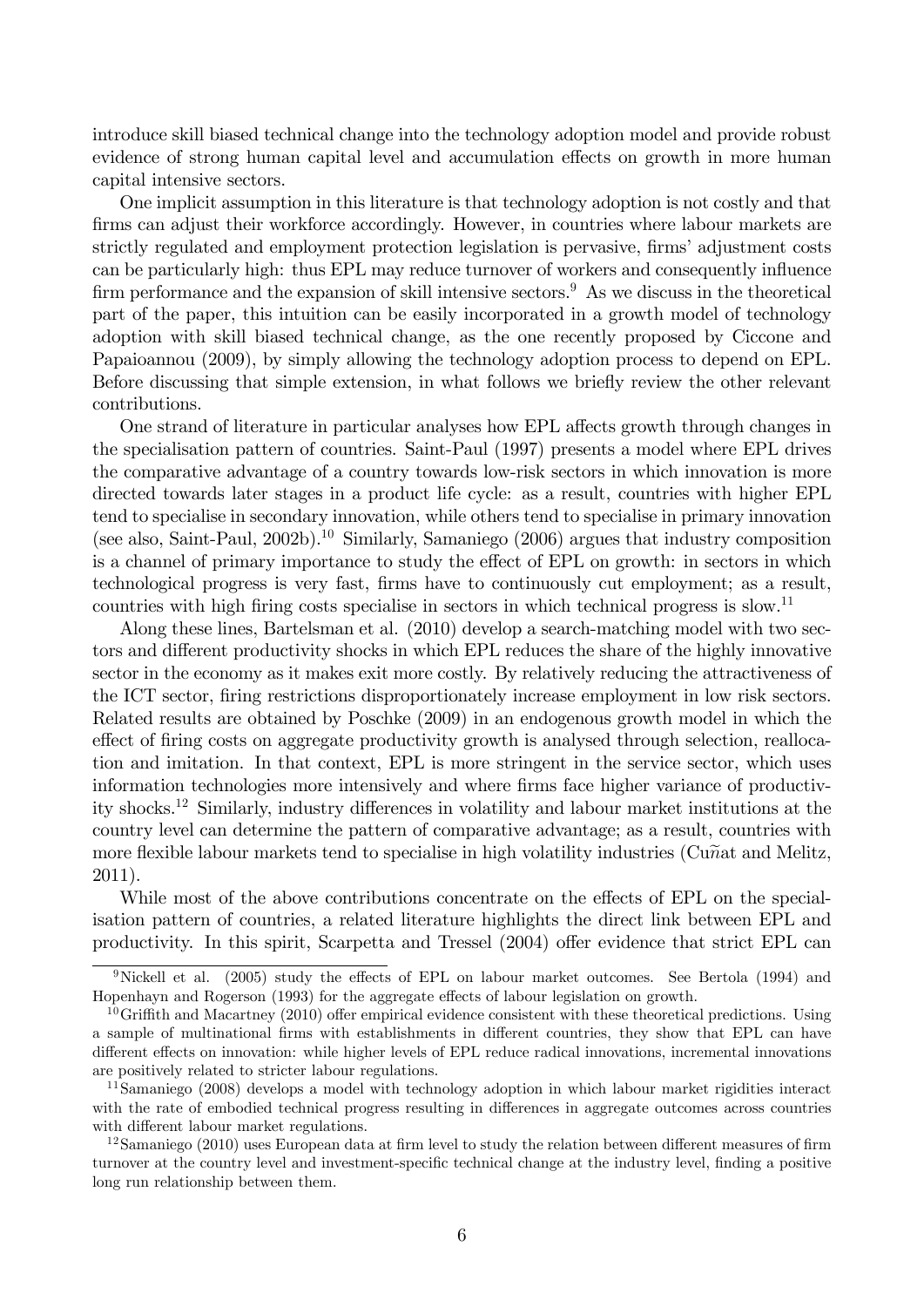have a strong negative impact on productivity because it diminishes the incentives to innovate and adopt new technologies. Similar results are found by Bassanini et al (2009) who use EU-KLEMS productivity data at sectoral level for a set of OECD countries, and find that EPL lowers total factor productivity growth disproportionately in sectors in which the technology requires continuous adjustment in employment and where the natural layoff rate is higher.<sup>13</sup> Along the same lines, Micco and Pages (2007) provide evidence that more stringent labour legislation reduces job turnover in manufacturing, and that this effect is more pronounced in sectors that are intrinsically more volatile; moreover, they find that the decline in entry of Örms reduces both employment and value added in the high reallocation sectors. Additional empirical results are offered by Autor et al. (2007) who show that while EPL may have a positive impact on labour productivity because firms could engage in capital deepening, EPL always has a negative effect on total factor productivity as it distorts the adoption of production techniques.

Finally, in the tradition of the new Schumpeterian growth theory, some papers analyse whether EPL has a differential effect on productivity depending on the country's position relative to the technology frontier. Bartelsman et al. (2008) estimate a production function augmented with an interaction between EPL and distance from technological frontier for the period 1991-2004. They find that EPL depresses total factor productivity and the effect is stronger the closer the country is to the technology frontier. Similar results are obtained by Aghion et al (2009) who Önd that both product and labour market regulation may have different effects on total factor productivity growth depending on the country's position relative to the technological frontier.

### 3 Theoretical Framework

Our theoretical framework directly borrows from Ciccone and Papaioannou (2009), which incorporates skill biased technological change in the model of Nelson and Phelps (1966). We use such a framework to illustrate the dynamics of growth and sectoral specialisation of economies in which firing restrictions slow down growth in high-skill intensive sectors by influencing the technology adoption mechanism.

In this framework, different countries are denoted by the subscript  $c$ ; within each country there are different sectors of activity, denoted by subscript  $s$ . The labour force is composed of high and low skill workers:  $M_{c,t}$  is the supply of high skilled human capital in country c at time t, while  $L_{c,t}$  is the supply of low skilled human capital in a country c at time t. Let us also define  $H = M/L$ . Each type of labour has its own efficiency level, denoted  $A_{c,t}^M$  and  $A_{c,t}^L$ for high and low skilled workers respectively. Efficiency levels evolve over time and depend on each country's capacity to adopt new technologies. Assume that the growth rate of efficiency of labour types  $A_{c,t}^f = (\partial A_{c,t}^f/\partial t) / A_{c,t}^f$  (with  $f = M, L$ ) is increasing in the distance between the country efficiency  $A_{c,t}^f$  and world-frontier efficiency  $A_{c,t}^{f,W}$ , and reads as

$$
\widehat{A_{c,t}^f} = \phi^f(H_{c,t}, EPL_{c,t}) \left( \frac{A_t^{f,W} - A_{c,t}^f}{A_{c,t}^f} \right), \tag{1}
$$

where  $\phi^f(H_{c,t}, EPL_{c,t})$  denotes the country capacity to adopt technology. The latter is increasing in the country level of human capital  $H = M/L$  and decreasing in the level of employment

 $13Cingano et al. (2010), use EU firm-level data and find that EPL reduces investment per worker, capital.$ per worker and value added per worker in high reallocation sectors relative to low reallocation ones.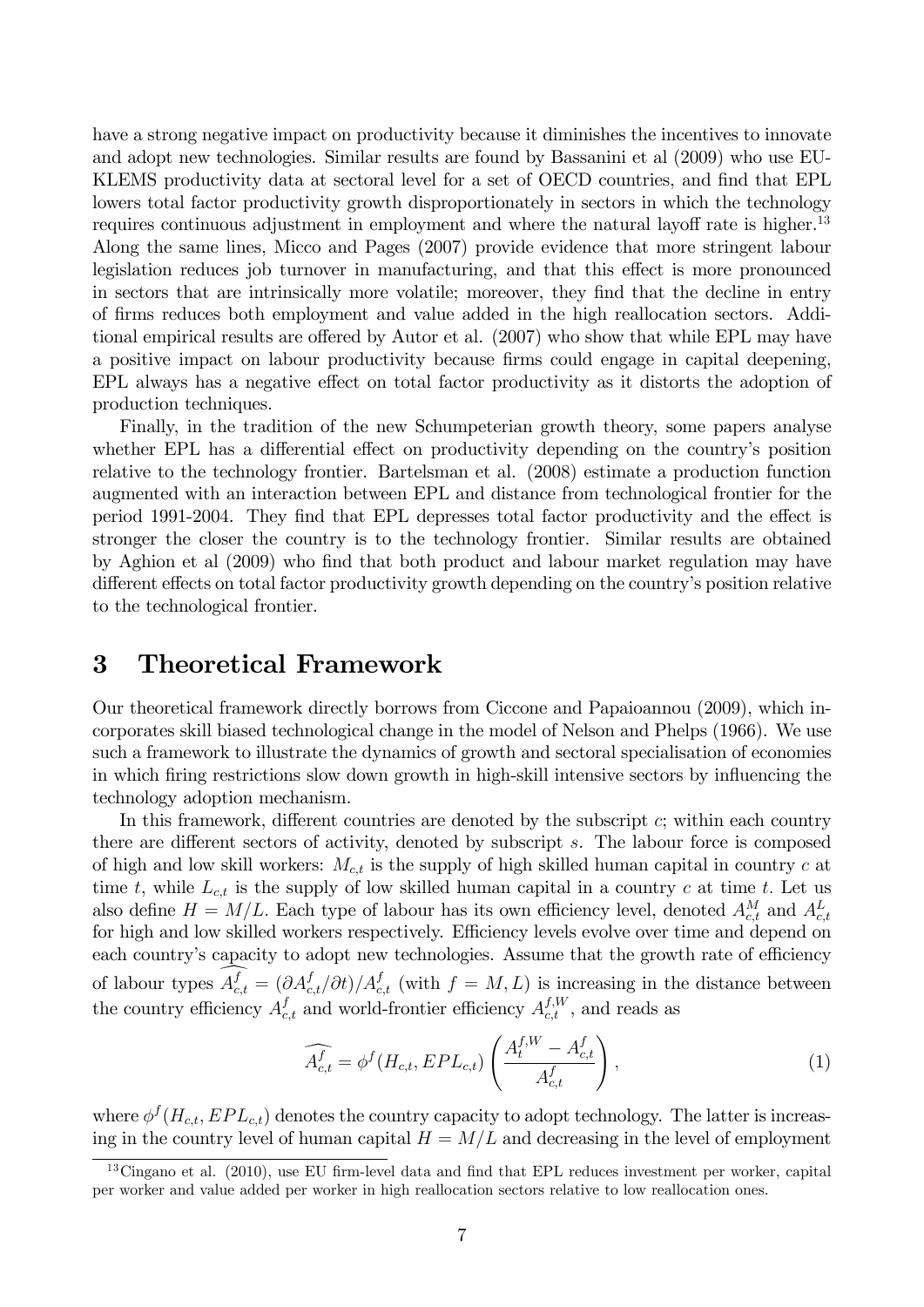protection legislation EPL. The former argument of the function  $\phi$  originates from Nelson and Phelps (1966), while the inclusion of labour market institutions in the form of firing restrictions allows us to generalise the model by Ciccone and Papaioannou (2009) explicitly considering the role of employment adjustment in the technology adoption process. In fact, as Acemoglu (2009, p. 614) writes: "the parameter  $[\phi]$  varies across countries because of differences in their human capital or other investments and also because of institutional or policy barriers affecting technology adoption." Such extension allows us to keep both tractability and general insights of the models previously proposed in the literature, and to easily derive our estimating equation.<sup>14</sup>

Output in sector  $s$ , in country  $c$ , at time  $t$  is produced according to a Cobb Douglas production function

$$
X_{s,c,t} = D_{c,t} E_{s,t} (A_{c,t}^L L_{c,t})^{1-s} (A_{c,t}^M M_{c,t})^s,
$$
\n<sup>(2)</sup>

where  $D$  captures country level efficiency and  $E$  industry specific technology.

We now analyse how steady state production levels depend on a country capacity to adopt new technologies. Suppose constant efficiency growth at the frontier for high and low skilled labour  $A_t^{MW} = g^M$ , and  $A_t^{LW} = g^L$ . Assume also  $H_{c,t}$ ,  $\phi_c^L$  and  $\phi_c^M$  are constant. In steady state, efficiency in each country grows as at the world frontier. Then using equation  $(1)$ , we obtain the steady state level of efficiency for each type of labour:

$$
A_{c,t}^{f*} = \frac{\phi_c^f}{g^f + \phi_c^f} A_t^{f,W}.
$$
\n(3)

Equation above indicates that the higher the capacity to adopt technology, the closer the country is to the world technological frontier. In this framework, human capital levels and firing restrictions work in opposite directions, as they have a different effect on  $\phi$ . To see how EPL affects steady state efficiency levels, we write the elasticity of such levels with respect to firing restrictions

$$
\frac{\partial A_{c,t}^{f*}}{\partial EPL_{c,t}} \frac{EPL_{c,t}}{A_{c,t}^{f*}} = \left[ \frac{EPL_{c,t} \phi^{f'}(H_{c,t}, EPL_{c,t})}{\phi^f(H_{c,t}, EPL_{c,t})} \right] \left[ \frac{g^f}{g^f + \phi^f(H_{c,t}, EPL_{c,t})} \right].
$$
(4)

The sign of the latter depends on the sign of  $\phi^{f'}(H_{c,t}, EPL_{c,t})$ , which is assumed to be negative. Note also, that the negative effect of EPL on efficiency is increasing in the rate of growth of efficiency at the frontier  $g^f$ .

Steady state output can be written using equations (2) and (3):

$$
X_{s,c,t}^{*} = D_{c,t} E_{s,t} L_{c,t} \left( \frac{\phi_c^L}{g^L + \phi_c^L} A_t^{L,W} \right)^{1-s} \left( \frac{\phi_c^M}{g^M + \phi_c^M} A_t^{M,W} H_c \right)^s, \tag{5}
$$

 $14$ We acknowledge that others have proposed structural models in which the microfoundations of firing costs are made explicit. In this direction, Saint-Paul (1997) models Öring costs as a tax on job destruction that affects both wages and prices and thus drives the pattern of comparative advantage between more and less innovative sectors of the economy across countries. A similar concept is used by Poschke (2009) that identifies two roles for EPL in an endogenous growth model: a tax on exit of firms and an adjustment cost on employment. In his paper, firing costs influence firms's entry and exit decisions, thus affecting productivity through selection and imitation. Finally, Samaniego (2006), proposes a vintage capital model with exogenous growth in which the adjustment costs generated by EPL has an effect on the optimal plant size and on the timing of job destruction. Hence, the interaction of exogenous differences in the rate of technical change across sectors and firing costs generate differences in macroeconomic variables.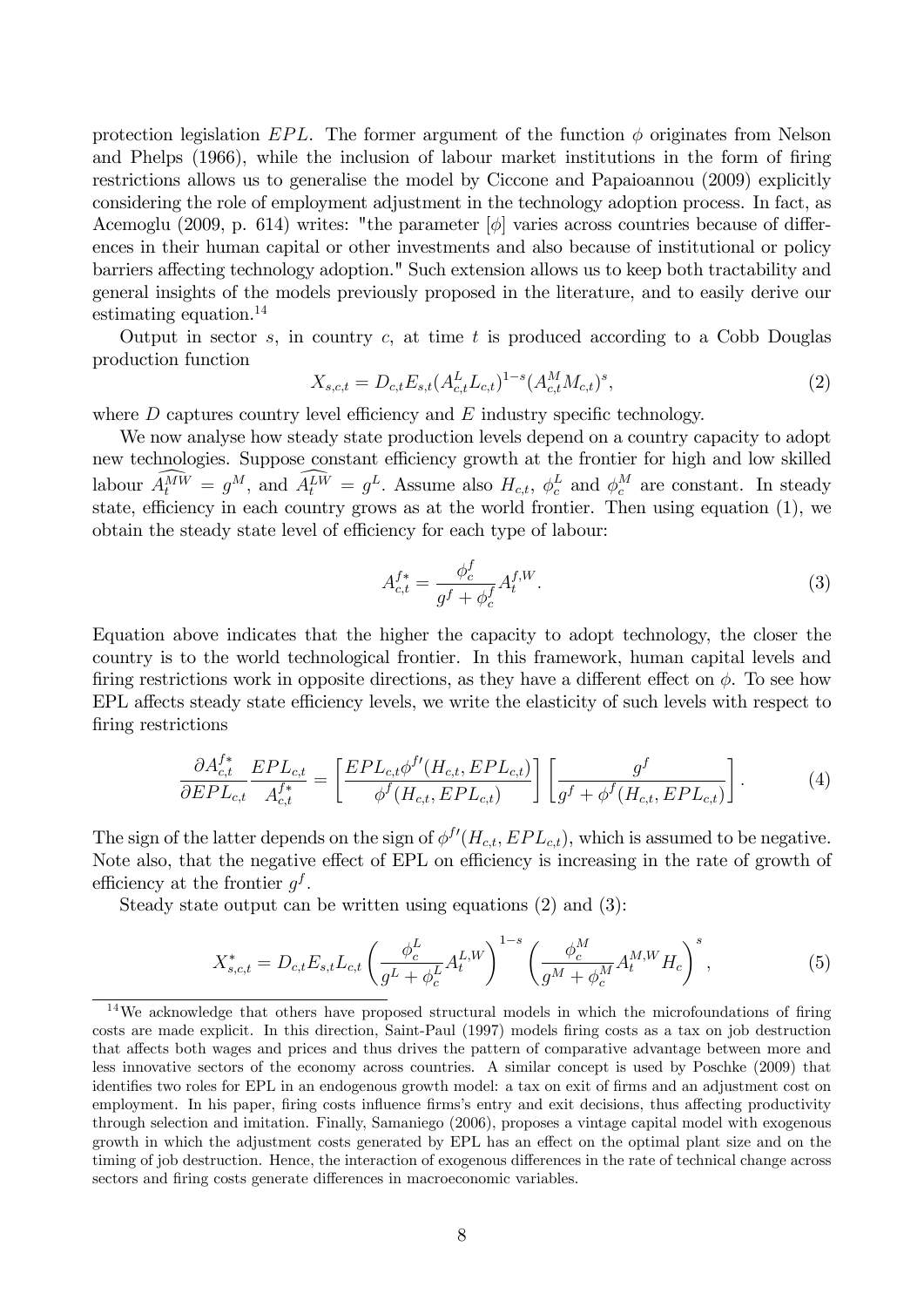where we used  $M = HL$  and assumed full employment. Steady state production in the high relative to the low human capital industry can be written as  $Z_{c,t}^* = X_{1,c,t}^*/X_{0,c,t}^*$ , where we follow Ciccone and Papaioannou (2009) and assume that sector 1 uses only high skilled labour and sector 0 uses only low skilled labour.

To analyse out of steady state dynamics and derive our estimating equation, we follow Ciccone and Papaioannou (2009) and assume at time  $T$  there is an increase in the efficiency of skilled labour at the world frontier. Hence, we consider the growth rate differential between two countries c and q for  $t > T$ . Formally, we denote logs with lower case letters and write

$$
\Delta z_c - \Delta z_q \equiv [z_{c,t} - z_{c,T}] - [z_{q,t} - z_{q,T}] \n= g(h_{c,T}, epl_{c,T}) - g(h_{q,T}, epl_{c,T}),
$$
\n(6)

where  $g(h, epl)$  is strictly increasing in h and decreasing in epl. Value added reads as  $Y_{s,c,t} \equiv$  $P_{s,t}X_{s,c,t}$ , where  $P_{s,t}$  are international prices. Then, the production function implies that

$$
\Delta y_{s,c,t} \equiv y_{s,c,t} - y_{s,c,T}
$$
  
=  $\Delta d_c + \Delta l_c + \Delta p_s + \Delta e_s + s \Delta a_c^M + (1 - s) \Delta a_c^L.$  (7)

The latter combined with equation (6) yields

$$
\Delta y_{s,c} = [\Delta d_c + \Delta l_c] + [\Delta p_s + \Delta e_s] + \eta + \zeta(h_{c,T})s + \zeta(epl_{c,T})s \tag{8}
$$

where the first term in brackets is a country specific effect, the second is the industry specific effect, while  $\eta$  captures (unskilled) labour augmenting technical change. The two remaining interaction terms  $\zeta(h_{c,T})s$  and  $\zeta(epl_{c,T})s$  are implicitly derived from a linear specification of the function  $\phi^f(H_{c,t}, EPL_{c,t})$  which was discussed above and on which we focus in the empirical part of the paper. The intuition underlying the last equation is that in year  $t$  all countries in the human capital intensive sector have been converging to a new state state, but as those with higher human capital levels and lower EPL have been converging to a higher steady state, EPL and human capital tend to affect growth only in the (skill intensive) sector  $s$ .

We can also note, given the General Purpose Technology nature of most of the new ICT technologies that became available since the end of the 1970s, that in sector s; production might not have increased that much in the short run. In fact, given the time of experimentation necessary to fully appreciate the potential of new technologies and to reorganise the firms's production structure, the effect of EPL might be expected to have been less strong in the 70s<sup>7</sup> and 80s' than, say, over the past 20 years, a prediction that will be borne out in our empirical application.

### 4 Data

### 4.1 Country-Industry Level

Data for real value added and hours of work are from the public release of the EUKLEMS database (see Inklaar et al., 2008) which contains detailed information on various industry-level variables for 14 OECD countries for the period 1970-2005. We extract the available data for 51 sectors according to the ISIC Rev3.1 classification for Austria, Belgium, Denmark, Finland, France, Germany, Greece, Ireland, Italy, the Netherlands, Portugal, Spain, Sweden, and the United Kingdom. We drop other EU countries as data were not available for the complete covered period and the US, as the latter is used as the benchmark in our differences-in-differences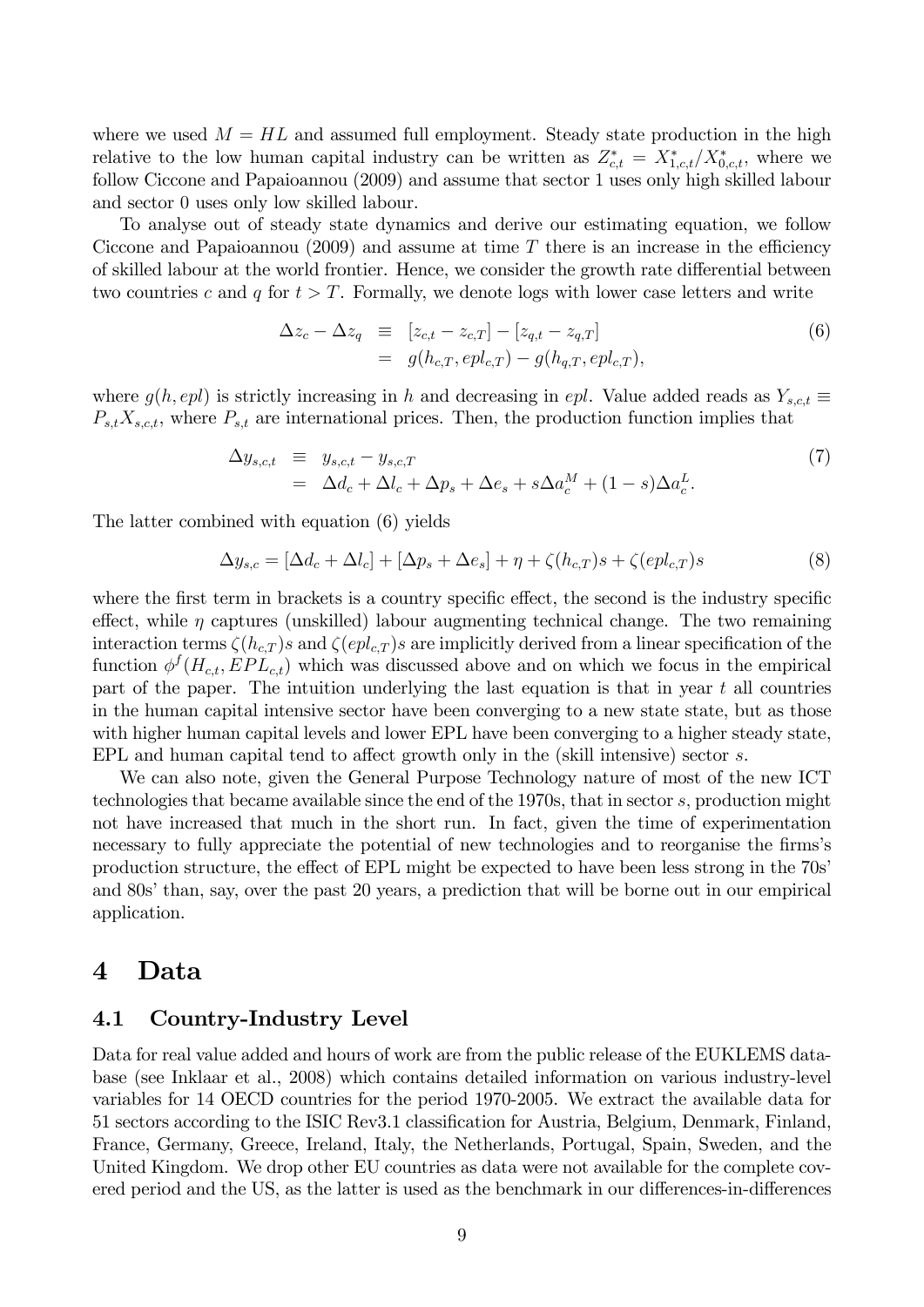approach. The industries considered in this work span from agriculture to manufacturing and market services, while we do not consider public administration and defense, community personal services, education, health and social works (see Tables 1 and 2).

[Insert Tables 1 and 2 about here]

For many countries we do not have information about all 51 sectors, but in no case the number of industries falls below 35, with most countries in the range 45-51. Overall, our sample is based on 595 (618) observations in the case of value added (hours) growth regressions.

### 4.2 Industry Level

Our measure of human capital intensity at the industry level is derived from the Integrated Public Use Microdata Series database which collects individual microdata from US census. To construct such a measure, we closely follow Ciccone and Papaioannou (2009). We impute average years of schooling for each educational attainment in 1970 as follows: 0 (no schooling), 1 (Grades 1-4), 6 (Grades 5-8), 10 (Grades 9-11), 12 (12 Grade), 14 (College 1-3), 17 (College  $(4+)^{15}$  As the IPUMS database uses a different industry classification from the one in the EUKLEMS data, we recode sectors according to our definition.<sup>16</sup> Then, for each sector, we calculate the share of employees in each educational attainment level and multiply this share by the average years of schooling calculated above.<sup>17</sup>

We also consider another industry level variable that has been recently used to study the relationship between EPL and productivity (see above): while Micco and Pages (2007) assume that Öring restrictions are more likely to be binding in sectors with high gross job turnover rates, Bassanini et al (2009) prefer instead to use an industry's layoff rate, which they argue represents a better proxy for the a priori "bindness" of firing restrictions. In order to verify whether our results are robust to controlling for the theoretical mechanism considered by Bassanini et al. (2009), we have built a proxy for each industry's specific layoff propensity, using data from the US 1994 CPS Displaced Workers Supplement.<sup>18</sup> In particular, as in Bassanini et al. (2009), the layoff propensity of an industry has been proxied with the fraction of workers that had been displaced in the years covered by the 1994 survey.

Other sector level variables that we consider in the paper are the physical capital, R&D, ICT and risk intensity. The first has been computed, as in Ciccone and Papaioannou (2009), as the ratio between real gross capital stock and value added in the US in 1970 using data taken from the EUKLEMS; in turn, R&D intensity is proxied by the R&D expenditure to value added ratio in the US in 1973 using data taken from the OECD ANBERD database;<sup>19</sup> ICT intensity was computed as the share of ICT expenditure in total investment outlays using EUKLEMS data; finally, as a proxy for risk intensity we use the standard deviation of the

<sup>&</sup>lt;sup>15</sup>For 1990 we slightly changed the imputation method as the coding of educational attainment has also changed. We proceed as follows: 1 (Nursery-Grade 4), 6 (Grades 5-8), 10 (Grades 9-11), 12 (12 Grade), 14 (College 1-3), 17 (College  $4+$ ).

 $16$ The industry classification used in the IPUMS database is the Census Bureau Classification Scheme. See http://usa.ipums.org/usa/volii/97indus.shtml (accessed June 30, 2010). Details on the conversion methodology used are available upon request from the authors.

<sup>&</sup>lt;sup>17</sup>Our measure of human capital intensity has a strong positive correlation (0.91) with the one used by Ciccone and Papaioannou (2009) for the manufacturing sectors in 1980.

<sup>&</sup>lt;sup>18</sup>This is the oldest CPS survey on displaced workes we have been able to find. However, Bassanini et al. (2009) note that this measure is relatively stable over time.

<sup>&</sup>lt;sup>19</sup>Unfortunately, we have been able to get information for R&D data only for a limited number of (mainly) manufacturing industries.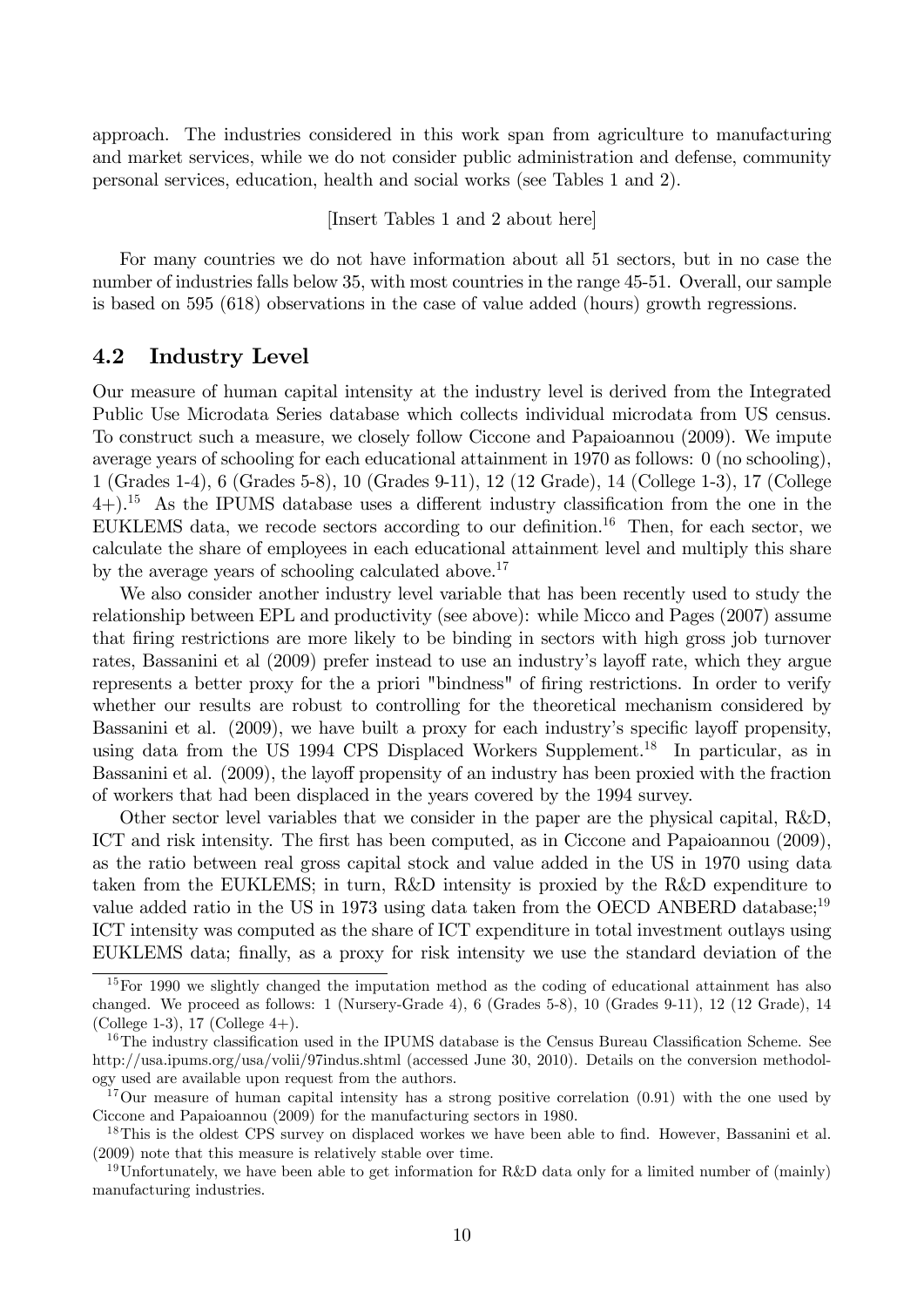distribution of output growth across firms in the US, which has been made recently available for the manufacturing sector in the EUKLEMS database for the year 1992.

### 4.3 Country Level

The main country level variables are in Table 3. The indicator of EPL at the country level is taken from Checchi and Lucifora (2002) who originally used the one by Nickell et al (2005). Data are five years average starting from the 60s; we construct an average measure of EPL from 70-75 to 95-00 that varies from 0 (less regulated) to 2 (most regulated). One pitfall of this indicator of EPL is that there is no information for Portugal and Greece: for these two countries we therefore use data taken from the most recent release of the OECD's employment protection legislation indicators, appropriately rescaled to compare it with that of Nickell et al  $(2001).^{20}$  As a robustness check, we also use, as a measure of EPL, the recent OECD indicator just mentioned: in particular, we use the OECD EPL indicator EP\_v1, which is an unweighted average of employment protection for regular and temporary contracts, and we construct an average measure for the period  $1985-2005$ .<sup>21</sup> Furthermore, as an additional robustness check, we also consider the OECD index EP\_v2, which measures EPL for the period 1998-2005 as a weighted average of EPL for regular contracts, temporary contracts and collective dismissals.

#### [Insert Table 3 about here]

Remaining control variables are taken from different sources. From the Barro and Lee  $(2001)$  dataset we extract different measures of schooling at the country level such as years of schooling in the population with more than 25 years in 1970 and the average growth rate of this measure over the period  $1970-1999$ .<sup>22</sup> From Checchi and Lucifora  $(2002)$  we also extract measures of strike activity (number of employees participating in strikes over total number of employees), union density (number of enrolled over total employees) and the tax wedge. In turn, from Visser (2009), we have taken an index of coordination of wage bargaining, which takes values between 5 (i.e. economy wide bargaining) and 1 (fragmented bargaining, mostly at the company level).

Other country level controls come from conventional sources. Financial development is measured as the ratio between domestic credit to private sector and GDP and is taken from the World Bank Global Development Finance database; a measure for the rule of law has been proxied with the structure and security of property rights index reported in the Economic Freedom of the World database; trade openness is computed as the ratio between the sum of export and imports over total GDP; GDP per capita is from the most recent release (6.3) of the Penn World Tables; our measure of product market regulation is calculated as an average of entry barriers over the period of analysis taken from the OECD product market regulation database; finally, our measure of TFP is computed assuming that GDP is produced with a Cobb-Douglas technology with a labour share of one third using data from Klenow and Rodriguez-Clare (2005).

<sup>20</sup>All main results are robust to dropping Greece and Portugal.

<sup>&</sup>lt;sup>21</sup>The disadvantage of the OECD data is that they have information for Greece and Portugal but they do not cover the beginning of our sample period. In any case, the correlation between the two indicators is very high and equal to 0.96.

 $^{22}$ For the regressions that we run over selected subperiods, we always consider the value that the different variables take at the beginning of the sample period, unless otherwise stated.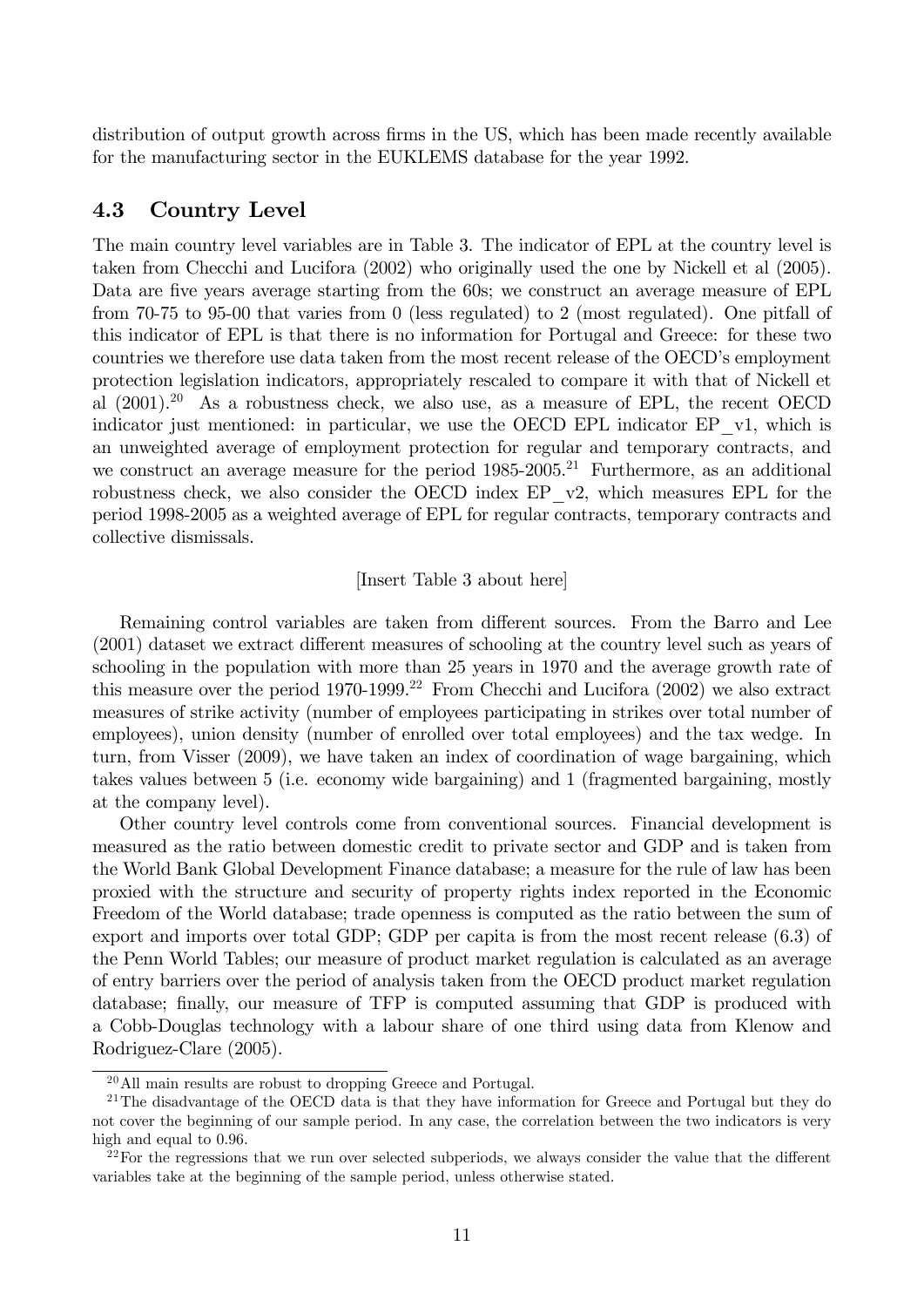A few more words are necessary for the computation of the physical capital-output ratio. We follow Klenow and Rodriguez-Clare (1997) by computing the capital to output ratio in 1950 as  $\frac{K}{Y} = \frac{I_k/Y}{g+\delta+}$  $\frac{I_k}{g+\delta+n}$ , where  $I_k/Y$  is the average investment rate in physical capital between 1950 and 1970, g and n are the average rate of growth of labour productivity and of population over the same period, respectively, and  $\delta$  is the depreciation rate which is set equal to 8%. We then apply a standard perpetual inventory method to derive the capital stock (and therefore the capital output ratio) for 1970 and 1990.

The R&D stock data is obtained using data from different sources. For all countries but Greece, Belgium, Austria and Portugal we use the EUKLEMS data on the R&D stock for the market economy, which were constructed applying the perpetual inventory method to R&D expenditure data. As the EUKLEMS series start in 1980, we compute the R&D stock for previous years by applying the perpetual inventory method backwards to 1973 using OECD data on R&D expenditure from the OECD ANBERD database.<sup>23</sup> For Greece, Belgium, Austria and Portugal we use the OECD expenditure data and apply the perpetual inventory method forward to derive estimates of the R&D stock for 1973 and 1990.<sup>24</sup>

### 5 Estimation and Identification

Our empirical framework is similar to that of Ciccone and Papaioannou (2009) and is based on the differences-in-differences approach pioneered by Rajan and Zingales (1998) and subsequently employed in many other empirical applications. In order to evaluate whether employment protection legislation tends to reduce growth particularly in human capital intensive industries, we estimate different versions of the baseline equation:

$$
\Delta \ln y_{s,c,1970-05} = \alpha (HCINT_{s,1970} * EPL_{c,1970-05}) + \gamma W_s' Z_c + \delta \ln y_{s,c,1970} + v_s + u_c + \varepsilon_{s,c} (9)
$$

where the dependent variable is the average rate of growth of value added or total hours worked in country c and sector s over the period 1970-2005;  $v_s, u_c$  and  $\varepsilon_{s,c}$  are sector and country specific fixed effects and a conventional error term, respectively;  $HCINT<sub>s</sub>$  is the human capital intensity of each industry; EPL is the country average degree of employment protection over the period 1970-2000. Furthermore, our regression specification takes into account other possible determinants of industry growth by including the relevant country and sector interactions  $W_s'Z_c$ , such as the country years of schooling in 1970 (and the improvements in schooling years over the sample period) and the sector human capital intensity in 1970; the country capital-output ratio and the sectoral physical capital intensity in 1970, and the industry R&D intensity and the country R&D stock in 1973. Finally, we take into account possible convergence effects by including in all regression specifications the log of the dependent variable at the beginning of the period.

In equation  $(9)$  country dummies should pick up the effects of any omitted variable at the country level, such as the quality of institutions, macroeconomic conditions over the period, social norms, etc.; in turn, industry fixed effects may capture differences in technologies or sector specific patterns of growth. A negative sign for the coefficient  $\alpha$  would indicate that countries with higher degrees of employment protection legislation tend to grow less in schooling intensive industries: in other words, employment protection legislation tends to slow down

<sup>&</sup>lt;sup>23</sup>We apply a depreciation rate of  $12\%$ .

<sup>&</sup>lt;sup>24</sup>For these countries we need a value for the R&D stock in the first year. We compute this benchmark value as  $R\&DSTOCK_{1973} = R\&D_{1973}/(g + \delta)$ , where  $\delta$  is the depreciation rate, set at 12%, g is the average rate of growth of R&D expenditure over the period 1973-1985 and R&D is R&D expenditure.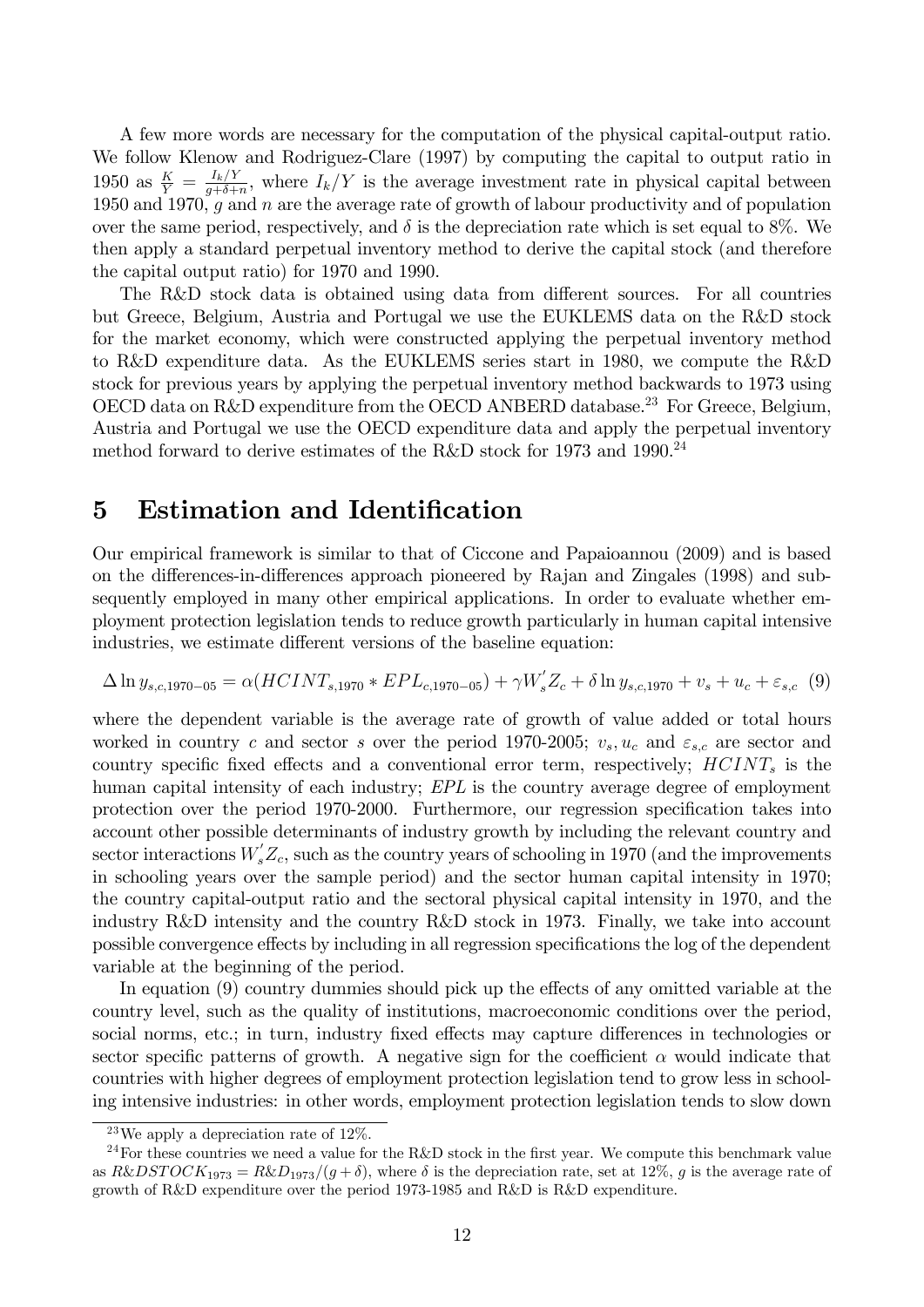growth disproportionately in human capital intensive industries, and as a result high-EPL countries tend to specialise in less schooling intensive industries.

The inclusion of  $W_s Z_c$  is important because there is evidence that countries with an abundant factor tend to specialise in industries that use intensively that factor (Ciccone and Papaioannou, 2009). Controlling for the relevant country-industry interactions should allow us to take into account the possibility that  $W_s$  (e.g. an industry physical capital intensity) and  $HCINT<sub>s</sub>$  or  $Z<sub>c</sub>$  (e.g. a country capital stock, the accumulation of human capital, etc.) and  $EPL<sub>c</sub>$  are correlated: in this case, the omission of the relevant country-industry interactions would tend to bias the OLS estimates of  $\alpha$ . In addition to this, given that there might be other country-level variables, potentially correlated with EPL, that might interact with industry schooling intensity, as a robustness check we also include additional interactions between  $HCINT$  and country level variables such as GDP per capita, financial development, the respect of property rights, the stock of R&D capital, union density and other labour market institutions.

Moreover, in order to consider the possibility that EPL might interact with some other industry characteristics, in some specifications we augment our regressions with interactions between EPL and sector level variables, such as  $R\&D$ , physical capital, riskiness and layoff intensities. Furthermore, given that there might be reasons to believe that causality might go in the other direction, namely from growth to employment protection legislation (see below), we also estimate a version of equation  $(9)$  in which we instrument EPL with different variables rooted in the history of each country (existence of dictatorship spells before 1970 and attitudes of the political system towards labour unions at the beginning of the  $20^{th}$  century) and political economy variables (percentage of years with a left-wing government).<sup>25</sup> Finally, we check that our main results are not sensitive to the benchmarking bias highlighted by Ciccone and Papaioannou (2010).

### 6 Results

### 6.1 Basic Results

We first investigate whether human capital intensive industries grew faster in countries with less strict employment protection legislation over the period 1970-2005. In columns 1 to 3 of Table 4 we measure industry growth using value added (VAg), while in columns 4 to 6 we proxy the changes in production structure with the growth rate in total hours worked (Hg). In columns 1 and 4 we start with a parsimonious specification of equation  $(9)$ , as we control only for country and sector fixed effects and for initial differences in the size of sectors (by including the log of value added or hours worked in 1970). The coefficient of the interaction between the average level of employment protection over the period 1970-2005 and human capital intensity is negative and statistically significant at the  $1\%$  level in both columns 1 and 4. In the case of value added growth, the coefficient of  $-0.00805$  implies a yearly growth differential of  $0.89\%$ between the sector at the  $75<sup>th</sup>$  percentile (production of other transport equipment) and at the  $25<sup>th</sup>$  percentile (tobacco) of human capital intensity in a country at the  $25<sup>th</sup>$  percentile of EPL (such as Austria, with an average of 1.119 over the period) compared with a country at the

 $^{25}$ This variable is defined as the percentage of years of a left-wing government over the sample period and is taken from the Comparative Poltical Dataset (Armingeon et al., 2008)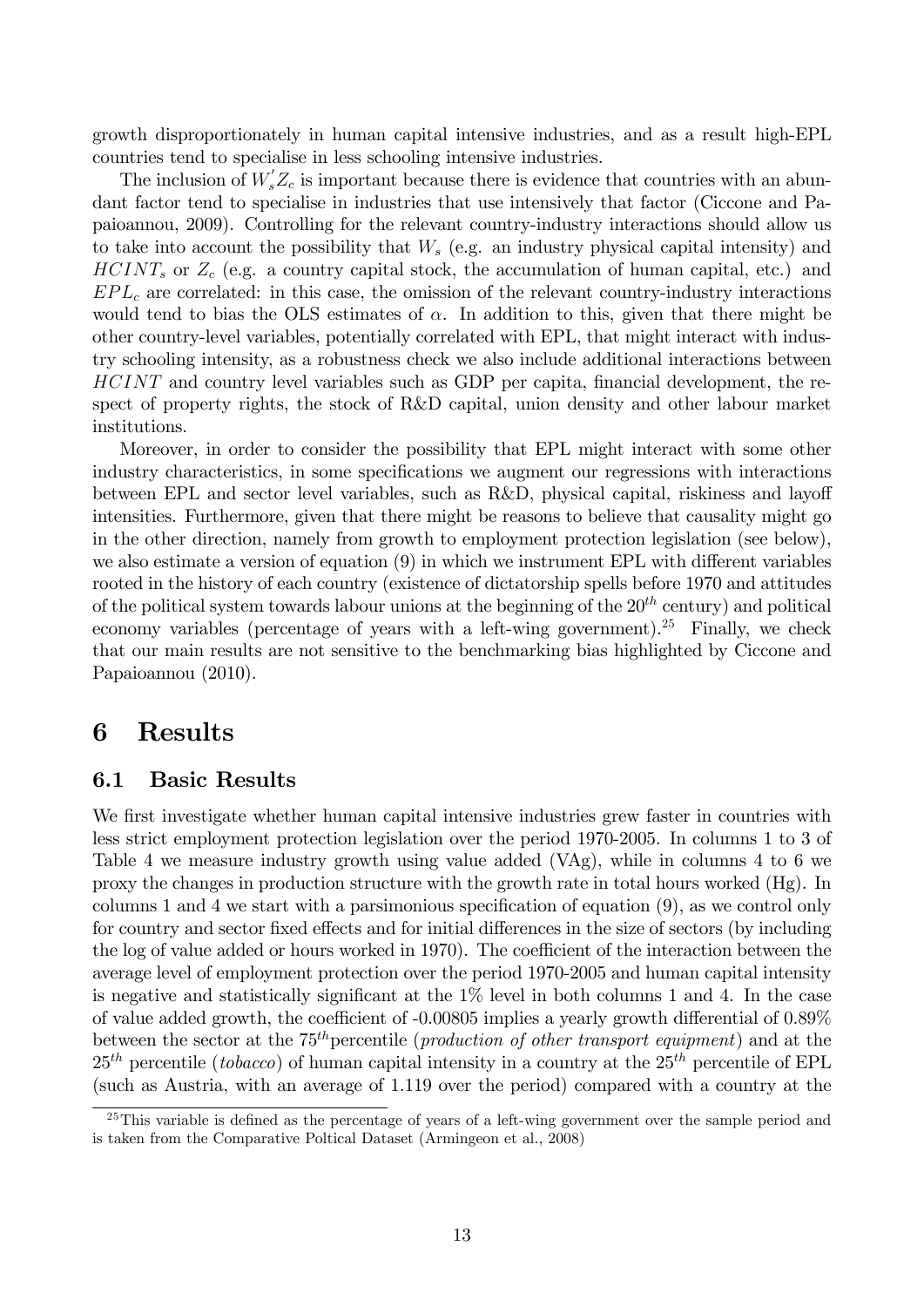$75<sup>th</sup>$  percentile of EPL (such as Greece, with an average of 1.797).<sup>26</sup> If we measure industry growth using data on total hours worked, we find a slightly smaller effect, namely -0.00668, which implies a growth differential of about 0.74% between the sector at the  $75<sup>th</sup>$  and the  $25<sup>th</sup>$  percentile of schooling intensity in a country at the  $25<sup>th</sup>$  percentile of EPL compared to a country at the  $75<sup>th</sup>$  percentile of EPL.

#### [Insert Table 4 about here]

As shown in Ciccone and Papaioannou (2009), human capital intensive industries tend to grow faster in countries with higher initial levels of schooling, the intuition being that, if technological progress has been skilled labour augmenting over the sample period, higher levels of schooling should foster the adoption of new technologies. However, if employment protection legislation were lower in countries with more years of schooling, then the interaction term between EPL and human capital intensity might be downward biased if we do not control for years of schooling. In order to check for this possibility, in columns 2 and 5 we have included interaction terms between human capital intensity and both the years of schooling at the country level in 1970 and the country level increase in average years of schooling over the sample period. Regression results show a positive and significant coefficient for the human capital level interaction, and a positive but slightly insignificant coefficient for the accumulation term, broadly confirming the results of Ciccone and Papaioannou (2009) for a different set of countries-industries and for a longer period of time.<sup>27</sup> Reassuringly, the interaction term between EPL and human capital intensity is still negative and statistically significant.

Finally, in columns 3 and 6 we drop the interaction between EPL and human capital intensity in order to compare our results with those reported by Ciccone and Papaioannou  $(2009)$  in their Table 3, column 1: in the case of the value added regression we find both a level and a growth effect of human capital, with an order of magnitude that is very similar to that implied by the estimates reported in Ciccone and Papaioannou (2009): interestingly, we find that in columns 3 and 6 the magnitude of the interaction terms between human capital intensity and both the years of schooling at the beginning of the period and its accumulation over the period go up, probably suggesting an upwards bias associated to the omission of the EPL-schooling intensity interaction.<sup>28</sup>

Our model specification, as well as our empirical findings, suggest that EPL tends to depress value added growth particularly in high human capital intensive industries. However, because in our model EPL affects value added growth through its effect on technical change in human capital intensive industries, one should also expect that TFP growth is negatively affected by EPL in such industries. In turn, as discussed by Autor et al.  $(2007)$ , the effect on labour productivity growth is not clear, given the a priori uncertain effect of EPL on employment, as firing restrictions reduce both job creation and destruction. For these reasons we run the

<sup>&</sup>lt;sup>26</sup>If we consider the two countries with the highest and the lowest levels of EPL over the 1970-2005 period, namely Portugal  $(2.000)$  and the UK  $(0.337)$ , the annual growth differential could be as high as  $2.1\%$ .

 $^{27}$ In the case of the value added growth regression, the coefficient of the interaction between human capital intensity and the initial level of human capital implies an annual growth differential of about 0.55% between the sector at the 75<sup>th</sup> percentile and at the 25<sup>th</sup> percentile of human capital intensity in a country at the 75<sup>th</sup> percentile of years of schooling distribution compared with a country at the  $25<sup>th</sup>$  percentile.

 $^{28}$ For robustness checks to possible outliers and influential observations we also run the specifications in Table 4 dropping, one at a time, each sector and then each country. The interaction term between human capital intensity and EPL remains negative, statistically significant and with very similar magnitudes to that reported in Table 4.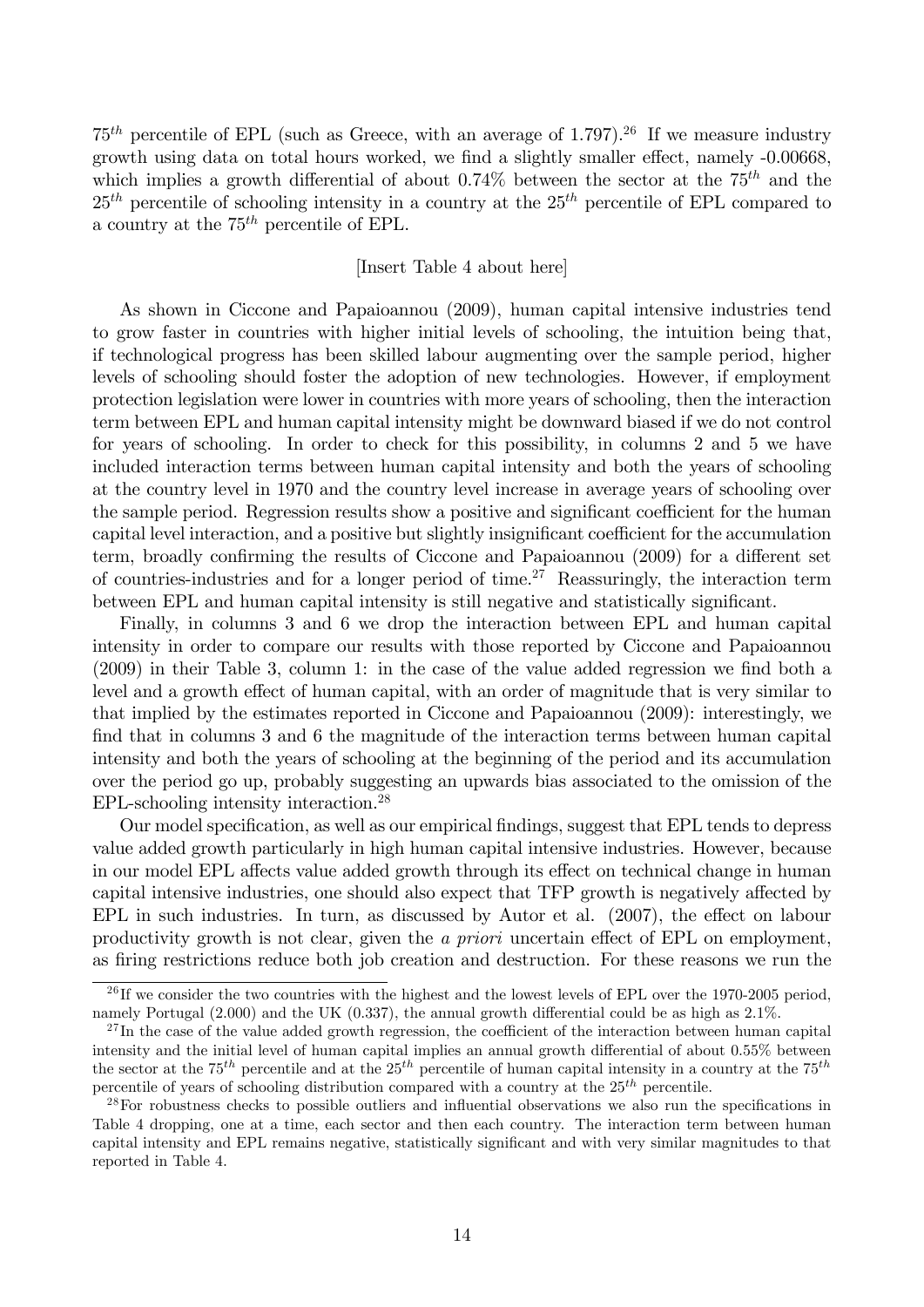above regressions with TFP growth and labour productivity as dependent variables.<sup>29</sup> Our results, which are available upon request, confirm that the interaction term between human capital intensity and EPL has a negative effect on TFP growth: in fact the coefficient  $(t)$ statistic) varies between  $-0.0135$  ( $-1.96$ ) and  $-0.0125$  ( $-1.76$ ) depending on the specification adopted. On the other hand we obtain a negative (but not statistically significant) effect of EPL on labour productivity growth. This result is in line with the one found by Autor et al. (2007) in the manufacturing sector in the US. As they suggest, one possible mechanism behind this result is that the increase in adjustment costs of labour pushes firms to increase capital investment and/or change the composition of the labour force with ambiguous effects on labour productivity.

In Table 5 we try to address possible endogeneity concerns of EPL. There can be different reasons that can make EPL endogenous: for example, EPL may be simply picking up the effects of some country level omitted variables that tend to affect growth especially in human capital intensive industries (see below); alternatively, EPL and growth might be jointly determined if a country that specialises in low human capital intensity and slow growth industries is also more likely to adopt a high degree of employment protection legislation (see, for example, Saint Paul (2002a), for a theoretical model).

We use different instruments for  $EPL^{30}$ . The first, quite standard in the literature, is the percentage of years of left-wing governments over the sample period: the economic rationale of using this instrument is that the country level intensity of labour regulations has been found to depend on the political power of the left (Botero et al., 2004). For the second instrument we instead follow Bassanini et al. (2009) and we build a dummy equal to one for those countries that experienced a dictatorship spell before 1970 (excluding World War II) and zero otherwise, the intuition being that historical evidence suggests that fascist dictatorships tended to protect workers against unfair dismissals due to their paternalistic views of labour relations.

Finally, we built dummies that proxy the attitude taken by governments towards the development of labour unions in the early  $20^{th}$  century. Using a taxonomy proposed by Crouch (1993) and recently used as an instrument for the quality of today's labour relations by Mueller and Philippon (2011), it is possible to group countries into three categories, namely political inhibitors (Italy, France, Spain, Portugal and Greece), political facilitators (Germany, Austria and The Netherlands) and political neutrals (Belgium, Denmark, Finland, Ireland, Sweden and the UK). The first group is composed by countries whose government highly oppositional stance against the development of labour unions led to highly conflicting and radical labour movements; in turn, the second category considers countries whose governments coopted labour unions into the system, which in turn led to cooperative labour unions; finally, the third category groups countries that can be considered as an intermediate case (neutral). The economic justification for using these dummies as instruments for EPL is that, in political inhibitor countries, the radical and conflicting labour unions might have pushed in the past century for legislations aimed to protect workers against unfair dismissals, unlike what might have happened in most facilitator or neutral countries, where agreements between labour unions and employers are more likely and therefore the necessity for unions to push for

<sup>&</sup>lt;sup>29</sup>For lack of data in the EUKLEMS database, the TFP growth regressions have been run on a sample of 26 industries (without Portugal and Greece) over the period 1990-05. See the robustness section below for additional regressions run on the same estimation period.

 $30\,\text{We}$  also instrument the level of schooling with its lagged values as suggested by a large literature on the endogeneity of human capital on growth. Moreover, in the context of our study, in countries with high levels of EPL, workers can invest more in human capital to increase their probability of getting a job (or reduce the probability of being fired). Results are available upon request and confirm findings presented below.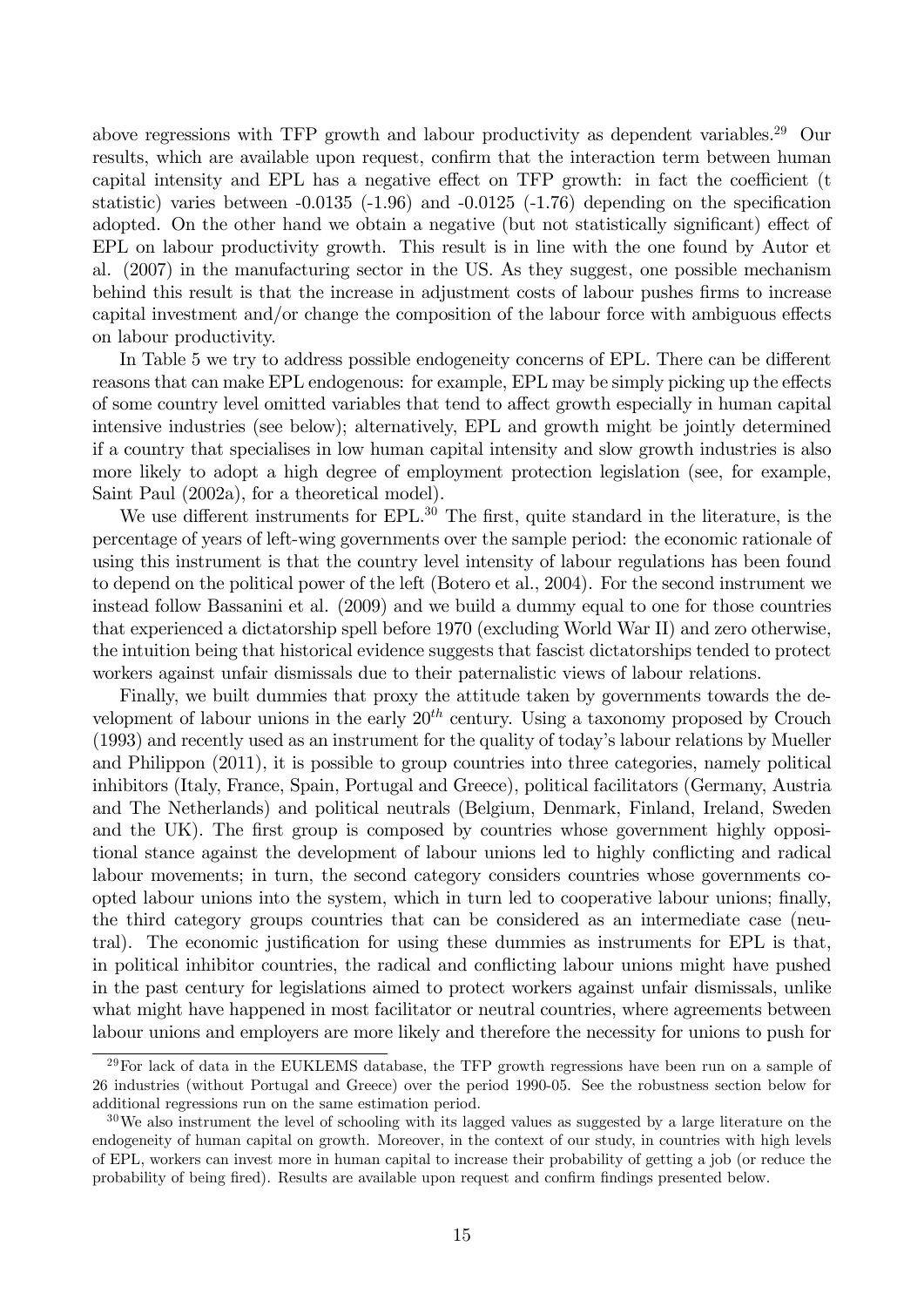employment protection legislation might be less strong.

### [Insert Table 5 about here]

In columns 1 and 5 of Table 5 we instrument the interaction of human capital intensity with EPL with the interaction of human capital intensity with the left wing government indicator and the dictatorship spell dummy. First stage results, reported in the bottom part of the Table, suggest that both variables are significant and with the expected sign: countries that experienced a dictatorship spell and that had many years of left wing governments also tend to have stronger EPL. Moreover, the Hansen J statistics rejects at the 10% level the null hypothesis that the instruments are correlated with the error term and the Kleibergen-Paap LM and F statistics do not suggest problems of underidentification or weak instruments problems.<sup>31</sup> Second stage results suggest that the human capital intensity-EPL interaction is always negative and statistically significant with a magnitude which is only slightly lower than that reported in Table 4 for the OLS case. In columns 2 and 6 we check the robustness of these results by instrumenting the interaction between human capital intensity and EPL with the interaction of human capital intensity with the left wing government indicator and the dummies for cooperative and neutral labour origins. First stage results suggest that countries with neutral and cooperative labour origins tend to have a lower degree of EPL, while second stage results confirm that EPL tends to significantly reduce growth particularly in human capital intensive industries.<sup>32</sup> In columns 3 and 7 we use the dictatorship spell dummy and the labour origin dummies as instruments for EPL and main results are broadly confirmed. Finally, in columns 4 and 8 we jointly consider all three sets of instruments: again, the human capital intensity-EPL interaction is negative and statistically significant and first stage results do not display evidence of weak identification and weak instrument problems.<sup>33</sup>

We then test the robustness of our main results to some of the other determinants of industry growth suggested in the literature by including the relevant country and sector interactions  $W_s'Z_c$ . Moreover, because human capital intensity is quite different from other sector-level intensity measures that have been previously used in the literature to analyse the effect of EPL on productivity growth, we also assess whether interacting EPL with other sector level intensity measures affects our main result that EPL tends to reduce growth disproportionately in human capital intensive industries.

First, as in Ciccone and Papaioannou (2009), in column 1 of Table 6 we include an interaction term between a country capital-output ratio and a sector physical capital intensity to take into account the possibility that, if physical and human capital intensity are correlated, then the interaction between schooling intensity and EPL might be picking up the effect of a country physical capital stock: parameter estimates show that our results are basically unchanged and the coefficient of the physical capital interaction term is not statistically significant.<sup>34</sup> In column 2, we interact R&D intensity with our measure of EPL. As expected, more R&D intensive sectors grow less in countries with higher level of EPL: in particular, the coefficient on the interaction term is negative and statistically significant at  $10\%$  level. However, the latter effect becomes insignificant when we jointly consider the role of human

 $31$ Underidentification and weak instruments tests are availble from the authors upon request.

<sup>32</sup>Again, we do not have evidence of weak instrument problems.

 $33\,\text{We have also explored the use of legal origin dummies as excluded instruments (as in Bassanini et al.,})$ 2009) and our main results are virtually unaltered.

<sup>&</sup>lt;sup>34</sup>We also consider the interaction between an industry R&D intensity and the R&D stock at the country level obtaining very similar results to those reported in column 1 of Table 6.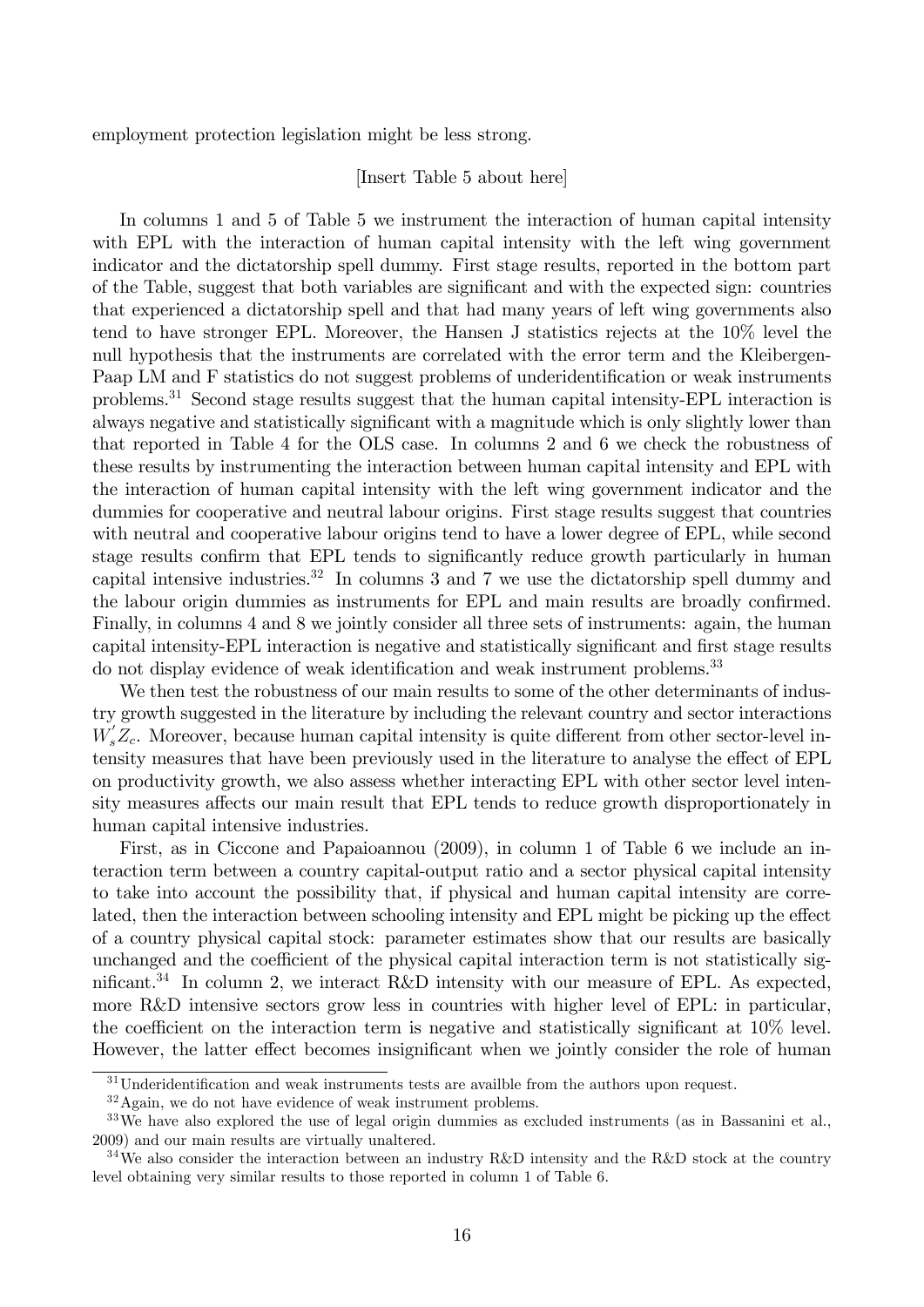capital and  $R\&D$  intensity in column 3; interestingly, the negative effect of the interaction of EPL with human capital intensity stands out.<sup>35</sup> This result may suggest that EPL slows down growth by affecting the adoption of technology rather than the production of innovation. Following Samaniego (2006), we further check this result calculating a measure of ICT intensity at sectoral level (proxied by the share of ICT in total investment spending in the US as of 1970, using data from EUKLEMS) and interacting this measure with EPL: results in columns 4 and 5 are very similar to those found in the case of R&D.

#### [Insert Table 6 about here]

Bartelsman et al. (2010) note that the proportion of high skilled workers in a sector is positively related to the riskiness of that sector, proxied by the observed variance of labour productivity within an industry averaged across countries. Therefore it might be important to take into account the possibility that our interaction is picking up such correlation. Hence, in column 6, we add an interaction term between our measure of sector riskiness and EPL. In particular, we use the standard deviation of the distribution of output growth across firms in the US.<sup>36</sup> Results indicate that although EPL tends to depress growth in risky sectors, the interaction term is not statistically significant at conventional levels; in turn, the interaction term between human capital intensity and EPL is negative and statistically significant. Similar results are obtained in column 7 when we interact EPL with a sectoral measure of layoff intensity (as in Bassanini et al, 2009), i.e., considering the negative effects of EPL on reallocation of workers. Finally, in column 8 we consider the role of physical capital intensity interacted with EPL: again, including this control doesn't affect our result.<sup>37</sup>

We conduct additional robustness analysis in Table 7. In column 1 and 2 we use two different measures of EPL directly available from the OECD as discussed in previous subsections. The first is an unweighted average of sub-indicators for regular contracts and temporary contracts, while the second, available only from 1998 onwards, is a weighted sum of sub-indicators for regular contracts (weight  $5/12$ ), temporary contracts (weight  $5/12$ ) and collective dismissals (weight 2/12). In fact, the second indicator should account for the structural characteristics of some EU countries, in which strong employment regulations induce Örms to make intensive use of fixed-term positions, that might have different degrees of employment protection with respect to the regular ones. Because the OECD indices have a slightly higher range of variation, the coefficient in column 1 is not directly comparable with those reported in previous tables: nevertheless, the main result of a negative effect of EPL on growth in human capital intensive sectors holds.<sup>38</sup> The effect is reinforced in column 2 which better takes into account the increasing role of temporary contracts in some (more regulated) labour markets. Then, in columns 3 to 5 we consider whether EPL is simply picking up the effect of other labour market institutions on growth. In particular, we alternatively add interaction terms between human capital intensity and union density, number of strikes, and the tax wedge. Finally, in column 6, we also consider the role of wage coordination and centralisation as the effect of EPL can be neutralised by wage bargaining. The empirical estimates show that the interaction between

<sup>35</sup>Note that data availability allows us to consider R&D intensity only in the manufacturing sectors. As we show in Table 9, the effect in that macro-sector is stronger, this explains the higher magnitude of the interaction between human capital intensity and EPL.

<sup>36</sup>Given that our proxy for sector riskness is available only for the manufacturing sectors in 1992, the regression presented in column 6 refers to the manufacturing sectors for the period 1990-2005.

<sup>&</sup>lt;sup>37</sup>Similar results are obtained when we consider hours of work; results are available upon request.

<sup>38</sup>We have also used the employment law index of Botero et al. (2004) and our main results are virtually unaltered.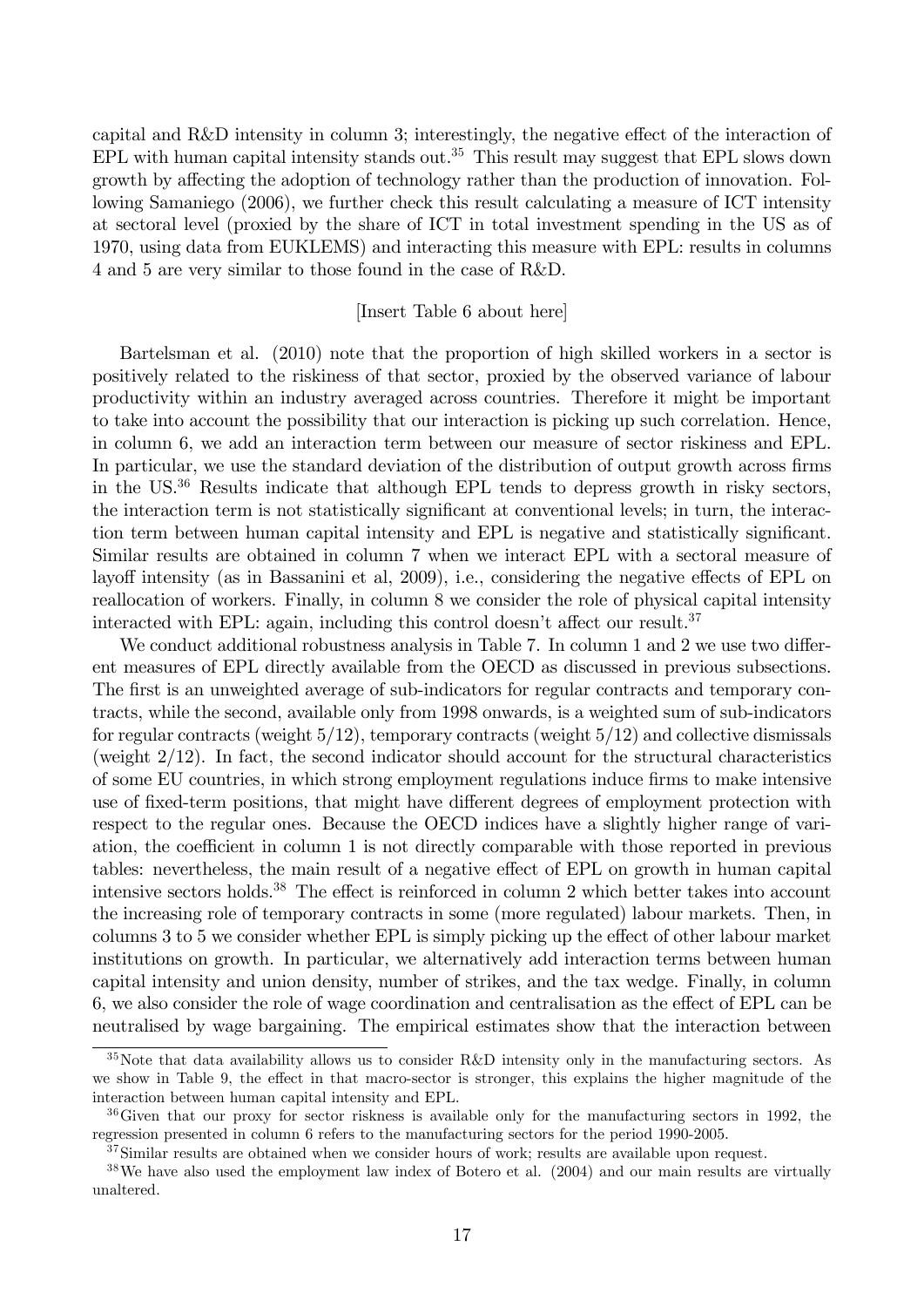schooling intensity and EPL is still negative and statistically significant at either  $1\%$  or  $5\%$ . and that the interactions of schooling intensity with all other labour market institutions are  $insignificant.<sup>39</sup>$ 

#### [Insert Table 7 about here]

A potential criticism to using US industry data as a proxy for an industry human capital intensity might generate non-negligible bias for the human capital intensity-EPL interaction term, whose direction is not even clear a priori. In order to check the robustness of our result we therefore employ the two-step IV estimator recently suggested by Ciccone and Papaioannou (2010), to whom we refer for an in-depth discussion of the derivations.

In the first stage we estimate, for all countries but the US, the following equation with OLS :

$$
\Delta \ln y_{s,c,1970-05} = v_s + u_c + \gamma_s EPL_{c,1970-05} + \zeta_{s,c} \tag{10}
$$

where  $\gamma_s$  are industry specific slopes and the other symbols are as in equation (9). Ciccone and Papaioannou (2010) show that the "true" human capital intensity could then be built (netting out country effects) as the predicted human capital intensity for the country with the most flexible labour market (the US), as:  $HCI\widehat{NT}_{s,1970} = \hat{v}_s + \hat{\gamma}_s EPL_{US,1970-05}$ , where  $EPL_{US,1970-05}$  is the value of our EPL indicator for the US. We then use  $HCI\widehat{NT}_{s,1970}$  as an instrument for  $HCINT_{s,1970}$ . Regression results are displayed as column 1 of Table 8: as we can see, the human capital intensity-EPL interaction is negative and statistically significant, with a magnitude larger than in the OLS case, suggesting the existence of attenuation bias in the OLS estimates.<sup>40</sup>

#### [Insert Table 8 about here]

In the remaining columns of Table 8 we explore in some detail the possibility that EPL is simply proxing the effects of some other country variables that tend to affect value added growth particularly in human capital intensive industries, such as the capital output ratio, the level of financial development, the respect of property rights, the per capita income level, the country stock of R&D capital, and the degree of product market regulation (proxied by the OECD indicator of entry barriers in network sectors). Our empirical findings confirm that a higher level of EPL tends to significantly reduce value added growth particularly in human capital intensive industries; furthermore, none of the additional controls turns out to be statistically significant.<sup>41</sup> Main results are confirmed for hours of work, which are not reported for space reasons.

<sup>&</sup>lt;sup>39</sup>In regressions not reported, but available from the authors, we also consider the interaction between human capital intensity and duration of unemployment benefits with very similar results. We also measure a country schooling level with the percentage of the population who completed secondary or tertiary education. The results confirm that higher EPL tends to affect disproportionately growth in human capital intensive industries. Finally, very similar results hold when we measure growth with hours of work.

<sup>&</sup>lt;sup>40</sup>The first stage is an OLS regression of  $HCINT_s * EPL_{c,1970-05}$  on a set of country and sector dummies, initial conditions and  $\widehat{HCTNT_s * EPL_{c,1970-05}}$ . Both the Kleibergen-Paap LM and F statistics do not suggest problems of underidentifcation or weak instrument problems. Results obtained for hours of work are very similar.

<sup>&</sup>lt;sup>41</sup>We also run regression considering the interaction between the degree of openness to trade and human capital intensity with very similar results.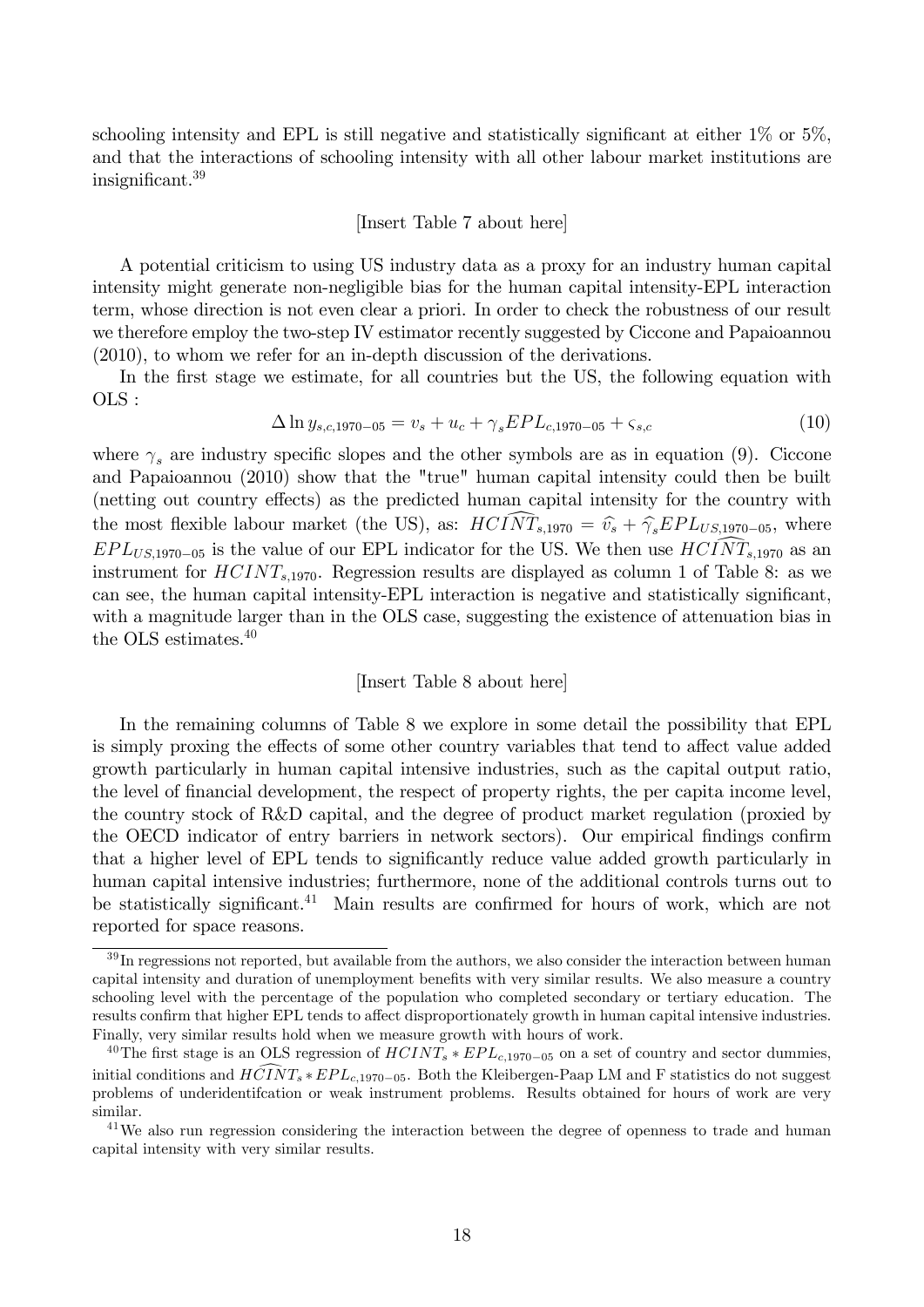### 6.2 Robustness

In this subsection we check whether there are important differences between the two subperiods 1970-1990 and 1990-2005 and between manufacturing and non manufacturing industries; finally, we check whether the impact of EPL changes with a country's distance from the technological frontier.

In Table 9 we start running a baseline regression for the two sub-periods 1970-1990 and 1990-2005 (columns 1-2 and 5-6 for value added and hours of work respectively). Our a priori expectation is that the effect of EPL should be stronger in the second period. This is because there is empirical evidence (e.g., Caselli and Coleman, 2002) suggesting that the new technologies that started to be available at the end of the 1970s have been relatively more skill biased than those prevailing before: if we take into account the adjustment costs and the time that is often required for managers to fully appreciate the potential of new technologies and to incorporate them into the companies' routines, as well as the General Purpose Technology nature of ICT, then one may think that skilled labour augmenting technical change might have been relatively weaker in the 1970s and 1980s compared to the 1990s and early 2000s. But if this is the case, then one can also think that a more stringent employment protection legislation should have been more binding in human capital intensive industries precisely over the period 1990-2005, rather than in the previous two decades. As we can see from columns 1-2 and 5-6, both the value added and hours regressions suggest that the interaction between EPL and schooling intensity had a negative effect in both sub-periods, but also that it is statistically significant only in the most recent period, thus confirming our a priori expectations. $^{42}$ 

#### [Insert Table 9 about here]

In columns 3-4 and 7-8 we split the sample between manufacturing and non manufacturing industries in order to examine whether there is any sector level heterogeneity in the interaction between EPL and schooling intensity. Before discussing the results we should however bear in mind that this split entails a severe degrees of freedom loss, especially in the case of the non manufacturing regression. As we can see, EPL tends to significantly reduce growth in human capital intensive industries both in the case of manufacturing and non-manufacturing sectors, although the effect is much stronger in the former case. $43$ 

Finally, in Table 10 we allow the interaction between schooling intensity and EPL to vary with the countryís distance from the technological frontier. The intuition is that EPL is likely to be more binding for a country near the technological frontier because in that case productivity growth is more likely to arise from radical innovations rather then from innovations at the margin or simply from imitation and adoption of existing technologies (Griffith and Macartney, 2010; Saint Paul, 2002b). In the first column we run a baseline version of equation (9) with only the log of beginning of the period value added as control variable plus a triple interaction between schooling intensity, EPL and the country's distance

 $^{42}$ If we run similar regressions for the subperiods 1970-80 and 1980-90 we find that the interaction between human capital intensity and EPL increases in absolute value in the second period, although we can still not reject the null hypothesis that is equal to zero.

<sup>43</sup>We also divide our sectors into ICT (including both ICT producing and using industries) and Non-ICT, using a definition proposed by Van Ark et al. (2003) and we run separate regressions for the two groups. The idea is to verify whether human capital intensity is simply capturing the more or less extensive use of ICT. Our regression results (estimates avaiable from the authors upon request) show that in both the value added and hours regressions the interaction between human capital intensity and EPL is negative and statistically significant with a very similar magnitude across the two groups.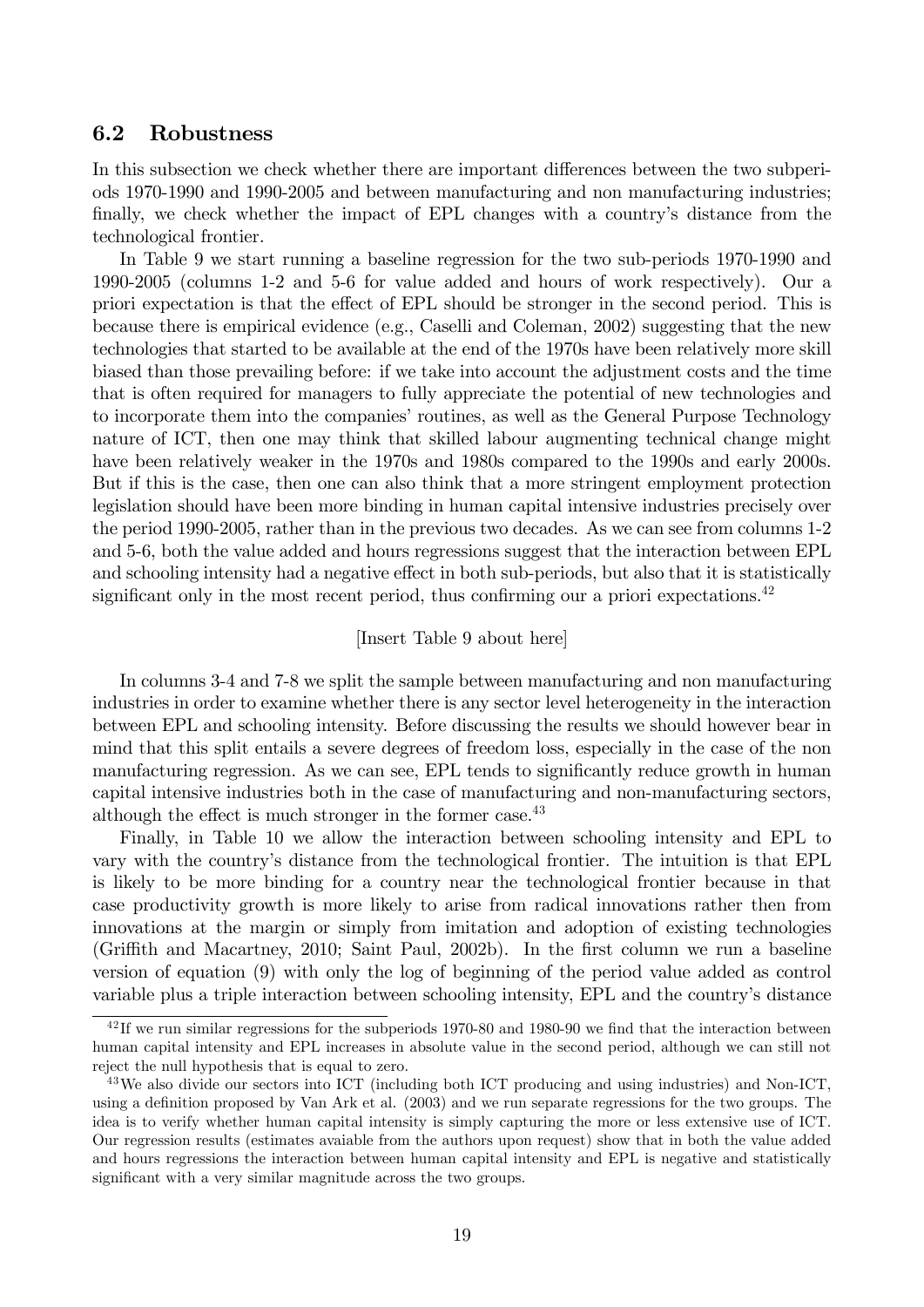from the technological frontier. The latter variable has been computed as the ratio between US TFP and country c TFP at the beginning of the period and therefore a higher value indicates a country far from the technology frontier. To fully saturate the model we have also included an interaction term between schooling intensity and a country's distance from the technology frontier. Empirical results show that EPL tends to disproportionately reduce growth in high schooling industries but particularly in countries that are closer to the technological frontier. In order to facilitate comparisons with results displayed, in, say, Table 4, let us consider the  $25<sup>th</sup>$  percentile of TFP Distance – which corresponds to a country with a TFP in 1970 about  $11\%$  lower than the US level – and the 75<sup>th</sup> percentile of TFP Distance – which corresponds to a country with a TFP about  $26\%$  lower than the US level. For the "efficient country", the coefficient of Human Capital Intensity  $\times$  EPL would be equal to about -0.013, statistically significant at  $1\%$ , which in turn would imply a yearly growth differential of about  $0.55\%$ between sectors at the  $75<sup>th</sup>$  and  $25<sup>th</sup>$  percentile of human capital intensity in a country at the  $25<sup>th</sup>$  percentile of EPL compared with a country at the  $75<sup>th</sup>$  percentile of EPL. In turn, for the "less efficient country", the coefficient of Human Capital Intensity  $\times$  EPL would be almost halved as it would be equal to about only  $-0.007$  (statistically significant at  $1\%$ ).

### [Insert Table 10 about here]

In column 2 we repeat the same exercise, but including also the interaction of human capital intensity with years of schooling in 1970 and its improvement over the 1970-2000 period. Punctual estimates are virtually unaltered, although standard errors are higher, probably reflecting a problem of multicollinearity.<sup>44</sup> Finally, in column 3 we repeat the same exercise but only for the period 1990-2005: again, EPL tends to have a stronger effect in countries that are closer to the technological frontier. In this case, EPL would have a disproportionately significant negative effect in human capital intensive industries only for countries with a TFP no lower than 12  $\%$  of the US level in 1990, while it would be not significantly different from zero for remaining countries.

### 7 Concluding Remarks

In this paper, we consider the effect of employment protection legislation on industry growth. We find that EPL tends to have disproportionately negative effects on the growth rate of value added and hours of work in more human capital intensive industries. We argue that human capital intensity reflects differences in technology adoption rates across industries and that firms in sectors in which technical change is faster have higher requirements of adjusting employment. Hence, by letting technology adoption to depend on EPL in a model of growth with skill biased technological change, we study how firing costs may have a relatively stronger impact in human capital intensive sectors in which technology adoption is faster.

Our empirical results indicate strong and statistically significant negative effects of higher levels of EPL on the growth rate of value added and hours of work in human capital intensive industries. This result is robust to a series of sensitivity checks. First, we have controlled for other determinants of industry growth by means of interactions between a country factor abundance and an industry factor intensity (e.g. industry schooling intensity and country

<sup>&</sup>lt;sup>44</sup>An F test for the joint significance of human capital intensity-EPL interaction with the triple interaction including TFP distance leads us to reject the null hypothesis that they are jointly equal to zero at the 1% level.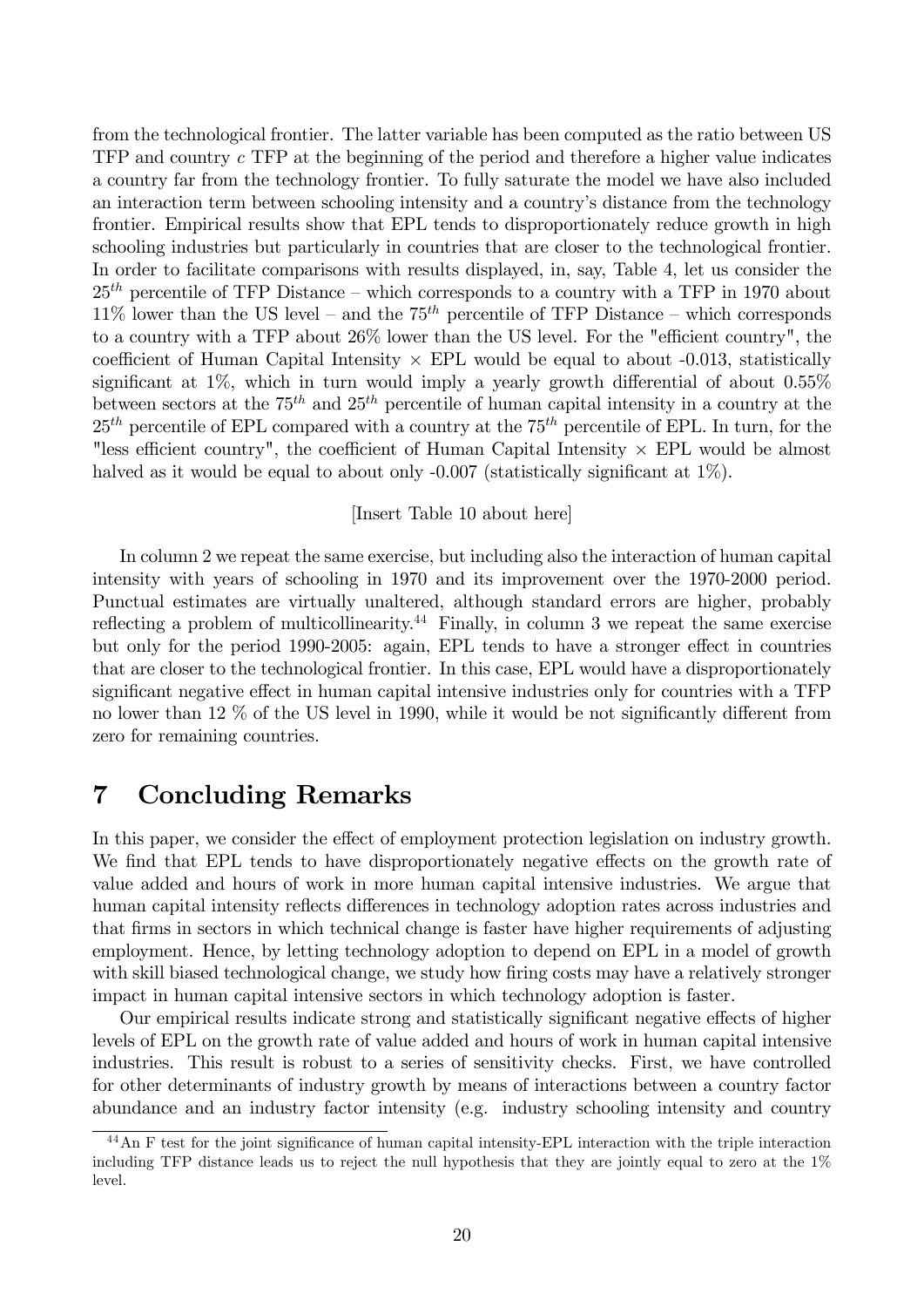education levels and growth; physical and R&D intensity and country capital to output ratio and  $R&D$  stock). Secondly, we have checked that EPL negatively affects growth in human capital intensive industries even when it is also interacted with physical capital intensity, R&D intensity, sectoral riskiness or layoff rates at the industry level. Moreover, we have also controlled for the possibility that EPL might be picking up the effects of other country characteristics by interacting human capital intensity with other country level variables, such as the level of financial development, the respect of property rights, the per capita income level, the degree of product market regulation and the degree of wage bargaining coordination among the others. Finally, we have taken into account possible endogeneity concerns of EPL. Our preferred estimates indicate a yearly value added growth differential of  $0.5{\text -}0.9\%$  between the sector at the  $75<sup>th</sup>$  percentile and at the  $25<sup>th</sup>$  percentile of human capital intensity distribution in a country at the  $25<sup>th</sup>$  percentile of EPL compared with a country at the  $75<sup>th</sup>$  percentile of EPL.

We also find that the effect of EPL on value added growth is stronger in the more recent years than during the 70s and 80s, and in the manufacturing than in the service sector; finally, we show that EPL tends to disproportionately reduce growth in high schooling industries but particularly in countries that are closer to the technological frontier. We also report some evidence that EPL negatively influences TFP growth during the transition to the steady state. This confirms our baseline result that EPL reduces growth in the more advanced countries and dynamic sectors of the economy.

Our analysis has also some implications for the relative dynamics of productivity and GDP growth of EU countries and the US over the last 40 years. As the growth literature suggests (see, for a recent example, Crafts and Toniolo, 2008), GDP growth during the 1960s and 1970s was mainly driven by physical capital accumulation and TFP growth, resulting in an effective catching up process between most EU countries and the US. In particular, in the decades after World War II, TFP growth in Europe was mainly achieved through a more efficient use of inputs, exploitation of scale economies and the introduction of already well established technologies. In that environment, strong employment protection did not affect the scope for catching up and the existence of a highly skilled workforce was probably not a necessary condition for achieving strong TFP growth. However, with the 1980s and especially the 1990s, sustainable high rates of GDP growth had to be achieved through strong productivity growth. As Aghion and Howitt (2006) suggest, after the catching up with the technological frontier had been completed, growth rates had to be more related to direct innovations and to the adoption of recently developed new technologies (like ICT, automated machinery, etc. whose implementation requires a more skilled workforce) that are more dependent than before on experimentation, short term relationships, better selections of workers and a more flexible labour market: as a result, more stringent EPL might have had a more detrimental impact on growth in the last two decades.

In order to provide some empirical evidence to back this conjecture, in Figure 2 we plot the difference in average TFP growth (taken from Klenow and Rodriguez-Clare, 2005) for the two decades after and before 1980 against average EPL during the observation period. The strong and significant negative correlation (which may be observed also for labour productivity and GDP) suggests that countries with higher levels of EPL are those that experienced a slowdown in their growth rates during the most recent decades. Although purely suggestive, such evidence provides additional empirical support for our thesis that labour market institutions such as employment protection legislation, by altering the incentives to adopt and exploit the full potential of new technologies, might be an important channel to understand differences in relative long run growth dynamics.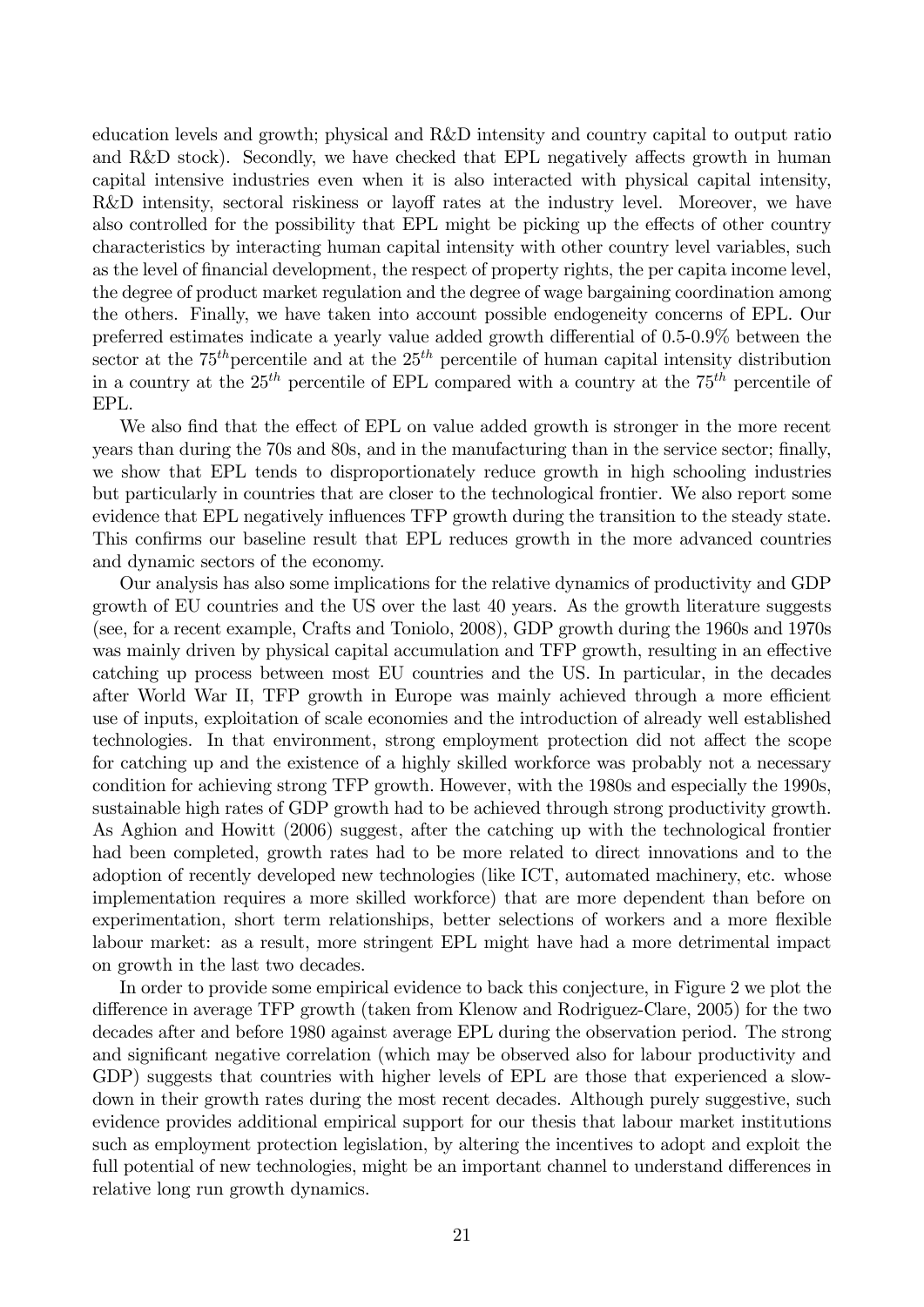

Figure 2: Changes in TFP growth post-pre 1980 versus EPL

### References

- [1] Acemoglu , D. (2003). "Cross-Country Inequality Trends", Economic Journal, 113, pp. F121-F149.
- [2] Acemoglu , D. (2009). Introduction to Modern Economic Growth, Princeton University Press.
- [3] Aghion, P., Askenazy, P., Bourlès, R., Cette, G. and Dromel, N. (2009). "Education, Market Rigidities and Growth", Economic Letters, vol. 102, pp. 62-85.
- [4] Aghion, P. and Howitt, P. (2006). "Appropriate Growth Policy: A Unifying Framework", Journal of the European Economic Association, vol. 4(2/3), pp. 269-314.
- [5] Antelius, J. and Lundberg, L. (2003). "Competition, Market Structure and Job Turnover", Journal of Industry Competition and Trade, vol. 3, pp. 211-226.
- [6] Armingeon, K., Gerber, M., Leimgruber, P. and Menegale, S. (2008). Comparative Political Data Set 1960-2005. Institute of Political Science, University of Berne.
- [7] Autor, D., Kerr, W. and Kugler, A. (2007). "Does Employment Protection Reduce Productivity? Evidence from US States", *Economic Journal*, vol. 117 (June), pp. F189–F217.
- [8] Autor, D., Levy, F. and Murnane, R. (2003). "The Skill Content of Recent Technical Change: An Empirical Investigation", Quarterly Journal of Economics, vol. 118, pp. 1279-1333.
- [9] Barro, R. and Lee, J-W. (2001). "International Data on Educational Attainment: Updates and Implications", Oxford Economic Papers, vol. 3(3), pp. 541-563.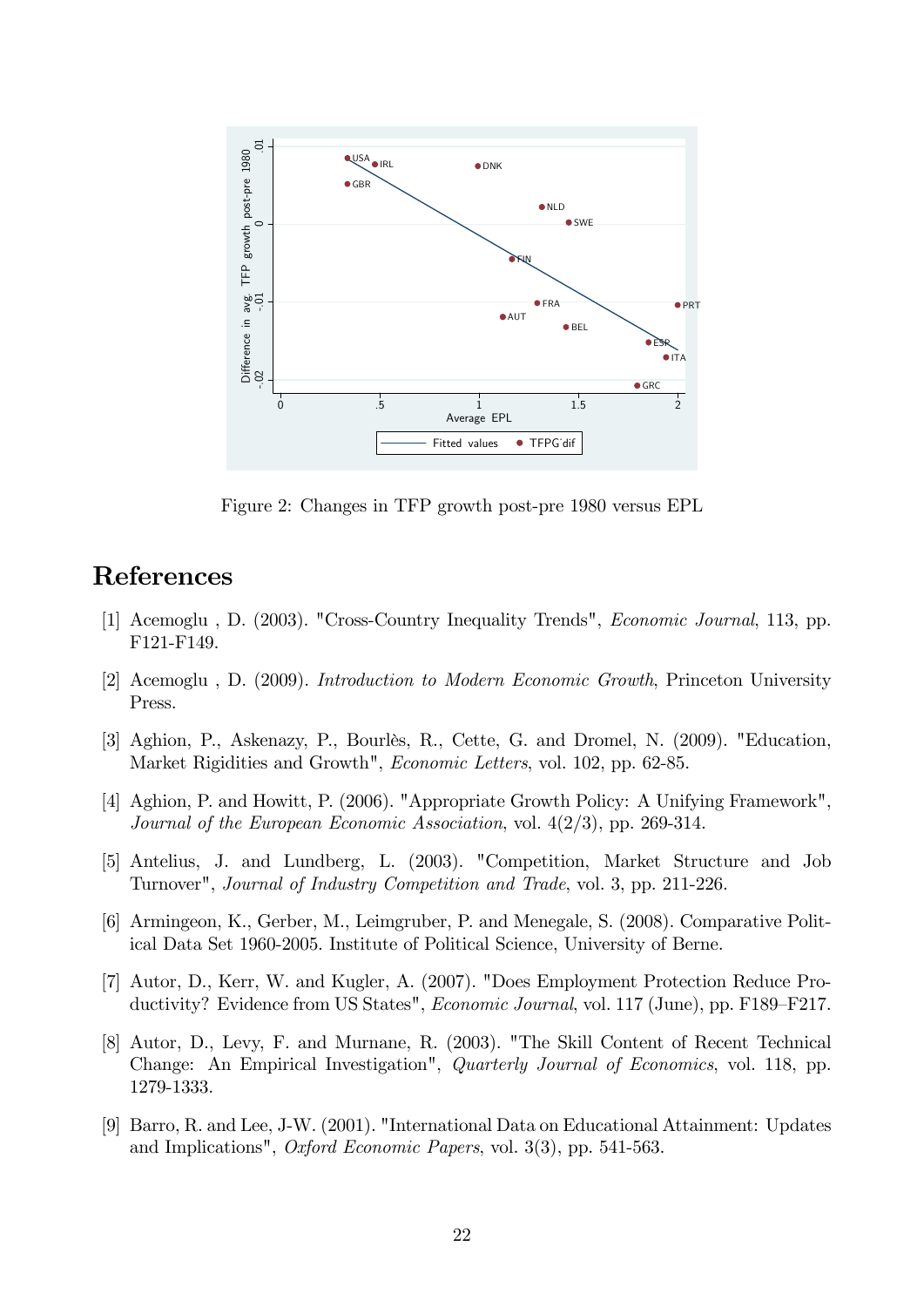- [10] Bartel, A., Ichniowski, C. and Shaw, K. (2007). "How Does Information Technology Affect Productivity? Plant Level Comparisons of Product Innovation, Process Improvement, and Worker Skills", Quarterly Journal of Economics, vol. 122 (4), pp. 1721-58.
- [11] Bartelsman, E., Gautier, P. and de Wind, J. (2010). "Employment Protection, Technology Choice, and Worker Allocation", IZA Working Paper 4895.
- [12] Bartelsman, E., Perotti, E. and Scarpetta, S. (2008). "Barriers to Exit, Experimentation and Comparative Advantage", mimeo.
- [13] Bassanini, A., Nunziata, L. and Venn, D. (2009). "Job protection legislation and productivity growth in OECD countries", Economic Policy, vol. 24 (April), pp. 349-402.
- [14] Benhabib, J. and Spiegel, M. (1994). "The Role of Human Capital in Economic Development", Journal of Monetary Economics, vol. 4(2). pp. 143-174.
- [15] Berdugo, B. and Hadad, S. (2008). "How Do Firing Costs Affect Innovation and Growth when Workers' Ability is Unknown?  $\overline{\phantom{a}}$  Employment Protection as a Burden on a Firm's Screening Process". MPRA Paper 11410, University Library of Munich, Germany.
- [16] Berman, E., Bound, J. and Griliches, Z. (1994). "Changes in the demand for skilled labor within U.S. manufacturing industries: evidence from the annual survey of manufacturing", Quarterly Journal of Economics, vol. 109 (May), pp. 367-97.
- [17] Bertola, G. (1994). "Flexibility, Investment, and Growth," Journal of Monetary Economics vol. 34, pp. 215-238.
- [18] Botero, J., Djankov, S., La Porta, R., Lopez-De-Silanes, F. and Shleifer, A. (2004). "The Regulation of Labor" Quarterly Journal of Economics, vol. 119(4), pp. 1339-1382.
- [19] Bresnahan, T., Brynjolfsson, E. and Hitt, L. (2002). "Information Technology, Workplace Organization, and the Demand for Skilled Labor: Firm-Level Evidence", Quarterly Journal of Economics, vol. 117 $(1)$ , pp. 339-76.
- [20] Caselli, F. (1999). "Technological Revolutions", American Economic Review, vol. 89 (1), pp.78-102.
- [21] Caselli, F. and Coleman, W. (2001). "Cross-Country Technology Diffusion: The Case of Computers", American Economic Review, vol. 91(2), pp. 328-335.
- [22] Caselli, F. and Coleman, W. (2002). "The US Technology Frontier", American Economic Review Papers and Proceedings, vol. 92(2), pp. 148-152.
- [23] Checchi, D. and Lucifora, C. (2002). "Unions and labour market institutions in Europe", Economic Policy, vol. 17(35), pp. 361-408.
- [24] Ciccone, A. and Papaioannou, E. (2009). "Human Capital, the Structure of Production, and Growth", Review of Economics and Statistics, vol. 91(1), pp. 66-82.
- [25] Ciccone A. and Papaioannou E. (2010). "Estimating Cross-Industry Cross-Country Models Using Benchmark Industry Characteristics", mimeo, University Pompeu Fabra.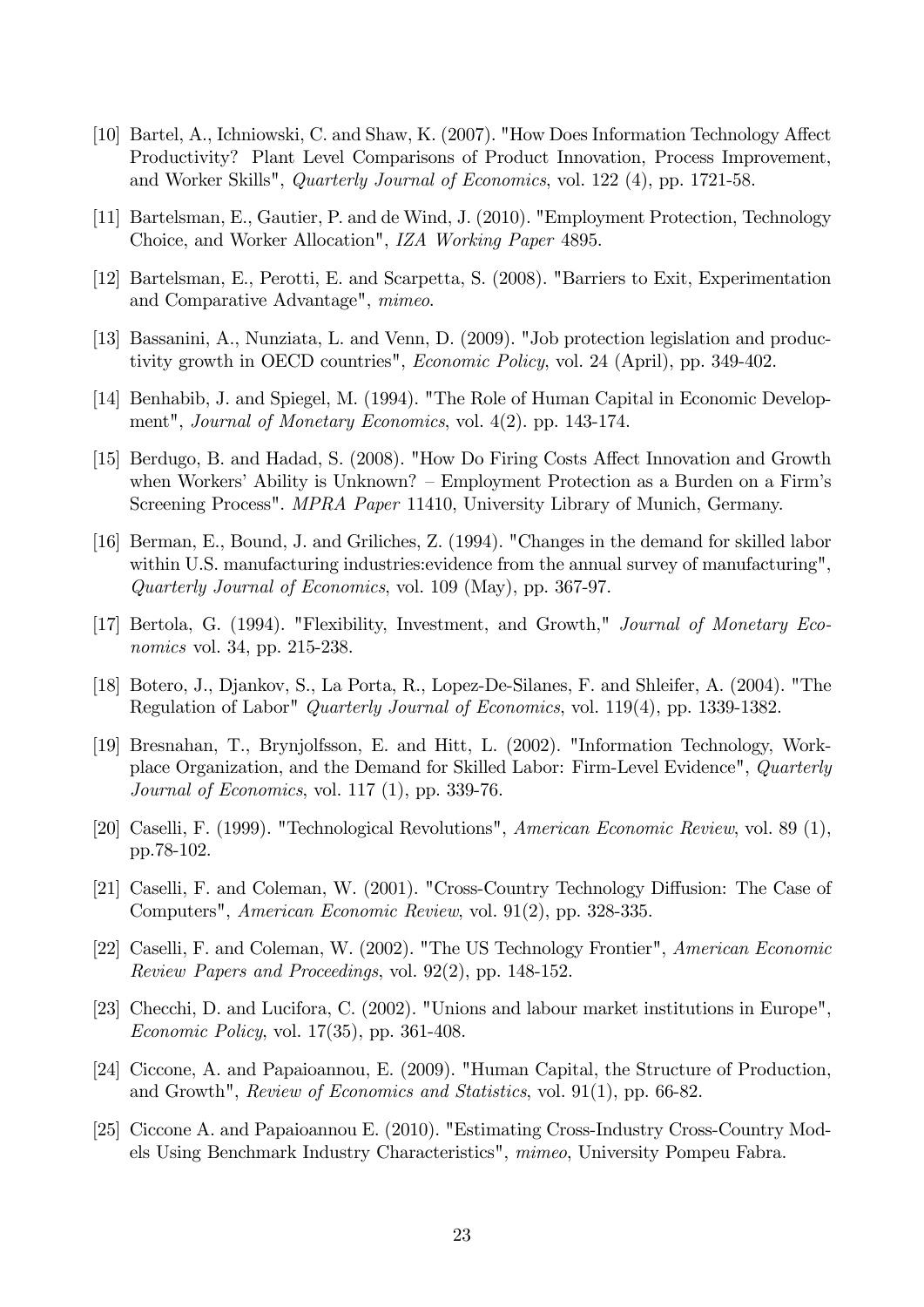- [26] Cingano, F., Leonardi, M., Messina, J. and Pica, G.  $(2010)$ . "The effects of employment protection legislation and financial market imperfections on investment: evidence from a firm-level panel of EU countries" *Economic Policy*, vol. 25(January), pp. 117-163.
- [27] Comin, D. and Hobijn, B. (2010). "An Exploration of Technology Diffusion", American Economic Review, vol. 100(5), pp. 2031-59.
- [28] Crafts, N. and Toniolo, G. (2008). "European Economic Growth: 1950-2000. An Overview", CEPR Discussion Papers, 6863.
- [29] Crouch, C. (1993). Industrial Relations and European State Traditions, Oxford: Clarendon Press.
- [30] Cunat, A. and Melitz, M. (2011). "Volatility, Labor Market Flexibility, and the Pattern of Comparative Advantage", Journal of the European Economic Association, forthcoming.
- [31] Doms, M., Dunne, T. and Troske, K. (1997). "Workers, Wages and Technology", *Quar*terly Journal of Economics, vol.  $112$  (February), pp.  $253-90$ .
- [32] Givord, P. and Maurin, E. (2004). "Changes in Job Security and their Causes: An Empirical Analysis for France, 1982-2002", European Economic Review, vol. 48, pp.595-615.
- [33] Griffith, R. and Macartney, G. (2010). "Employment Protection Legislation, Multinational Firms and Innovation", CEPR Working Paper 7628.
- [34] Gust C. and Marquez, J. (2004). "International Comparisons of Productivity Growth: the Role of Information Technology and Regulatory Practices"", Labour Economics, 11, pp. 33-58.
- [35] Hopenhayn, H. and Rogerson, R. (1993). "Job turnover and policy evaluation: a general equilibrium analysis", Journal of Political Economy, vol. 101, pp. 915–938.
- [36] Inklaar, R., Timmer, M. and van Ark, B. (2008). "Market services productivity across Europe and the US", Economic Policy, vol. 23 (January), pp. 139-194.
- [37] Kambourov, G. (2009). "Labour Market Regulations and the Sectoral Reallocation of Workers: The Case of Trade Reforms", Review of Economic Studies, vol. 76 (4), pp.1321- 1358.
- [38] Klenow, P. and Rodríguez-Clare, A. (1997). "The Neoclassical Revival in Growth Economics: Has It Gone Too Far?" in B. Bernanke and J. Rotemberg (eds). NBER Macroeconomics Annual, MIT Press, Cambridge, 73-103.
- [39] Klenow, P. and Rodríguez-Clare, A. (2005). "Externalities and Growth", in Aghion, P. and Durlauf, S. (Eds.), Handbook of Economic Growth, Elsevier North-Holland, Vol. 1, Chapter 11, pp. 817-861.
- [40] Koeniger, W. and Leonardi, M. (2007). "Capital deepening and wage differentials: Germany versus US", Economic Policy, vol. 22 (January), pp. 73-116.
- [41] Krueger, A. and Lindahl, M. (2001). "Education for Growth: Why and For Whom?" Journal of Economic Literature, vol. 39 (4), pp. 1101-1136.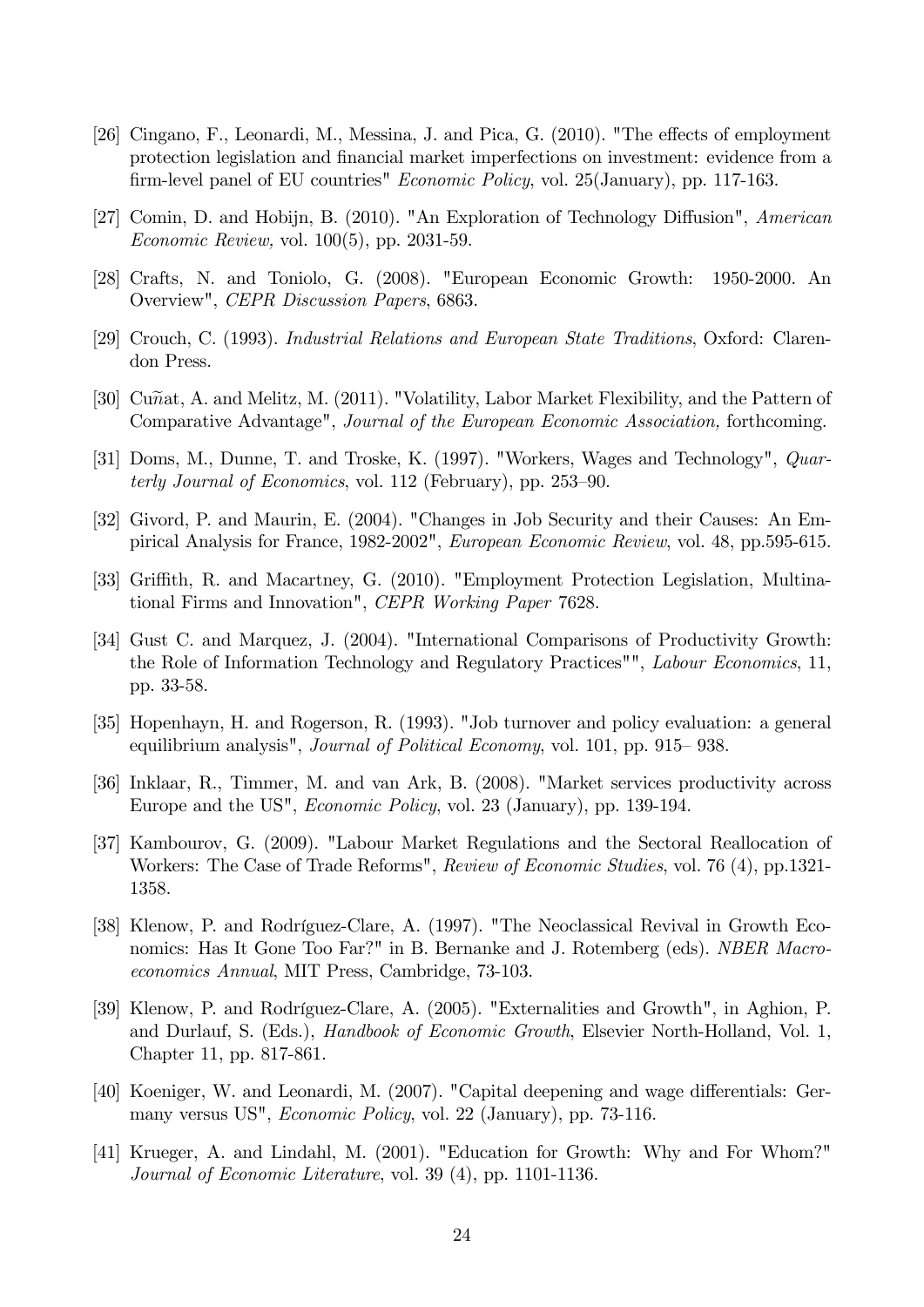- [42] Lewis, E. (2011). "Immigration, Skill Mix, and the Choice of Technique," Quarterly Journal of Economics, vol. 126 (2), pp. 1029-1069.
- [43] Machin, S. and Van Reenen, J. (1998). "Technology and Changes in Skill Structure: Evidence from Seven OECD Countries", Quarterly Journal of Economics, vol. 113(4), pp. 1215-1244.
- [44] Micco, A. and Pages, C. (2007). "The Economic Effects of Employment Protection: Evidence from International Industry-Level Data", Working Paper InterAmerican Development Bank, 592, December.
- [45] Michelacci, C. and Lopez-Salido, D. (2007). "Technology Shocks and Job Flows", Review of Economic Studies, vol. 74, pp. 1195-1227.
- [46] Mueller, H. and Philippon, T. (2011). "Family Firms, Paternalism, and Labor Relations", American Economic Journal: Macroeconomics, 3 (April): 218–24.
- [47] Nelson, R. and Phelps, E. (1966). "Investment in Humans, Technical Diffusion, and Economic Growth" American Economic Review, vol. 56(1/2), pp. 69-75.
- [48] Nickell, S., Nunziata, L. and Ochel, W. (2005). "Unemployment in the OECD since the 1960s: what do we know?", *Economic Journal*, vol.  $115(500)$ , pp. 1–27.
- [49] Pierre G. and Scarpetta, S. (2006). "Employment Protection: Do Firms Perceptions Match with Legislation?", Economic Letters, 90, pp.328-334.
- [50] Poschke, M. (2010). "The Regulation of Entry and Aggregate Productivity", Economic Journal, vol. 120 (December), pp. 1175-1200.
- [51] Poschke, M. (2009). "Employment Protection, Firm Selection, and Growth", Journal of Monetary Economics, vol. 56(8), pp. 1074-1085.
- [52] Rajan, R. and Zingales, L. (1998). "Financial Dependence and Growth," American Economic Review, vol. 88(3), pp. 559-586.
- [53] Saint-Paul, G. (1997). "Is labor rigidity harming Europe's competitiveness? The effect of job protection on the pattern of trade and welfare" European Economic Review, vol. 41(3-5), pp. 499-506.
- [54] Saint-Paul, G. (2002a). "The Political Economy of Employment Protection", Journal of Political Economy, vol. 110(3), pp. 672-701.
- [55] Saint-Paul, G. (2002b). "Employment protection, international specialization, and innovation", European Economic Review, vol. 46, 375-395
- [56] Samaniego, R. (2006). "Employment protection and high-tech aversion", Review of Economic Dynamics, vol. 9(2), pp. 224-241.
- [57] Samaniego, R. (2008). "Can technical change exacerbate the effects of labor market sclerosis?", Review of Economic Dynamics & Control, vol.  $32(2)$ , pp. 497-528.
- [58] Samaniego, R. (2010). "Entry, Exit and Investment-Specific Technical Change", American Economic Review, vol. 100(1), pp. 164-92.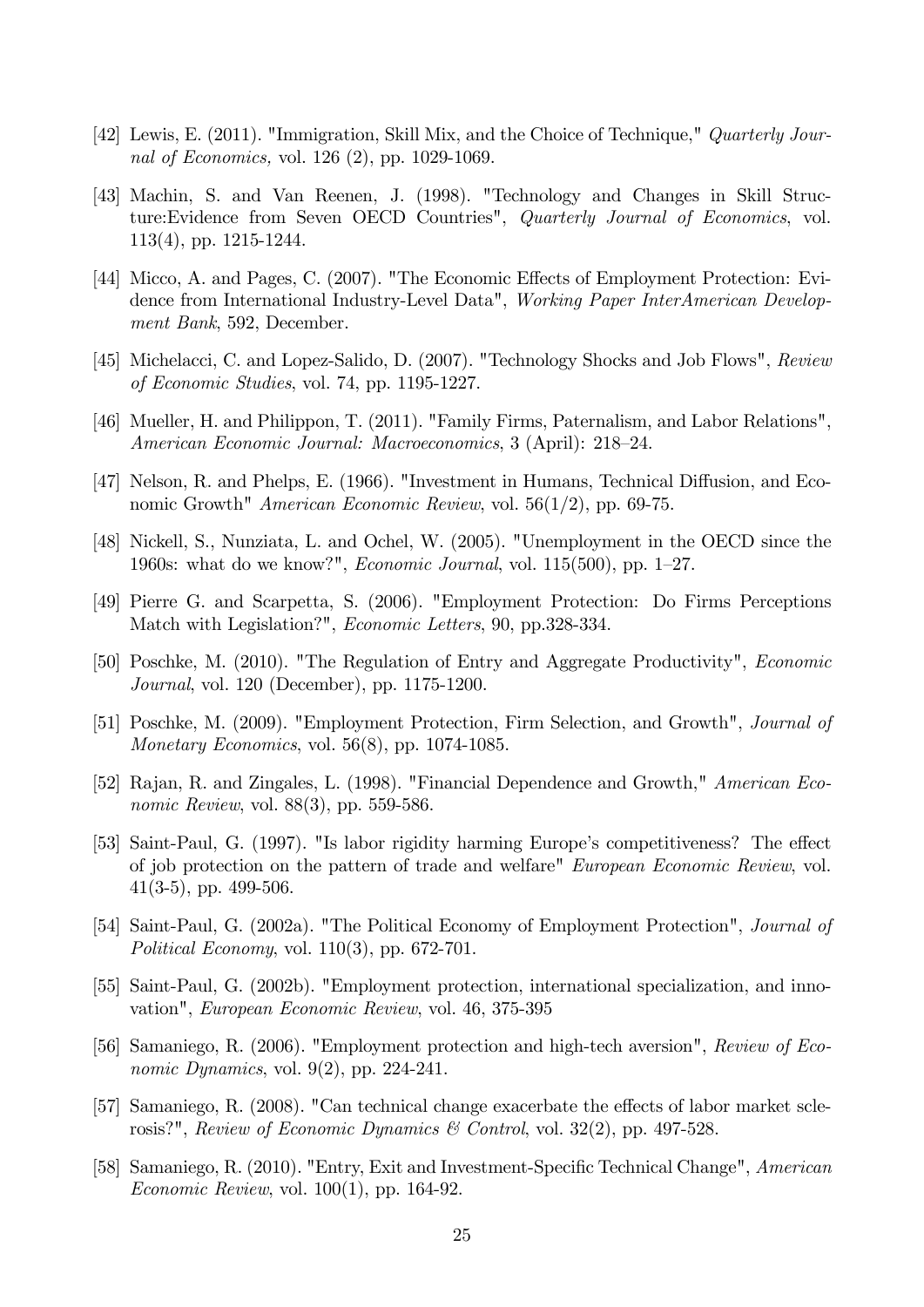- [59] Scarpetta, S. and Tressel, T. (2004). "Boosting Productivity via Innovation and Adoption of New Technologies: Any Role for Labor Market Institutions?", World Bank Policy Research Working Paper 3273.
- [60] Van Ark, B., Inklaar, R. and McGuckin, R. (2003). "The Contribution of ICT-Producing and ICT-Using Industries to Productivity Growth: A Comparison of Canada, Europe and the United States", International Productivity Monitor, Centre for the Study of Living Standards, vol. 6 (Spring), pp. 56-63.
- [61] Visser, J. (2009) The ICTWSS Database: Database on Institutional Characteristics of Trade Unions, Wage Setting, State Intervention and Social Pacts. Institute for Labour Studies, University of Amsterdam.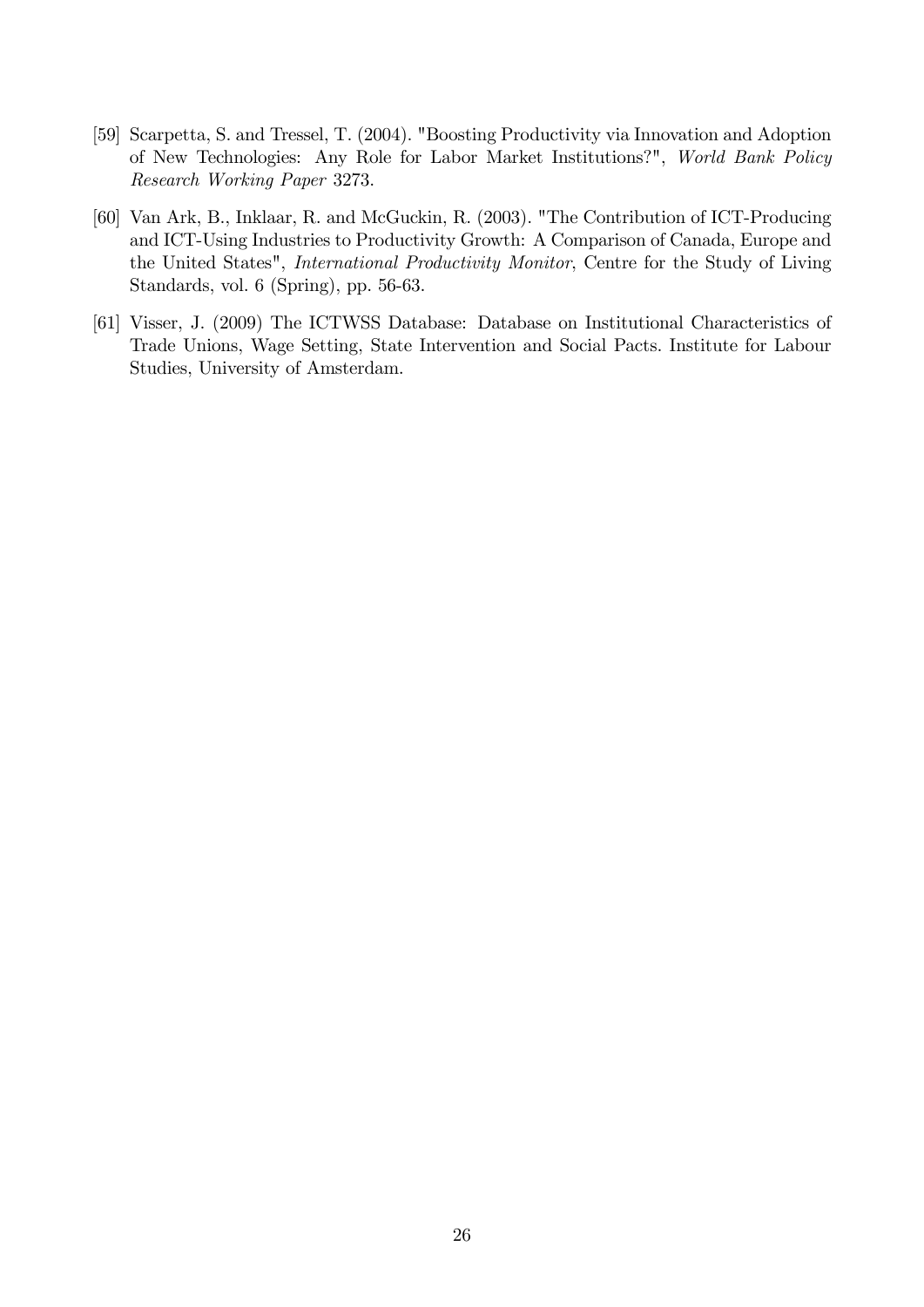|                                       | Value Added | Hours of Work | Human Capital | Physical Capital | Displacement | R & D     |
|---------------------------------------|-------------|---------------|---------------|------------------|--------------|-----------|
| Sector                                | Growth      | Growth        | Intensity     | Intensity        | Intensity    | Intensity |
| Computer and related activities       | 0.0725      | 0.0617        | 14.3614       | 0.2654           | 0.1466       | $\cdot$   |
| Electrical machinery and apparatus    | 0.0328      | $-0.0094$     | 12.4389       | 3.3791           | 0.1108       | 0.1154    |
| Other business activities             | 0.0389      | 0.0405        | 13.6339       | 0.2654           | 0.1308       | $\cdot$   |
| Radio, television and communication   | 0.0697      | $-0.0096$     | 12.5150       | 3.3791           | 0.1209       | 0.3225    |
| Renting of machinery and equipment    | 0.0488      | 0.0374        | 10.7804       | 0.2654           | 0.1101       |           |
| Research and development              | 0.0394      | 0.0339        | 14.4197       | 0.2654           | 0.0840       | $\cdot$   |
| Textiles                              | $-0.0115$   | $-0.0390$     | 10.5165       | 1.4301           | 0.0956       | 0.0026    |
| Wearing Apparel, Dressing             | $-0.0225$   | $-0.0532$     | 10.5816       | 1.4301           | 0.1233       | 0.0026    |
| Activities related to financial       | 0.0380      | 0.0383        | 14.1775       | 0.1029           | 0.0725       | $\cdot$   |
| Agriculture                           | 0.0166      | $-0.0300$     | 10.6672       | 5.5045           | 0.0628       | $\cdot$   |
| Basic metals                          | 0.0230      | $-0.0192$     | 11.4270       | 1.2359           | 0.0924       | 0.0145    |
| Chemicals and chemical products       | 0.0451      | $-0.0075$     | 12.9635       | 0.9268           | 0.0722       | 0.0724    |
| Coke, refined petroleum and nuclear   | 0.0135      | $-0.0154$     | 13.1708       | 16.4665          | 0.1010       | 0.0883    |
| Extraction of crude petroleum         | $-0.0257$   | 0.0041        | 12.8607       | 4.8681           | 0.1454       | $\sim$    |
| Fabricated metal                      | 0.0197      | $-0.0040$     | 11.8440       | 1.2359           | 0.1283       | 0.5930    |
| Financial intermediation              | 0.0436      | 0.0147        | 13.0936       | 0.1029           | 0.0963       | $\sim$    |
| Food and beverages                    | 0.0186      | $-0.0101$     | 11.3830       | 1.1122           | 0.1121       | 0.0093    |
| Forestry                              | 0.0058      | $-0.0232$     | 13.0160       | 5.5045           | 0.0556       |           |
| Insurance and pension funding         | 0.0274      | 0.0133        | 13.4812       | 0.1029           | 0.0827       |           |
| Leather, leather and footwear         | $-0.0197$   | $-0.0451$     | 10.5209       | 1.4301           | 0.1236       | 0.0026    |
| Manufacturing nec                     | 0.0086      | $-0.0085$     | 11.5205       | 1.0505           | 0.1008       | 0.0123    |
| Medical, precision and optical instr. | 0.0448      | 0.0005        | 12.6221       | 3.3791           | 0.1209       |           |
| Mining of coal and lignite;           | $-0.0028$   | $-0.0618$     | 10.0537       | 4.8681           | 0.1972       |           |
| Mining of metal ores                  | 0.0220      | $-0.0481$     | 11.8701       | 4.8681           | 0.0577       |           |
| Mining of uranium and thorium         | 0.0648      |               | 11.8701       | 4.8681           | 0.0577       |           |
| Motor vehicles and trailers           | 0.0240      | $-0.0063$     | 11.6078       | 0.8246           | 0.0957       | 0.1363    |
| Total                                 | 0.0264      | $-0.0029$     | 12.0038       | 2.6889           | 0.1017       | 0.0822    |

Table 1: Descriptive Statistics, Main Sector Level Variables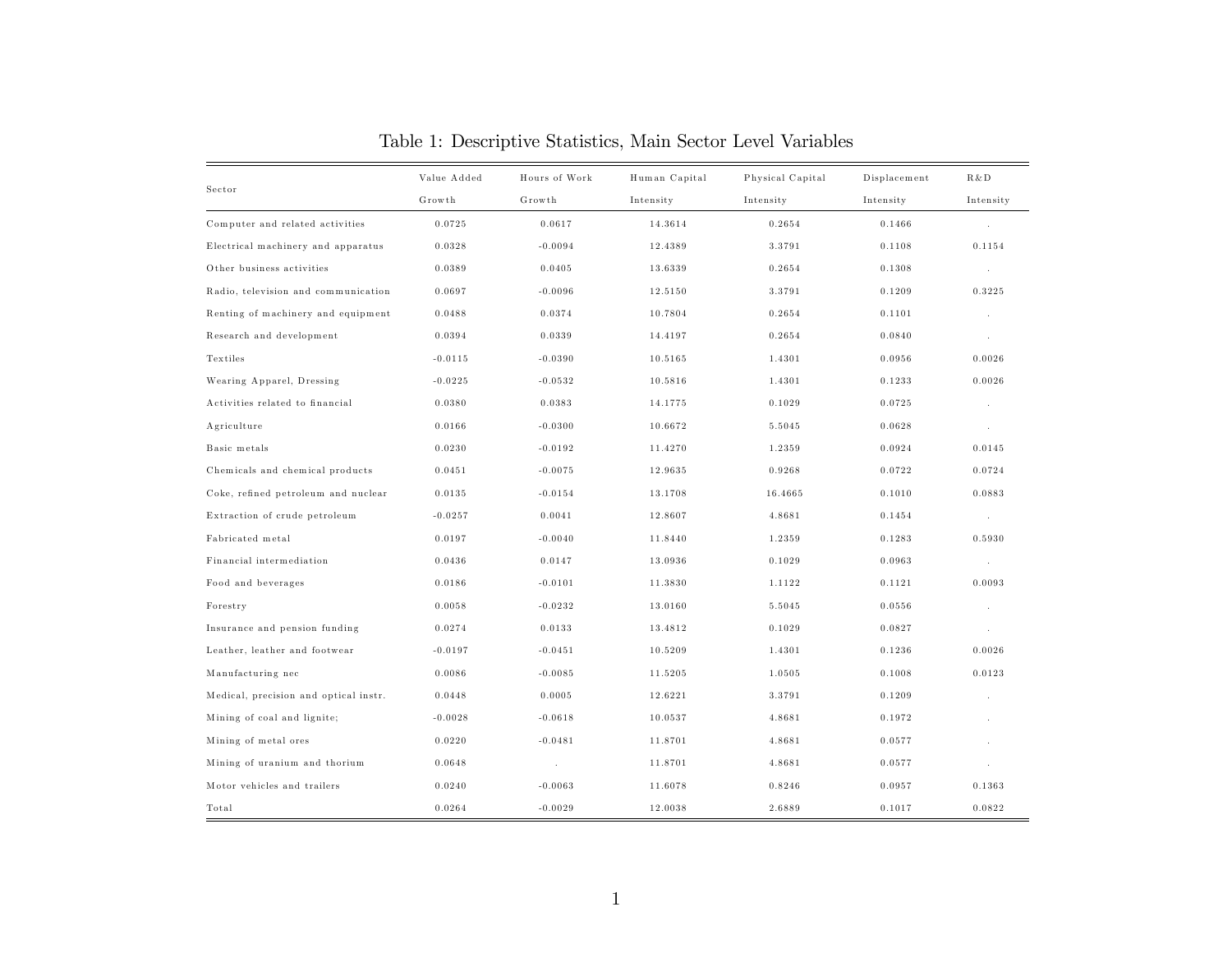|                                        | Value Added | Hours of Work | Human Capital | Physical Capital | Displacement | R & D                |
|----------------------------------------|-------------|---------------|---------------|------------------|--------------|----------------------|
| Sector                                 | Growth      | Growth        | Intensity     | Intensity        | Intensity    | Intensity            |
| Office, accounting and computing       | 0.0651      | $-0.0066$     | 13.4828       | 3.3791           | 0.1359       | 0.3457               |
| Other Air transport                    | 0.0250      | 0.0025        | 13.0511       | 4.0836           | 0.1059       |                      |
| Other Inland transport                 | 0.0248      | 0.0016        | 11.1633       | 4.0836           | 0.1037       |                      |
| Other Supporting and auxiliary         | 0.0381      | 0.0162        | 12.0696       | 4.0836           | 0.1196       |                      |
| Other Water transport                  | 0.0328      | $-0.0165$     | 11.4016       | 4.0836           | 0.1262       |                      |
| Other mining and quarrying             | 0.0115      | $-0.0159$     | 10.8800       | 4.8681           | 0.1091       | $\ddot{\phantom{a}}$ |
| Other transport equipment              | 0.0144      | $-0.0151$     | 12.8481       | 0.8246           | 0.1162       | 0.0039               |
| Printing, publishing and reproduction  | 0.0229      | $-0.0052$     | 12.2466       | 0.8219           | 0.0939       | 0.0061               |
| Pulp, paper and paper                  | 0.0211      | $-0.0148$     | 11.7346       | 0.8219           | 0.0597       | 0.0061               |
| Real estate activities                 | 0.0298      | 0.0250        | 12.7502       | 10.6710          | 0.0923       | $\cdot$              |
| Recycling                              | 0.0510      | 0.0029        | 10.5165       | 1.0505           | 0.1186       | $\epsilon$           |
| Rubber and plastics                    | 0.0385      | $-0.0011$     | 11.7338       | 1.6967           | 0.1022       | 0.0424               |
| Tobacco                                | $-0.0000$   | $-0.0371$     | 11.2078       | 1.1122           | 0.0323       | 0.0093               |
| Fishing                                | 0.0010      | $-0.0210$     | 10.6882       | 5.5045           | 0.1186       | $\cdot$              |
| Machinery, Nec                         | 0.0225      | $-0.0072$     | 11.8739       | 0.3795           | 0.1192       | $\sim$               |
| Other Non Metallic Minerals            | 0.0156      | $-0.0152$     | 11.4112       | 1.4345           | 0.0847       | 0.0170               |
| Post and Telecommunications            | 0.0587      | 0.0028        | 12.4829       | 4.5811           | 0.0637       |                      |
| Retail trade, except of motor vehicles | 0.0253      | 0.0036        | 11.8743       | 1.1944           | 0.0984       |                      |
| Sale, maintenance and repair           | 0.0199      | 0.0046        | 11.6058       | 2.9618           | 0.0931       |                      |
| Wood and cork                          | 0.0220      | $-0.0098$     | 10.6958       | 0.8073           | 0.1170       | 0.0067               |
| Wholesale trade and commission         | 0.0298      | 0.0077        | 12.4332       | 0.7629           | 0.1009       |                      |
| Construction                           | 0.0109      | $-0.0012$     | 11.2646       | 0.2744           | 0.1524       |                      |
| Electricity and Gas                    | 0.0376      | $-0.0065$     | 12.4723       | 3.6751           | 0.0519       | 0.0000               |
| Hotels and Restaurants                 | 0.0156      | 0.0127        | 11.0701       | 1.1696           | 0.1057       | $\sim$               |
| Water Supply                           | 0.0156      | 0.0057        | 11.8394       | 3.6751           | 0.0672       | 0.0000               |
| Total                                  | 0.0264      | $-0.0029$     | 12.0038       | 2.6889           | 0.1017       | 0.0822               |

Table 2: Descriptive Statistics, Main Sector Level Variables (Continued)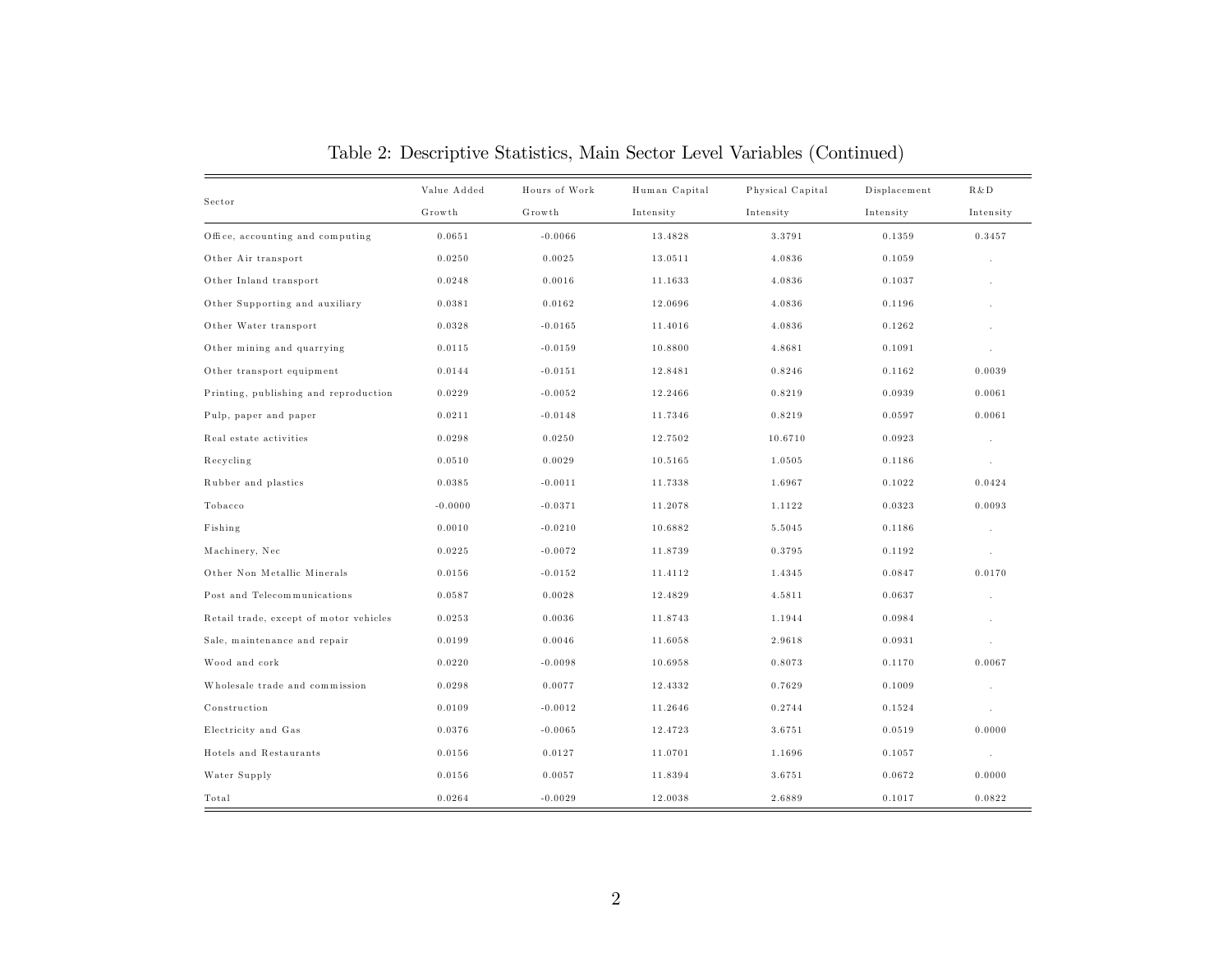|                | Value Added | Hours   | Average | Schooling | Schooling | Capital Output | Union     | Strike    | Tax       |
|----------------|-------------|---------|---------|-----------|-----------|----------------|-----------|-----------|-----------|
| Country        | Growth      | Growth  | EPL     | Levels    | Growth    | Ratio          | Density   | Activity  | Wedge     |
| Austria        | 0.04        | $-0.00$ | 1.12    | 7.01      | 0.06      | 1.87           | 0.49      | 0.01      | 0.58      |
| Belgium        | 0.02        | $-0.01$ | 1.44    | 8.40      | 0.01      | 2.06           | 0.51      | 0.01      | 0.47      |
| Denmark        | 0.01        | $-0.01$ | 0.99    | 8.78      | 0.05      | 1.95           | 0.74      | 0.04      | 0.58      |
| Finland        | 0.03        | $-0.00$ | 1.17    | 6.50      | 0.13      | 2.11           | 0.70      | 0.15      | 0.59      |
| France         | 0.02        | $-0.01$ | 1.29    | 5.86      | 0.09      | 1.80           | 0.15      | 0.06      | 0.64      |
| Germany        | 0.01        | $-0.01$ | 1.56    | 8.27      | 0.05      | 2.20           | 0.33      | 0.01      | 0.50      |
| Greece         | 0.03        | 0.01    | 1.80    | 5.18      | 0.11      | 1.81           | $\bullet$ | $\bullet$ | $\bullet$ |
| Ireland        | 0.05        | 0.01    | 0.48    | 6.52      | 0.09      | 1.20           | 0.59      | 0.04      | 0.37      |
| Italy          | 0.02        | 0.01    | 1.94    | 5.22      | 0.06      | 2.06           | 0.43      | 0.40      | 0.60      |
| Netherlands    | 0.03        | $-0.00$ | 1.32    | 7.59      | 0.06      | 2.01           | 0.29      | 0.01      | 0.52      |
| Portugal       | 0.03        | 0.00    | 2.00    | 2.44      | 0.09      | 1.30           |           |           |           |
| Spain          | 0.03        | 0.00    | 1.85    | 4.68      | 0.09      | 1.66           |           | 0.22      | 0.38      |
| Sweden         | 0.03        | $-0.00$ | 1.45    | 7.47      | 0.13      | 1.96           | 0.80      | 0.02      | 0.73      |
| United Kingdom | 0.02        | $-0.01$ | 0.34    | 7.66      | 0.06      | 1.64           | 0.47      | 0.04      | 0.47      |
| Total          | 0.03        | $-0.00$ | 1.34    | 6.54      | 0.08      | 1.83           | 0.50      | 0.08      | 0.54      |

Table 3: Descriptive Statistics, Main Country Level Variables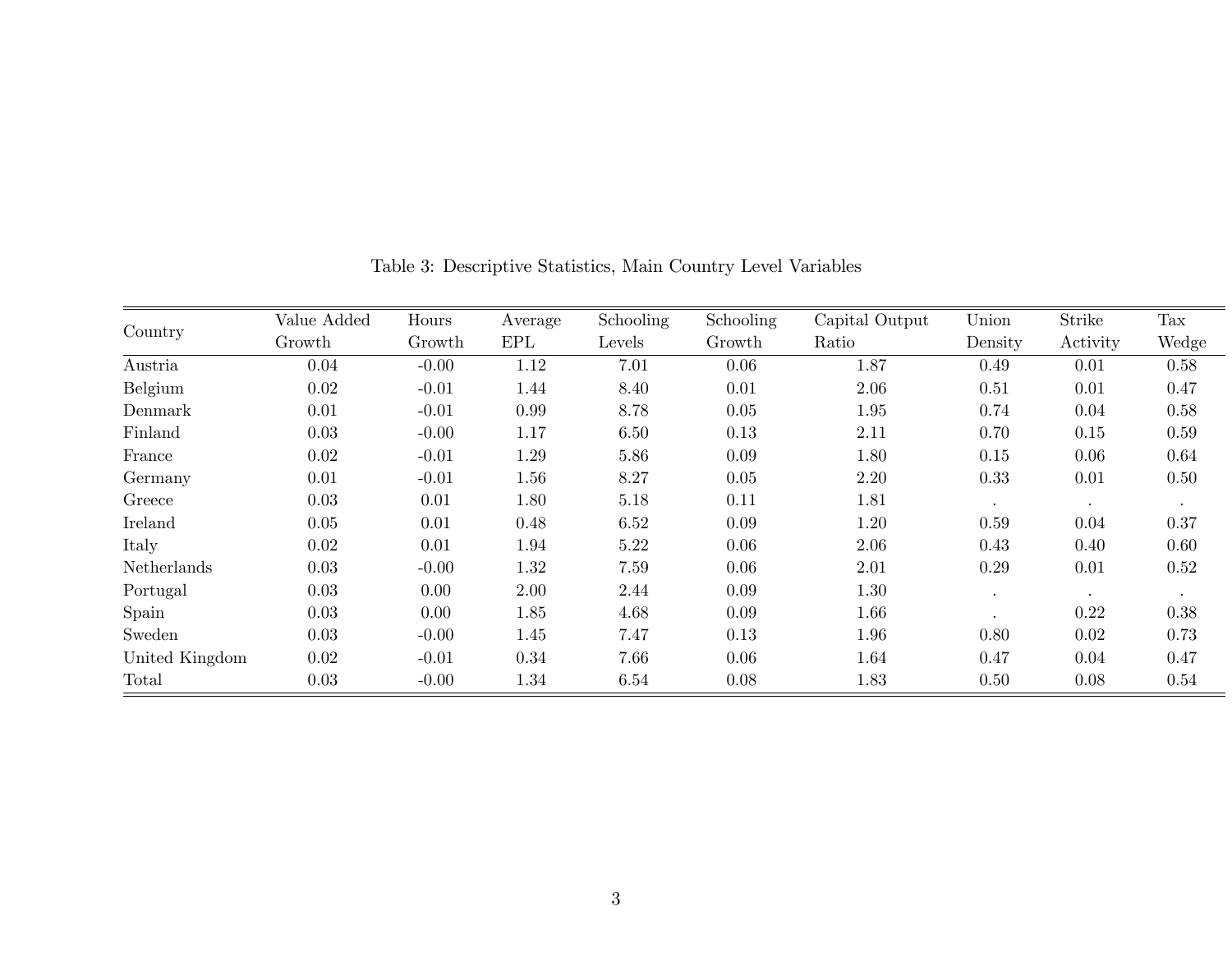|                                  | $\left 1\right\rangle$ | (2)           | $\left( 3\right)$ | $\left( 4\right)$ | (5)           | $\left( 6\right)$ |
|----------------------------------|------------------------|---------------|-------------------|-------------------|---------------|-------------------|
|                                  | VAg                    | VAg           | VAg               | Hg                | Hg            | Hg                |
| Human Capital Intensity $\times$ | $-0.00805***$          | $-0.00618***$ |                   | $-0.00668$ ***    | $-0.00507***$ |                   |
| <b>Employment Protection</b>     | (0.0016)               | (0.0018)      |                   | (0.0012)          | (0.0013)      |                   |
| Human Capital Intensity $\times$ |                        | $0.00138**$   | $0.00248***$      |                   | $0.000996**$  | $0.00192$ ***     |
| Education Level                  |                        | (0.00070)     | (0.00062)         |                   | (0.00047)     | (0.00042)         |
| Human Capital Intensity $\times$ |                        | 0.0402        | $0.0500*$         |                   | 0.00843       | 0.0153            |
| Education Accumulation           |                        | (0.027)       | (0.027)           |                   | (0.020)       | (0.020)           |
| Initial Conditions               | $-0.0139***$           | $-0.0141***$  | $-0.0140***$      | $-0.00938***$     | $-0.00974***$ | $-0.00974***$     |
|                                  | (0.0015)               | (0.0015)      | (0.0015)          | (0.0011)          | (0.0012)      | (0.0012)          |
| <i><b>Observations</b></i>       | 595                    | 595           | 595               | 618               | 618           | 618               |
| $R^2$                            | 0.62                   | 0.63          | 0.62              | 0.81              | 0.81          | 0.80              |

Table 4: Baseline Model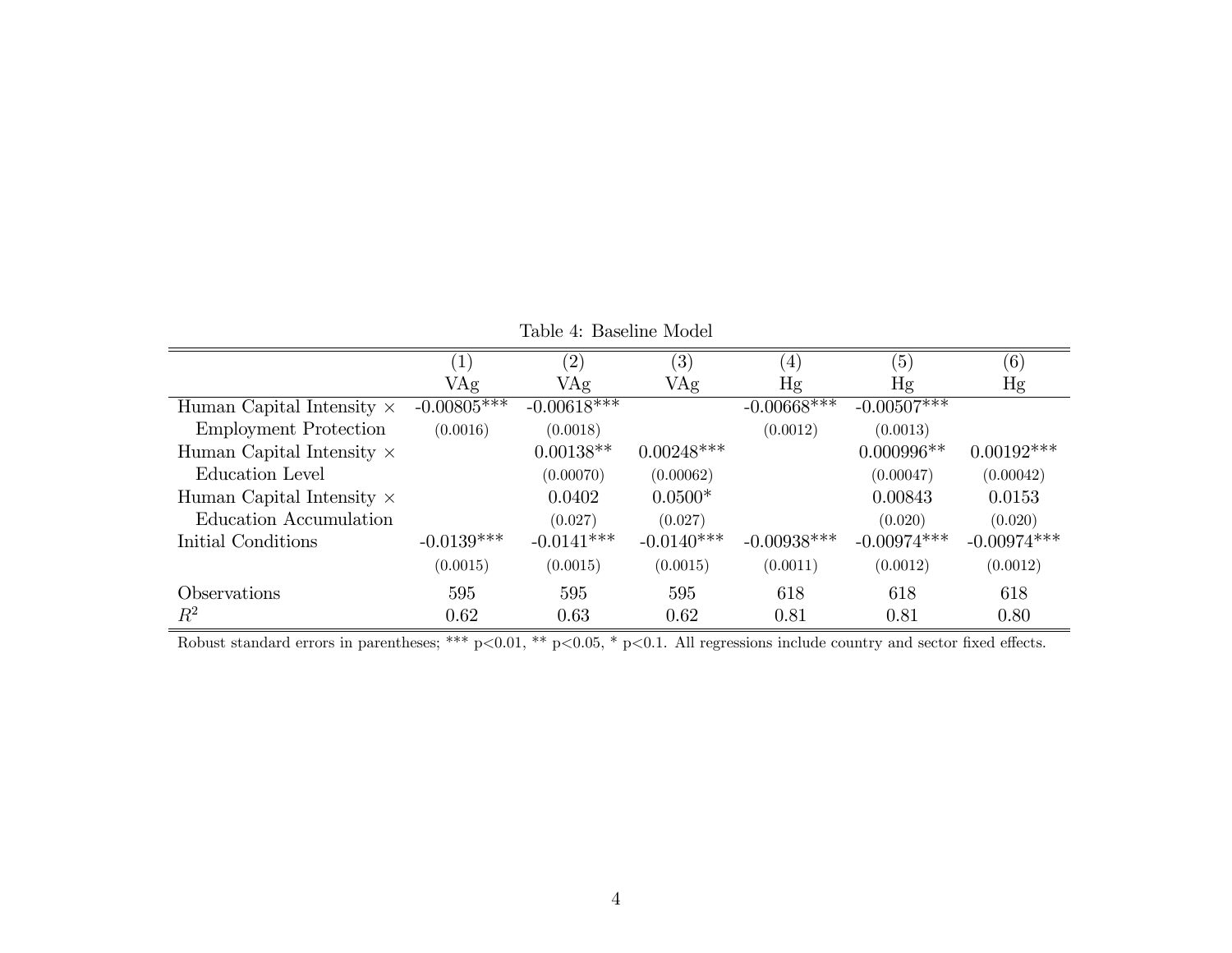|                                  | $\left( 1\right)$ | (2)          | $\left( 3\right)$        | $\left( 4\right)$ | (5)           | (6)           | (7)           | (8)           |
|----------------------------------|-------------------|--------------|--------------------------|-------------------|---------------|---------------|---------------|---------------|
|                                  | VAg               | VAg          | VAg                      | VAg               | Hg            | Hg            | Hg            | Hg            |
| Human Capital Intensity $\times$ | $-0.00644**$      | $-0.00498*$  | $-0.0071\overline{9***}$ | $-0.00626**$      | $-0.00576***$ | $-0.00398*$   | $-0.00588***$ | $-0.00535***$ |
| <b>Employment Protection</b>     | (0.0027)          | (0.0029)     | (0.0026)                 | (0.0025)          | (0.0020)      | (0.0023)      | (0.0020)      | (0.0019)      |
| Initial Conditions               | $-0.0141***$      | $-0.0140***$ | $-0.0141***$             | $-0.0141***$      | $-0.00974***$ | $-0.00974***$ | $-0.00974***$ | $-0.00974***$ |
|                                  | (0.0014)          | (0.0014)     | (0.0014)                 | (0.0014)          | (0.0011)      | (0.0011)      | (0.0011)      | (0.0011)      |
| Observations                     | 595               | 595          | 595                      | 595               | 618           | 618           | 618           | 618           |
| $R^2$                            | 0.30              | 0.30         | 0.30                     | 0.30              | 0.23          | 0.23          | 0.23          | 0.24          |
| First Stage Regressions          |                   |              |                          |                   |               |               |               |               |
| Human Capital Intensity $\times$ | $0.0114***$       | $0.0114***$  |                          | $0.00952***$      | $0.0107***$   | $0.0111***$   |               | $0.00855***$  |
| Years Left Government            | (0.0015)          | (0.0017)     |                          | (0.0015)          | (0.0015)      | (0.0015)      |               | (0.0014)      |
| Human Capital Intensity $\times$ | $0.561***$        |              | $0.498***$               | $0.432***$        | $0.544***$    |               | $0.523***$    | $0.445***$    |
| Dictatorship Spell               | (0.041)           |              | (0.033)                  | (0.039)           | (0.034)       |               | (0.029)       | (0.029)       |
| Human Capital Intensity $\times$ |                   | $-0.639***$  | $-0.535***$              | $-0.358***$       |               | $-0.578***$   | $-0.507***$   | $-0.376***$   |
| Neutral Labour Origins           |                   | (0.10)       | (0.079)                  | (0.067)           |               | (0.088)       | (0.070)       | (0.061)       |
| Human Capital Intensity $\times$ |                   | $-0.297***$  | $-0.331***$              | $-0.196***$       |               | $-0.332***$   | $-0.292***$   | $-0.217***$   |
| Cooperative Labour Origins       |                   | (0.11)       | (0.061)                  | (0.054)           |               | (0.087)       | (0.053)       | (0.049)       |
| Hansen J Statistic (p value)     | 0.2702            | 0.6437       | 0.4353                   | 0.4738            | 0.1716        | 0.7876        | 0.5804        | 0.5367        |

Table 5: Endogeneity of Employment Protection, IV Regressions

Robust standard errors in parentheses; \*\*\*  $p<0.01$ , \*\*  $p<0.05$ , \*  $p<0.1$ . All regressions include country and sector fixed effects and interactions between human capital intensity and schooling levels and accumulation.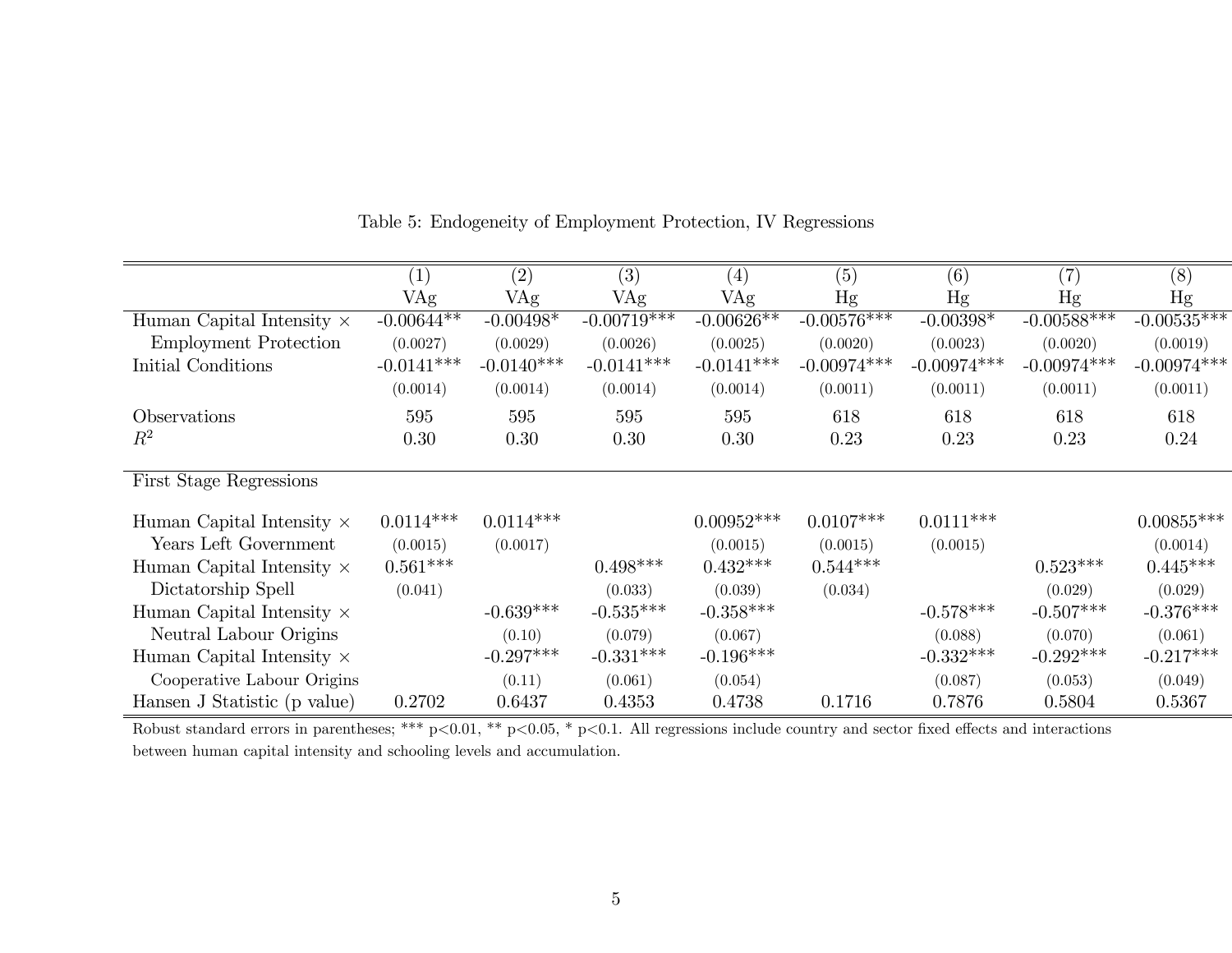|                                     | $\left( 1\right)$ | (2)          | (3)                     | $\left( 4\right)$ | (5)           | (6)           | (7)           | (8)           |
|-------------------------------------|-------------------|--------------|-------------------------|-------------------|---------------|---------------|---------------|---------------|
|                                     | VAg               | VAg          | VAg                     | VAg               | VAg           | VAg           | VAg           | VAg           |
| Human Capital Intensity $\times$    | $-0.00803***$     |              | $-0.01\overline{70***}$ |                   | $-0.00786***$ | $-0.03011***$ | $-0.00814***$ | $-0.00795***$ |
| <b>Employment Protection</b>        | (0.0016)          |              | (0.0039)                |                   | (0.0016)      | (0.0103)      | (0.0016)      | (0.0016)      |
| Physical Capital Intensity $\times$ | $-0.000674$       |              |                         |                   |               |               |               |               |
| Capital Output Ratio                | (0.0013)          |              |                         |                   |               |               |               |               |
| R&D Intensity $\times$              |                   | $-0.0448*$   | $-0.0100$               |                   |               |               |               |               |
| <b>Employment Protection</b>        |                   | (0.023)      | (0.017)                 |                   |               |               |               |               |
| ICT Intensity $\times$              |                   |              |                         | $-0.000402**$     | $-0.000155$   |               |               |               |
| <b>Employment Protection</b>        |                   |              |                         | (0.00018)         | (0.00015)     |               |               |               |
| Riskiness Intensity $\times$        |                   |              |                         |                   |               | $-0.05008$    |               |               |
| <b>Employment Protection</b>        |                   |              |                         |                   |               | (0.0577)      |               |               |
| Layoff Intensity $\times$           |                   |              |                         |                   |               |               | $-0.0423$     |               |
| <b>Employment Protection</b>        |                   |              |                         |                   |               |               | (0.062)       |               |
| Physical Capital Intensity $\times$ |                   |              |                         |                   |               |               |               | $-0.000699$   |
| <b>Employment Protection</b>        |                   |              |                         |                   |               |               |               | (0.00081)     |
| Initial Conditions                  | $-0.0139***$      | $-0.0148***$ | $-0.0155***$            | $-0.0136***$      | $-0.0140***$  | $-0.0133**$   | $-0.0139***$  | $-0.0139***$  |
|                                     | (0.0015)          | (0.0025)     | (0.0024)                | (0.0015)          | (0.0015)      | (0.0055)      | (0.0015)      | (0.0015)      |
| Observations                        | 595               | 266          | 266                     | 595               | 595           | 246           | 595           | 595           |
| $R^2$                               | 0.62              | 0.61         | 0.64                    | 0.61              | 0.62          | 0.44          | 0.62          | 0.63          |

Table 6: Different Sectoral Characteristics; Value Added Growth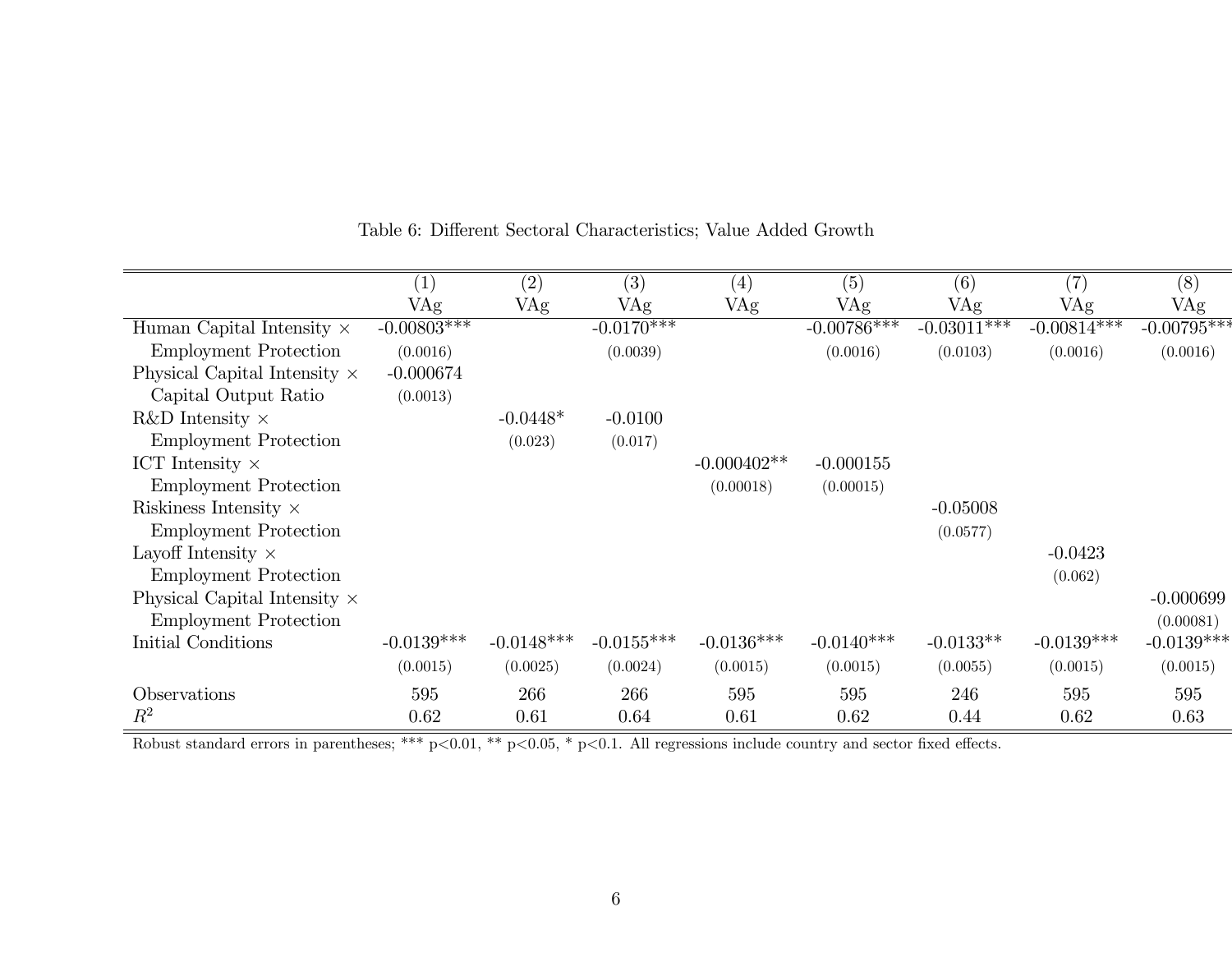|                                  | $\left( 1\right)$ | (2)           | $\left( 3\right)$ | $\left( 4\right)$ | (5)           | (6)          |
|----------------------------------|-------------------|---------------|-------------------|-------------------|---------------|--------------|
|                                  | VAg               | VAg90 05      | VAg               | VAg               | VAg           | VAg          |
| Human Capital Intensity $\times$ | $-0.00408$ ***    | $-0.00941***$ | $-0.00613***$     | $-0.00476**$      | $-0.00633***$ | $-0.00657**$ |
| <b>Employment Protection</b>     | (0.00092)         | (0.0031)      | (0.0018)          | (0.0019)          | (0.0020)      | (0.0026)     |
| Human Capital Intensity $\times$ |                   |               | $0.00263**$       | 0.000563          | 0.00182       | 0.00124      |
| Education Level                  |                   |               | (0.0012)          | (0.0014)          | (0.0012)      | (0.00090)    |
| Human Capital Intensity $\times$ |                   |               | $0.0783**$        | 0.0450            | 0.0485        | 0.0387       |
| Education Accumulation           |                   |               | (0.039)           | (0.031)           | (0.040)       | (0.028)      |
| Human Capital Intensity $\times$ |                   |               | $-0.00598$        |                   |               |              |
| Union Density                    |                   |               | (0.0075)          |                   |               |              |
| Human Capital Intensity $\times$ |                   |               |                   | $-0.0230$         |               |              |
| Strike Activity                  |                   |               |                   | (0.015)           |               |              |
| Human Capital Intensity $\times$ |                   |               |                   |                   | 0.00429       |              |
| Tax Wedge                        |                   |               |                   |                   | (0.013)       |              |
| Human Capital Intensity $\times$ |                   |               |                   |                   |               | 0.000392     |
| Wage Coordination                |                   |               |                   |                   |               | (0.0015)     |
| Initial Conditions               | $-0.0139***$      | $-0.0115***$  | $-0.0151***$      | $-0.0154***$      | $-0.0153***$  | $-0.0141***$ |
|                                  | (0.0015)          | (0.0028)      | (0.0017)          | (0.0016)          | (0.0016)      | (0.0015)     |
| Observations                     | 595               | 632           | 461               | 511               | 511           | 595          |
| $R^2$                            | 0.62              | 0.44          | 0.68              | 0.67              | 0.67          | 0.63         |

Table 7: Different Measures of EPL and Other Labour Market Institutions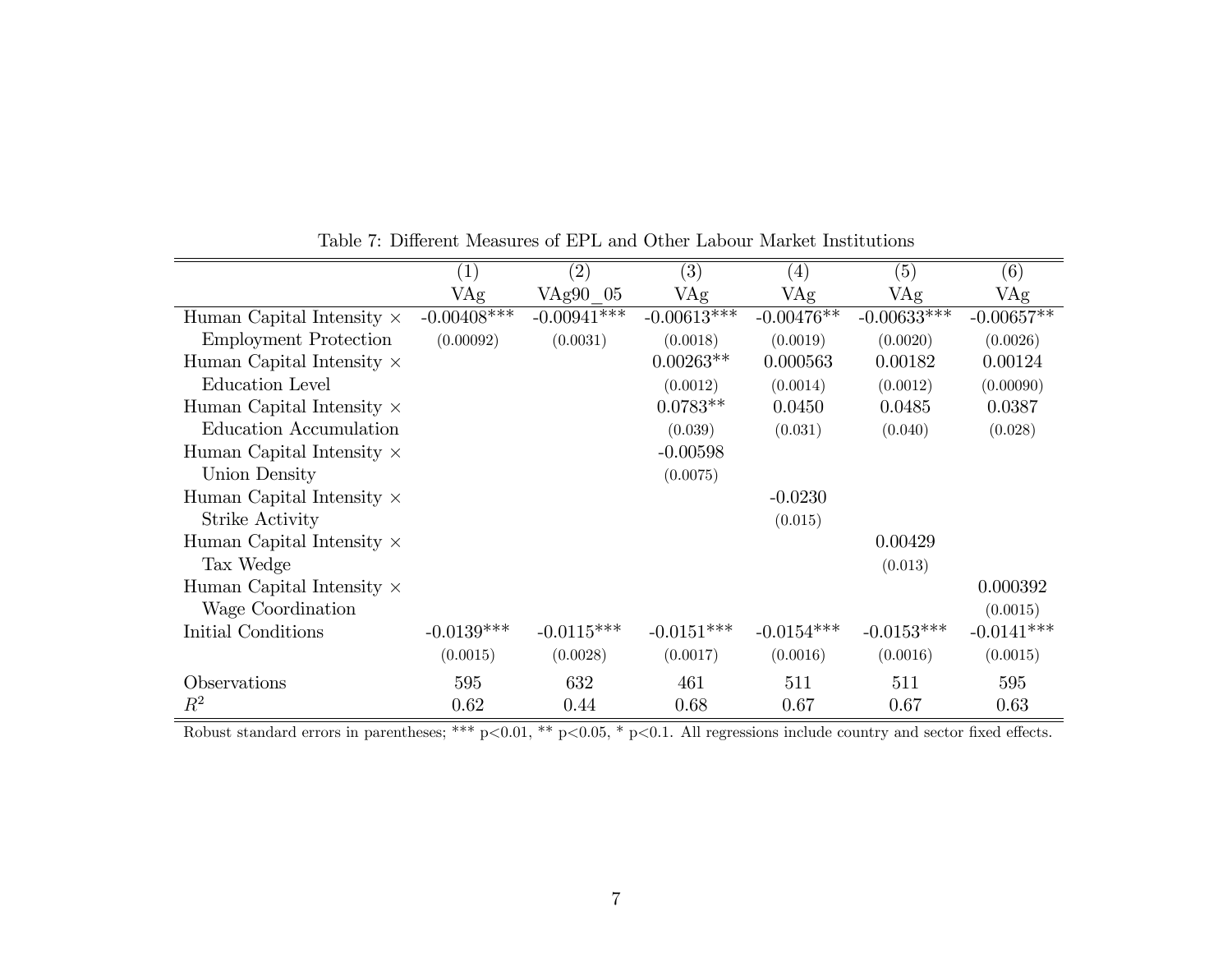|                                  | $\left( 1\right)$ | (2)            | (3)           | $\left( 4\right)$ | (5)           | (6)           | $\left( 7\right)$ |
|----------------------------------|-------------------|----------------|---------------|-------------------|---------------|---------------|-------------------|
|                                  | VAg               | VAg            | VAg           | VAg               | VAg           | VAg           | VAg               |
| Human Capital Intensity $\times$ | $-0.0194***$      | $-0.00591$ *** | $-0.00715***$ | $-0.00431**$      | $-0.00662***$ | $-0.00613***$ | $-0.00607**$      |
| <b>Employment Protection</b>     | (0.0033)          | (0.0021)       | (0.0023)      | (0.0020)          | (0.0023)      | (0.0020)      | (0.0024)          |
| Human Capital Intensity $\times$ |                   | $0.00151*$     | $0.00123*$    | $0.00124*$        | 0.00101       | $0.00136*$    | $0.00134*$        |
| <b>Education Level</b>           |                   | (0.00084)      | (0.00072)     | (0.00071)         | (0.0015)      | (0.00073)     | (0.00077)         |
| Human Capital Intensity $\times$ |                   | 0.0434         | 0.0340        | $0.0776**$        | 0.0366        | 0.0451        | 0.0392            |
| Education Accumulation           |                   | (0.029)        | (0.029)       | (0.034)           | (0.030)       | (0.028)       | (0.029)           |
| Human Capital Intensity $\times$ |                   | $-0.000954$    |               |                   |               |               |                   |
| Capital Output Ratio             |                   | (0.0027)       |               |                   |               |               |                   |
| Human Capital Intensity $\times$ |                   |                | 0.0000488     |                   |               |               |                   |
| Financial Development            |                   |                | (0.000063)    |                   |               |               |                   |
| Human Capital Intensity $\times$ |                   |                |               | 0.00239           |               |               |                   |
| Rule of Law                      |                   |                |               | (0.0017)          |               |               |                   |
| Human Capital Intensity $\times$ |                   |                |               |                   | 0.000000219   |               |                   |
| Income Level                     |                   |                |               |                   | (0.00000079)  |               |                   |
| Human Capital Intensity $\times$ |                   |                |               |                   |               | 0.0000000248  |                   |
| R&D Stock                        |                   |                |               |                   |               | (0.000000041) |                   |
| Human Capital Intensity $\times$ |                   |                |               |                   |               |               | $-0.000201$       |
| Entry Barriers                   |                   |                |               |                   |               |               | (0.0021)          |
| Initial Conditions               | $-0.0145***$      | $-0.0141***$   | $-0.0141***$  | $-0.0141***$      | $-0.0141***$  | $-0.0145***$  | $-0.0141***$      |
|                                  | (0.0014)          | (0.0015)       | (0.0015)      | (0.0015)          | (0.0015)      | (0.0016)      | (0.0015)          |
| Observations                     | 595               | 595            | 595           | 595               | 595           | 553           | 595               |
| $R^2$                            | 0.23              | 0.63           | 0.63          | 0.63              | 0.63          | 0.62          | 0.63              |

Table 8: Interactions Between Human Capital Intensity and Country Level Variables; Value Added Growth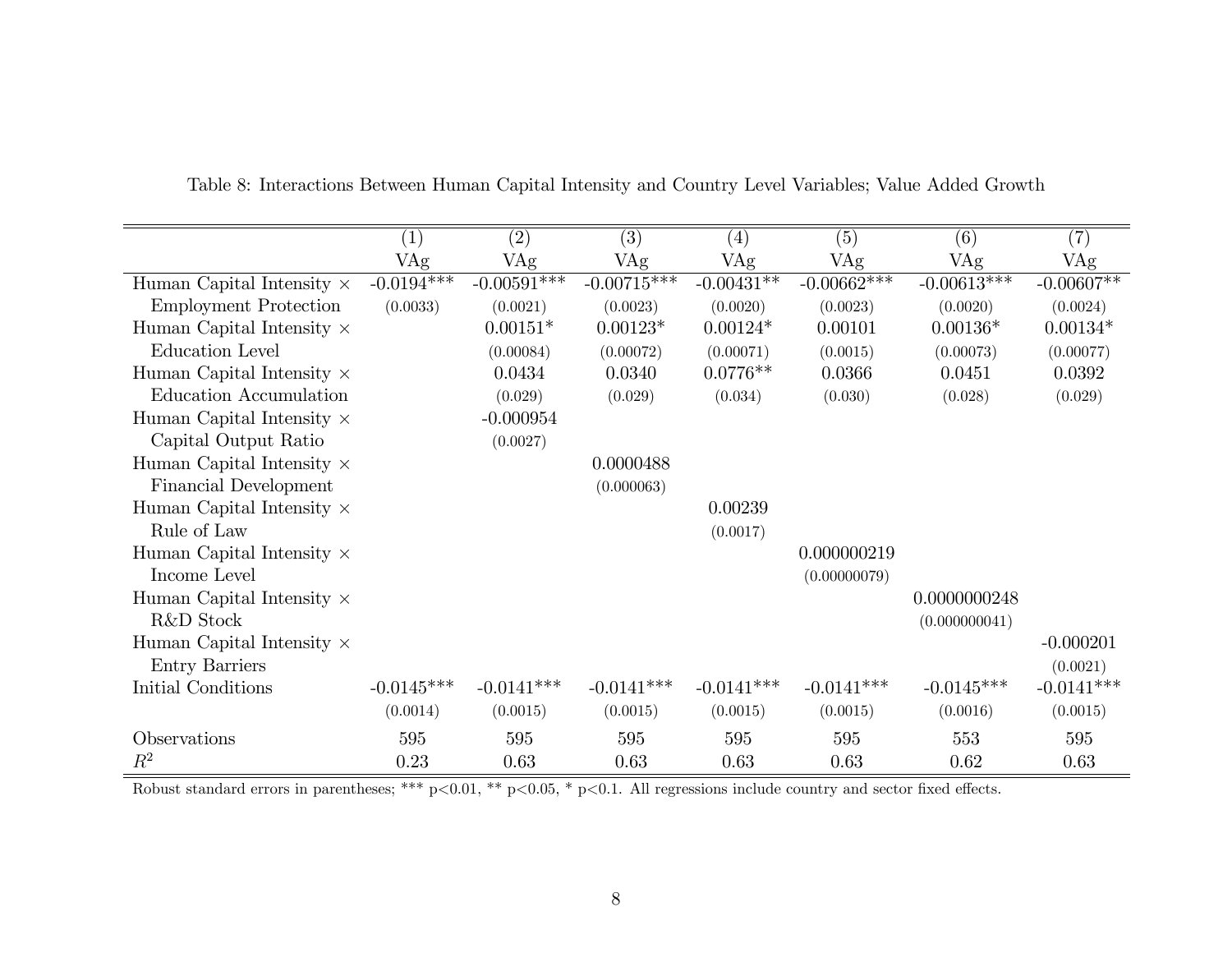|                                  |              | (2)          | (3)          | (4)          | (5)          | (6)                        | (7)           | (8)           |
|----------------------------------|--------------|--------------|--------------|--------------|--------------|----------------------------|---------------|---------------|
|                                  | VAg70<br>-90 | VAg90 05     | VAg          | VAg          | Hg70 90      | $Hg90$ 05                  | Hg            | Hg            |
|                                  |              |              | Manufact.    | Non Manuf.   |              |                            | Manufact.     | Non Manuf.    |
| Human Capital Intensity $\times$ | $-0.000177$  | $-0.0209***$ | $-0.0106***$ | $-0.00448**$ | $-0.000219$  | $-0.01\overline{71^{***}}$ | $-0.00491**$  | $-0.00379***$ |
| <b>Employment Protection</b>     | (0.0021)     | (0.0052)     | (0.0036)     | (0.0019)     | (0.0015)     | (0.0049)                   | (0.0023)      | (0.0014)      |
| Human Capital Intensity $\times$ | $0.00338***$ | 0.000661     | $0.00322**$  | 0.000317     | $0.00241***$ | $-0.00165$                 | $0.00210**$   | 0.000468      |
| Education Level                  | (0.00093)    | (0.0023)     | (0.0014)     | (0.00067)    | (0.00063)    | (0.0016)                   | (0.00086)     | (0.00050)     |
| Human Capital Intensity $\times$ | $0.0660**$   | 0.0289       | $0.135**$    | $-0.0133$    | $0.0445**$   | 0.00516                    | 0.0537        | $-0.0248$     |
| Education Accumulation           | (0.027)      | (0.056)      | (0.062)      | (0.027)      | (0.020)      | (0.033)                    | (0.034)       | (0.026)       |
| Initial Conditions               | $-0.0164***$ | $-0.0137***$ | $-0.0138***$ | $-0.0153***$ | $-0.0127***$ | $-0.00882***$              | $-0.00682***$ | $-0.0144***$  |
|                                  | (0.0017)     | (0.0031)     | (0.0020)     | (0.0021)     | (0.0014)     | (0.0023)                   | (0.0013)      | (0.0021)      |
| Observations                     | 513          | 546          | 310          | 285          | 535          | 535                        | 323           | 295           |
| $R^2$                            | 0.63         | 0.46         | 0.64         | 0.70         | 0.79         | 0.72                       | 0.68          | 0.83          |

Table 9: Different Periods and Sectors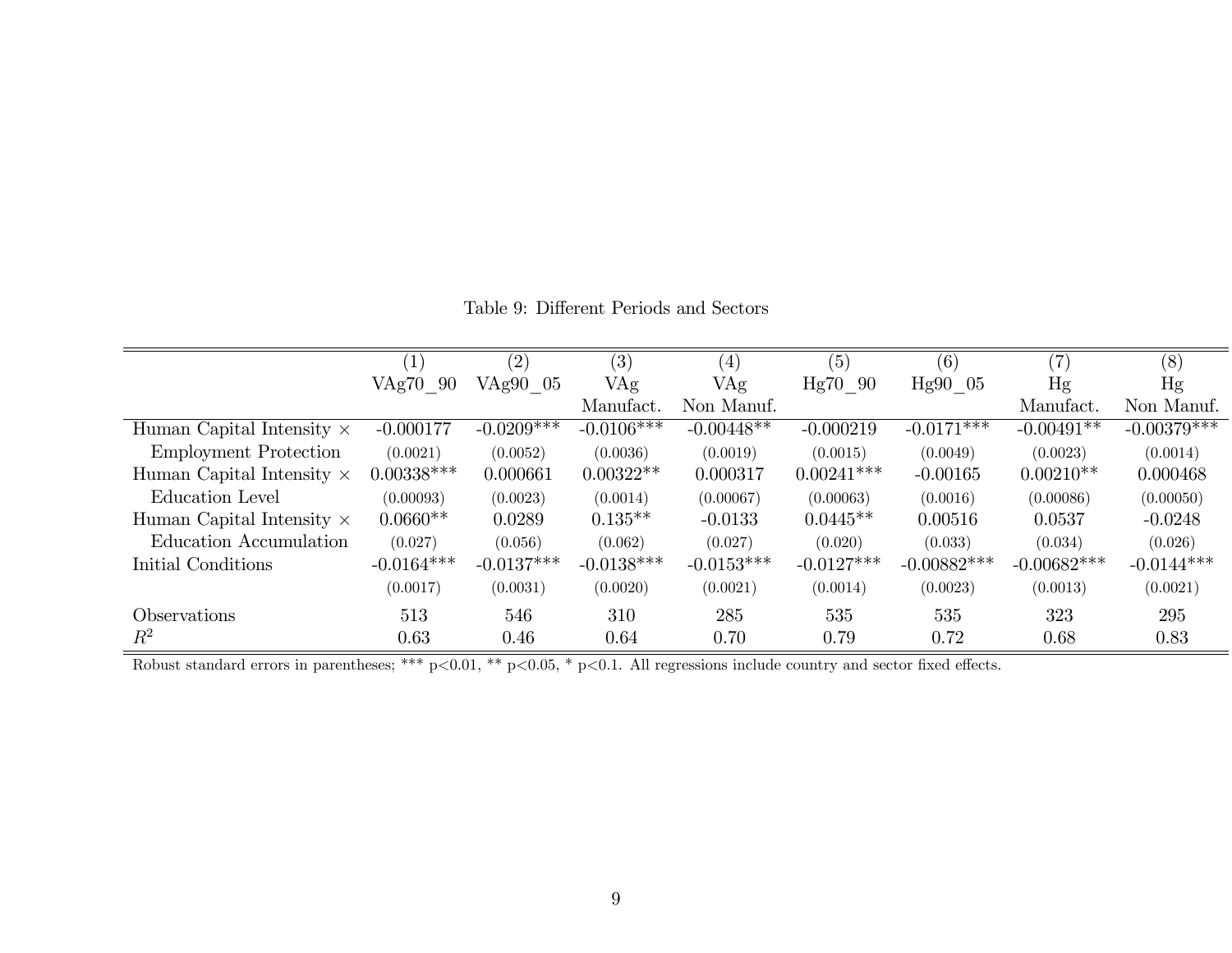|                                  | $\left( 1\right)$ | (2)          | (3)          | $\left( 4\right)$ | (5)          | (6)           |
|----------------------------------|-------------------|--------------|--------------|-------------------|--------------|---------------|
|                                  | VAg               | VAg          | VAg90 05     | Hg                | Hg           | Hg90 05       |
| Human Capital Intensity $\times$ | $-0.0572*$        | $-0.0447$    | $-0.189**$   | $-0.0172$         | 0.00709      | $-0.0944*$    |
| <b>Employment Protection</b>     | (0.034)           | (0.042)      | (0.077)      | (0.021)           | (0.026)      | (0.049)       |
| Human Capital Intensity $\times$ | $-0.0571$         | $-0.0463$    | $-0.244**$   | $-0.0228$         | 0.00234      | $-0.100$      |
| <b>TFP</b> Distance              | (0.043)           | (0.052)      | (0.099)      | (0.027)           | (0.031)      | (0.061)       |
| Human Capital Intensity $\times$ | 0.0396            | 0.0299       | $0.160**$    | 0.00763           | $-0.0106$    | $0.0738*$     |
| Employment Protection ×          | (0.027)           | (0.033)      | (0.072)      | (0.017)           | (0.021)      | (0.045)       |
| <b>TFP</b> Distance              |                   |              |              |                   |              |               |
| Human Capital Intensity $\times$ |                   | 0.000712     | 0.00219      |                   | $0.00113*$   | $-0.00178$    |
| Education Level                  |                   | (0.00092)    | (0.0043)     |                   | (0.00061)    | (0.0029)      |
| Human Capital Intensity $\times$ |                   | 0.0399       | 0.000669     |                   | 0.0171       | $-0.0133$     |
| Education Accumulation           |                   | (0.028)      | (0.061)      |                   | (0.020)      | (0.035)       |
| Initial Conditions               | $-0.0136***$      | $-0.0137***$ | $-0.0137***$ | $-0.00987***$     | $-0.0101***$ | $-0.00883***$ |
|                                  | (0.0016)          | (0.0016)     | (0.0032)     | (0.0013)          | (0.0013)     | (0.0023)      |
| Observations                     | 548               | 548          | 546          | 583               | 583          | 535           |
| $R^2$                            | 0.61              | 0.61         | 0.47         | 0.80              | 0.81         | 0.72          |

Table 10: Distance to Frontier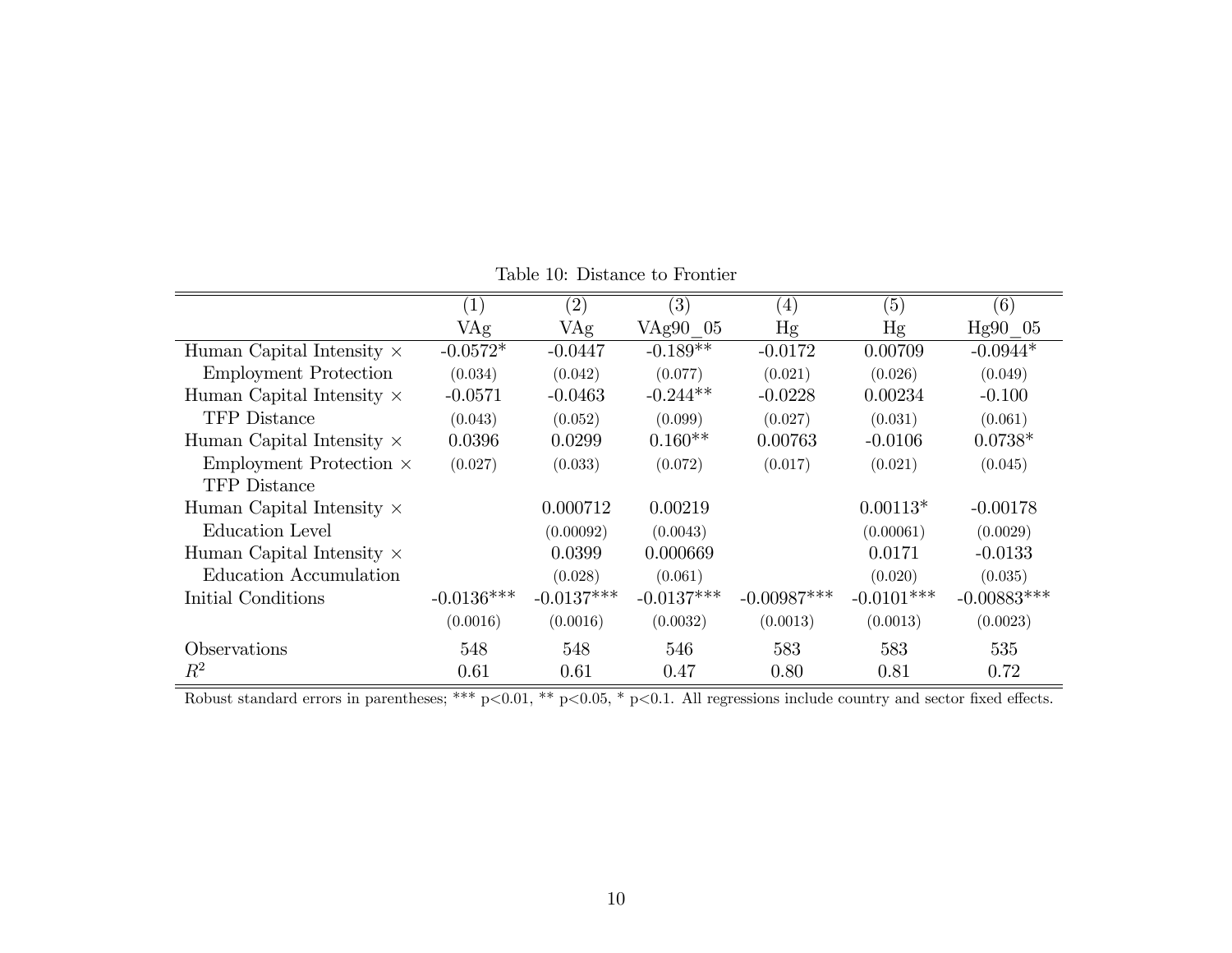### **Ultimi Contributi di Ricerca CRENoS**

*I Paper sono disponibili in:* http://www.crenos.it

- **10/27** *Juan Gabriel Brida,* Manuela *Pulina*, *Eugenia Riaño, Sandra Zapata-Aguirre* "Investigating the embarking cruisers in a Caribbean homeport: a factor and a censured-Tobit analysis"
- **10/26** *Juan Gabriel Brida,* Manuela *Pulina*, *Eugenia Riaño,*  "Visitors' experience in a modern art museum: a structural equation model"
- **10/25** *Gerardo Marletto, Cécile Silling,* "Distance matters The environmental impact of regional and national supply chains of canned tomatoes"
- **10/24** *Manuela Marrocu, Raffaele Paci, Stefano Usai,*  "Productivity Growth in the Old and New Europe: the Role of Agglomeration Externalities
- **10/23** *Claudio Detotto, Edoardo Otranto,* "Cycles in Crime and Economy: Leading, Lagging and Coincident Behaviors"
- **10/22** *Federico Crudu*, "Z-Estimators and Auxiliary Information under Weak Dependence"
- **10/21** *Francesco Lippi, Fabiano Schivardi,* "Corporate Control and Executive Selection"
- **10/20** *Claudio Detotto, Valerio Sterzi,* "The role of family in suicide rate in Italy"
- **10/19** *Andrea Pinna,* "Risk-Taking and Asset-Side Contagion in an Originate-to-Distribute Banking Model"
- **10/18** *Andrea Pinna,* "Optimal Leniency Programs in Antitrust"
- **10/17** *Juan Gabriel Brida, Manuela Pulina*, "Optimal Leniency Programs in Antitrust"
- **10/16** *Juan Gabriel Brida, Manuela Pulina*, *Eugenia Riaño, Sandra Zapata Aguirre* "Cruise visitors' intention to return as land tourists and recommend a visited destination. A structural equation model"
- **10/15** *Bianca Biagi, Claudio Detotto,* "Crime as tourism externality"
- **10/14** *Axel Gautier, Dimitri Paolini,* "Universal service financing in competitive postal markets: one size does not fit all"
- **10/13** *Claudio Detotto, Marco Vannini,* "Counting the cost of crime in Italy"
- **10/12** *Fabrizio Adriani, Luca G. Deidda,* "Competition and the signaling role of prices"
- **10/11** *Adriana Di Liberto* "High skills, high growth: is tourism an exception?"
- **10/10** *Vittorio Pelligra , Andrea Isoni, Roberta Fadda , Iosetto Doneddu,* "Social Preferences and Perceived Intentions. An experiment with Normally Developing and Autistic Spectrum Disorders Subjects"
- **10/09** *Luigi Guiso, Luigi Pistaferri, Fabiano Schivardi,* "Credit within the firm"
- **10/08** *Luca Deidda, Bassam Fattouh,* "Relationship Finance, Market Finance and Endogenous Business Cycles "
- **10/07** *Alba Campus, Mariano Porcu,* "Reconsidering the wellbeing: the Happy Planet Index and the issue of missing data"
- **10/06** *Valentina Carta, Mariano Porcu,* "Measures of wealth and well-being. A comparison between GDP and ISEW"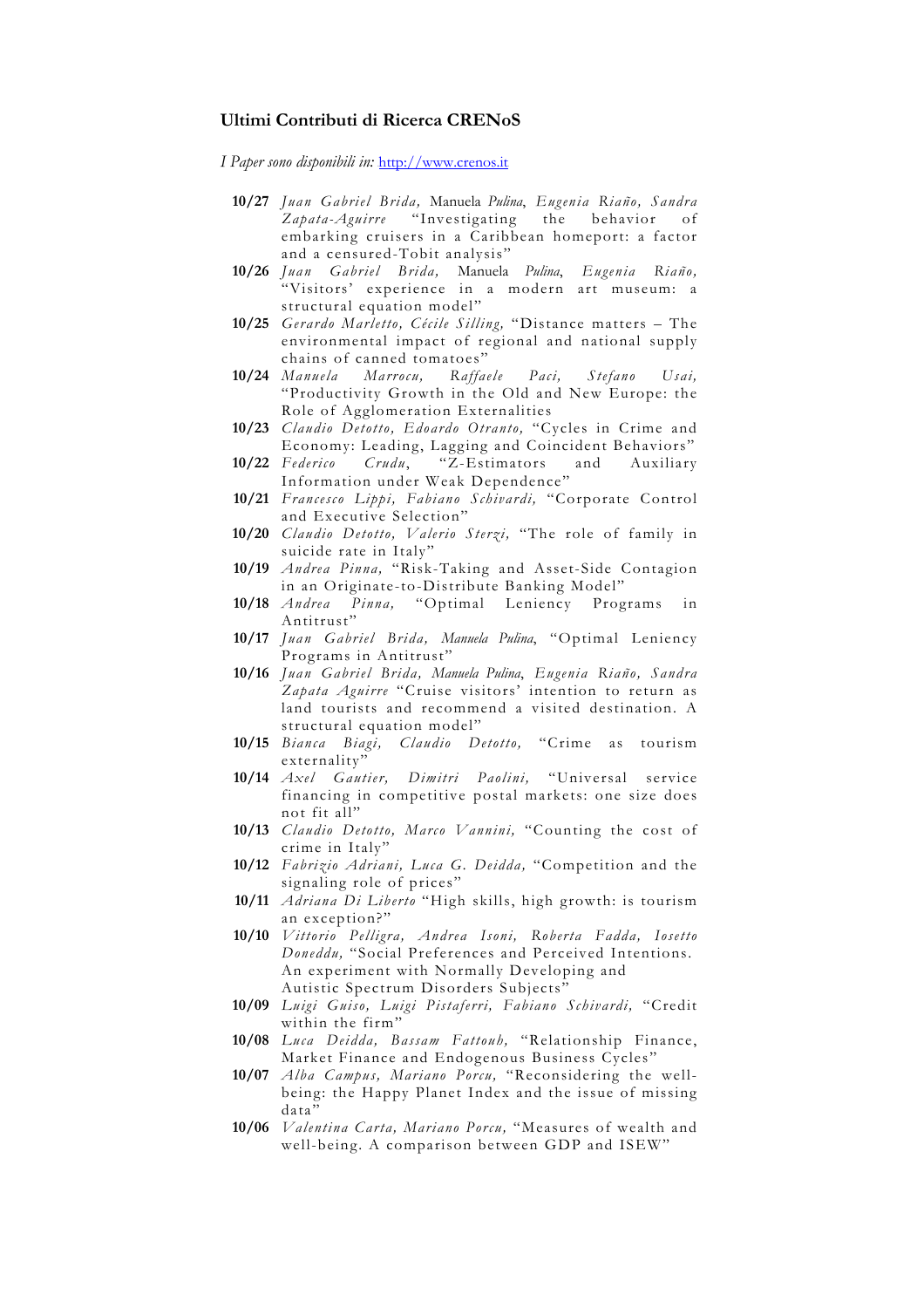Finito di stampare nel mese di Gennaio 2011 Presso **studiografico&stampadigitale Copy Right** Via Torre Tonda 8 – Tel. 079.200395 – Fax 079.4360444 07100 Sassari